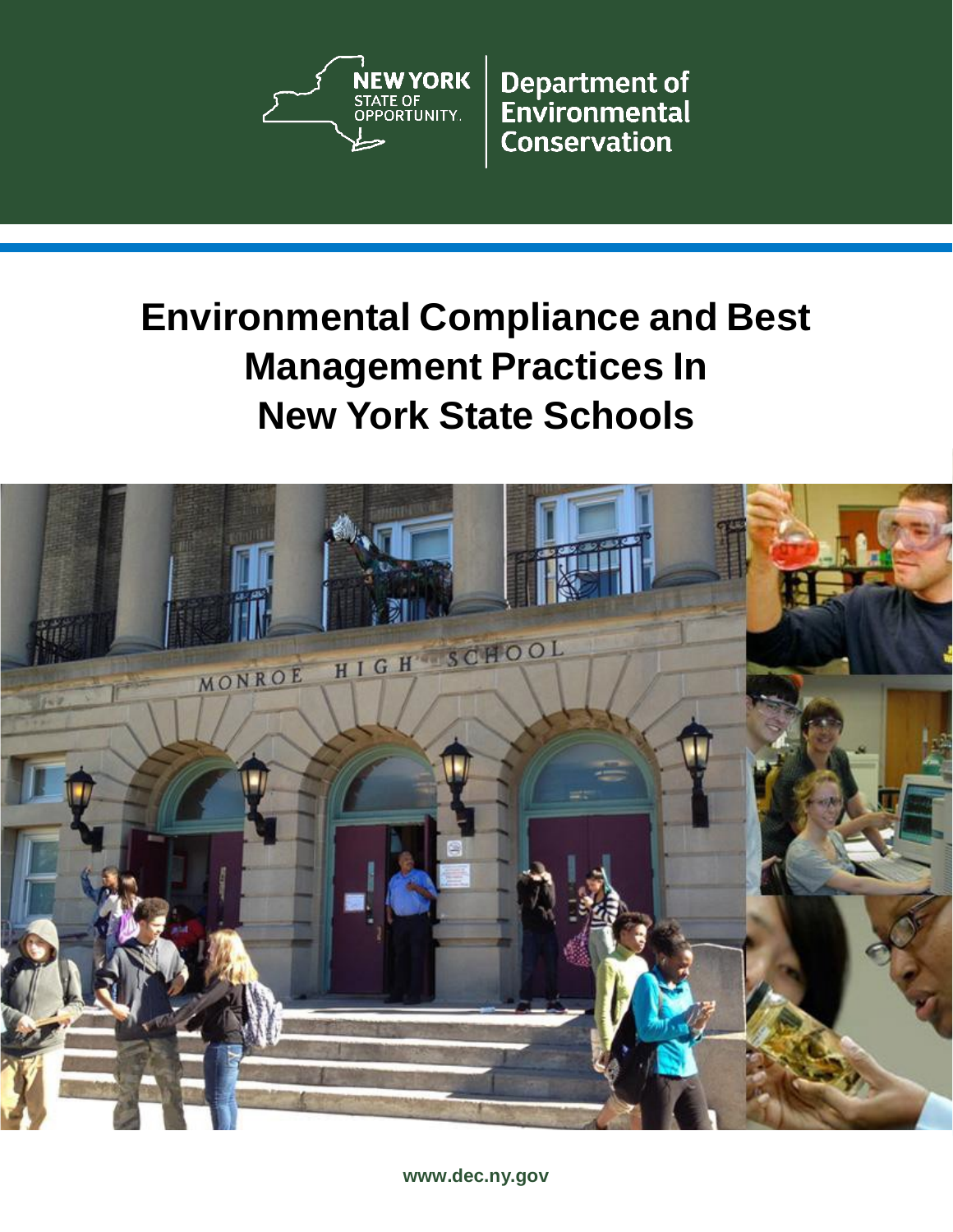# **DISCLAIMER**

The materials in this document are intended solely for the use and guidance of the New York State schools. They are not intended to create any substantive or procedural rights, enforceable by any party in administrative and judicial litigation with the State of New York. The Department of Environmental Conservation (DEC) reserves the right to change or act at variance with these policies and procedures.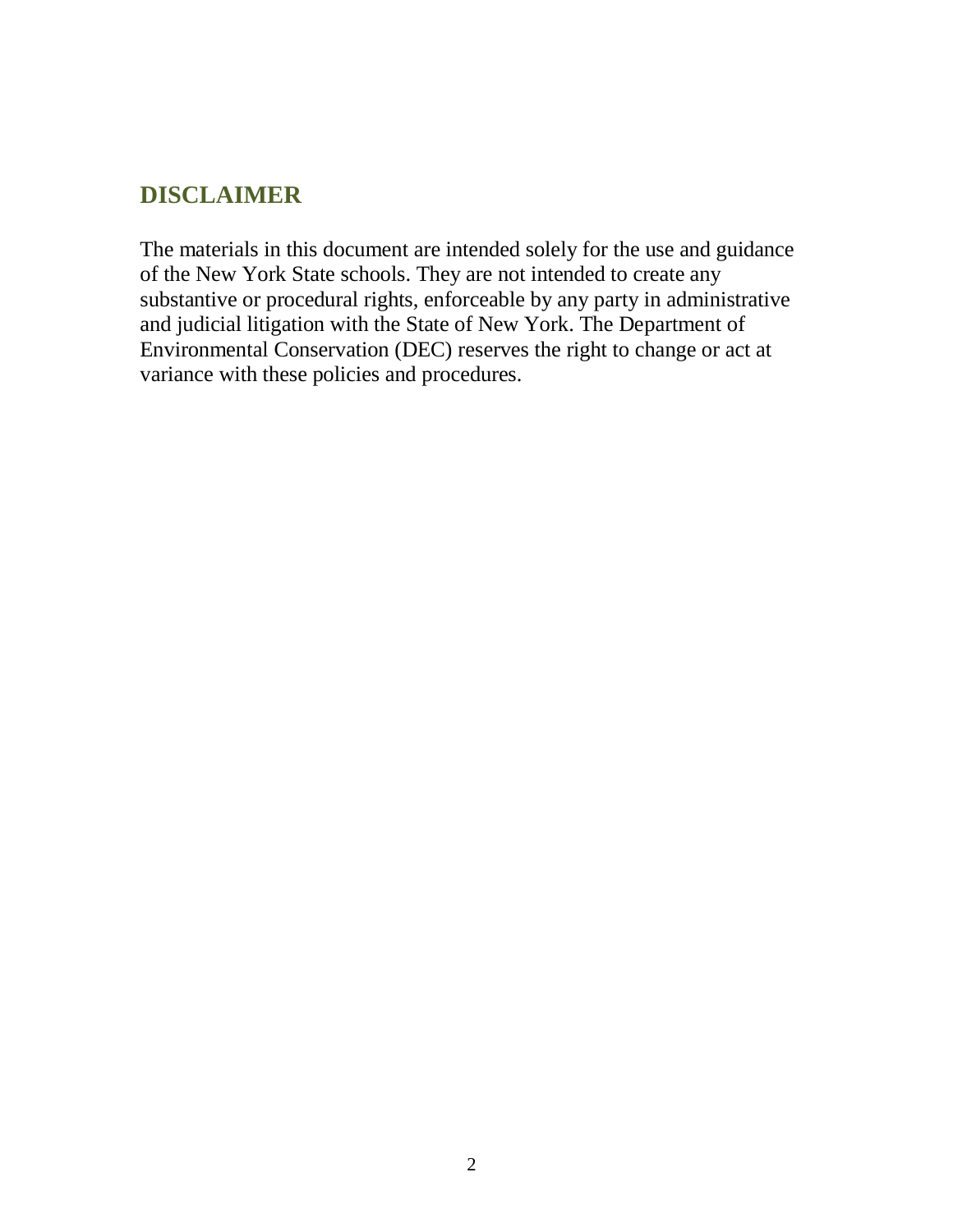# **TABLE OF CONTENTS**

| <b>SECTION I – Regulations</b>                                                                                                                                                                                                                                                                            |  |
|-----------------------------------------------------------------------------------------------------------------------------------------------------------------------------------------------------------------------------------------------------------------------------------------------------------|--|
|                                                                                                                                                                                                                                                                                                           |  |
|                                                                                                                                                                                                                                                                                                           |  |
|                                                                                                                                                                                                                                                                                                           |  |
|                                                                                                                                                                                                                                                                                                           |  |
|                                                                                                                                                                                                                                                                                                           |  |
|                                                                                                                                                                                                                                                                                                           |  |
|                                                                                                                                                                                                                                                                                                           |  |
|                                                                                                                                                                                                                                                                                                           |  |
| <b>TABLES</b>                                                                                                                                                                                                                                                                                             |  |
| $\mathbf{m}$ is a $\mathbf{m}$ if $\mathbf{r}$ is $\mathbf{r}$ if $\mathbf{r}$ is $\mathbf{r}$ if $\mathbf{r}$ is $\mathbf{r}$ if $\mathbf{r}$ if $\mathbf{r}$ if $\mathbf{r}$ if $\mathbf{r}$ if $\mathbf{r}$ if $\mathbf{r}$ if $\mathbf{r}$ if $\mathbf{r}$ if $\mathbf{r}$ if $\mathbf{r}$ if $\math$ |  |

### **APPENDICES**

| $\mathbf{I}$ . |  |
|----------------|--|
| П.             |  |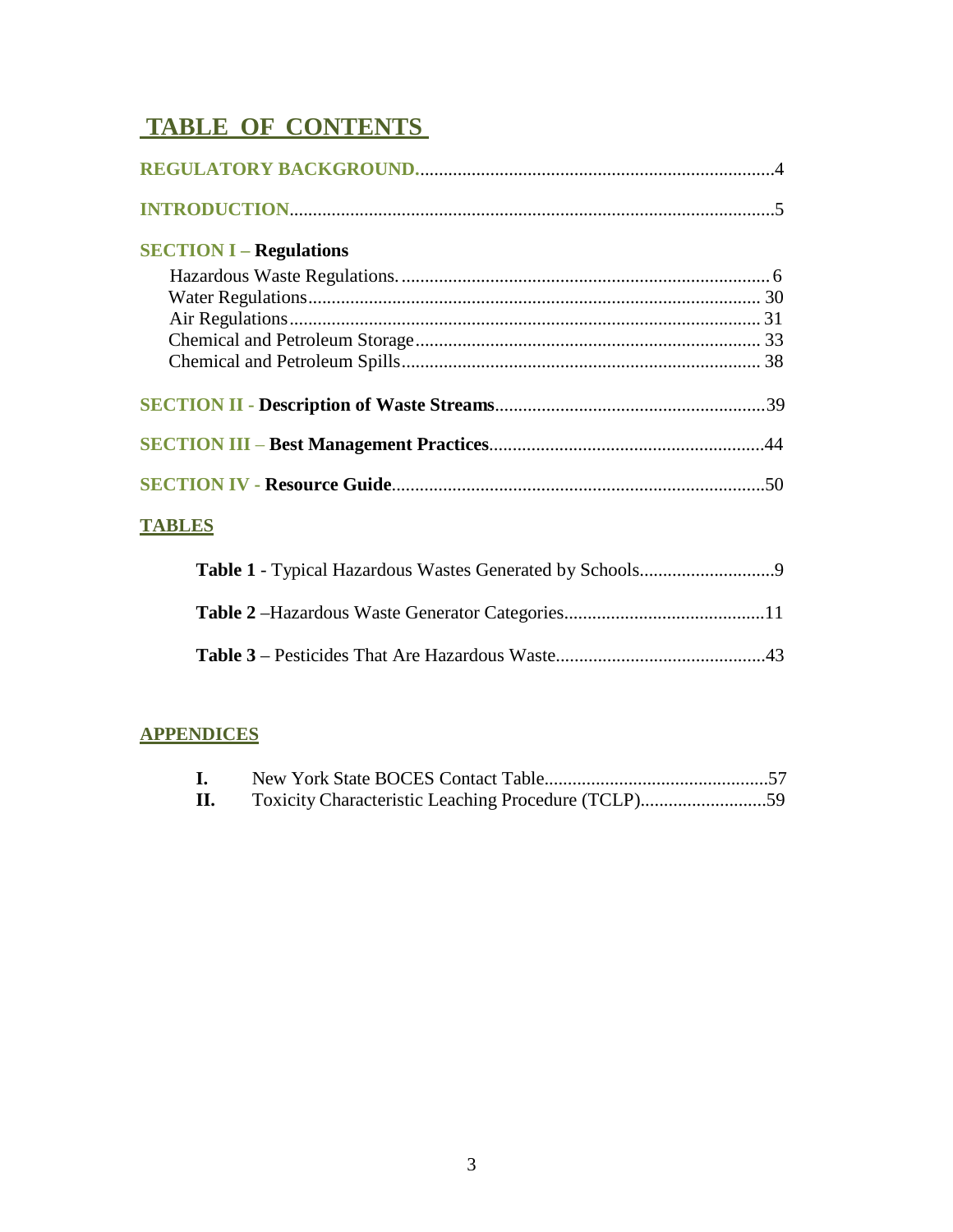# <span id="page-3-0"></span>**REGULATORYBACKGROUND**

In 1976, the United States Congress passed the Resource Conservation and Recovery Act (RCRA). The objectives of RCRA are to protect human health and the environment from the potential hazards of waste disposal, to conserve energy and natural resources, to reduce the amount of waste generated, and to ensure that wastes are managed in an environmentally sound manner. RCRA regulates the management of solid waste (e.g. garbage), hazardous waste, and underground storage tanks holding petroleum products or certain chemicals. This federal law sought to control the management of hazardous waste from its point of generation to its ultimate disposal, from "cradle to grave."

Initially, the focus of RCRA was on large companies which produced the greatest proportion of hazardous waste. Businesses producing less than 1000 kilograms (2,200 pounds) of hazardous waste per month were not required to comply with most of the requirements applicable to larger generators of hazardous waste.

Subsequently, awareness of potential health and environmental problems resulted from mismanagement of hazardous waste from a large number of Small Quantity Generators (SQG) generating between 100 and 1000 kilograms of hazardous waste per month. In 1984, Congress passed amendments to RCRA which expanded the scope of the law to include Small Quantity Generators.

The Clean Air Act is a federal law enacted by Congress to control air pollution on a national level. It requires the United States Environmental Protection Agency (EPA) to develop and enforce regulations to protect the general public from exposure to airborne contaminants that are known to be hazardous to human health. The Clean Air Act was passed in 1963 and significantly amended in 1970 and 1990.

The Federal Water Pollution Act of 1948 was the first major U.S. law to address water pollution. Growing public awareness and concern for controlling water pollution led to the sweeping amendments in 1972. As amended in 1977, the law became commonly known as the Clean Water Act (CWA).

EPA, in response to the federal legislation, adopted regulations for RCRA, The Clean Air Act and the Clean Water Act. To comply with the regulations adopted by the EPA, New York State crafted its own regulations as a delegated state by EPA. The New York State regulations can be found in DEC Public Website at [http://www.dec.ny.gov .](http://www.dec.ny.gov/)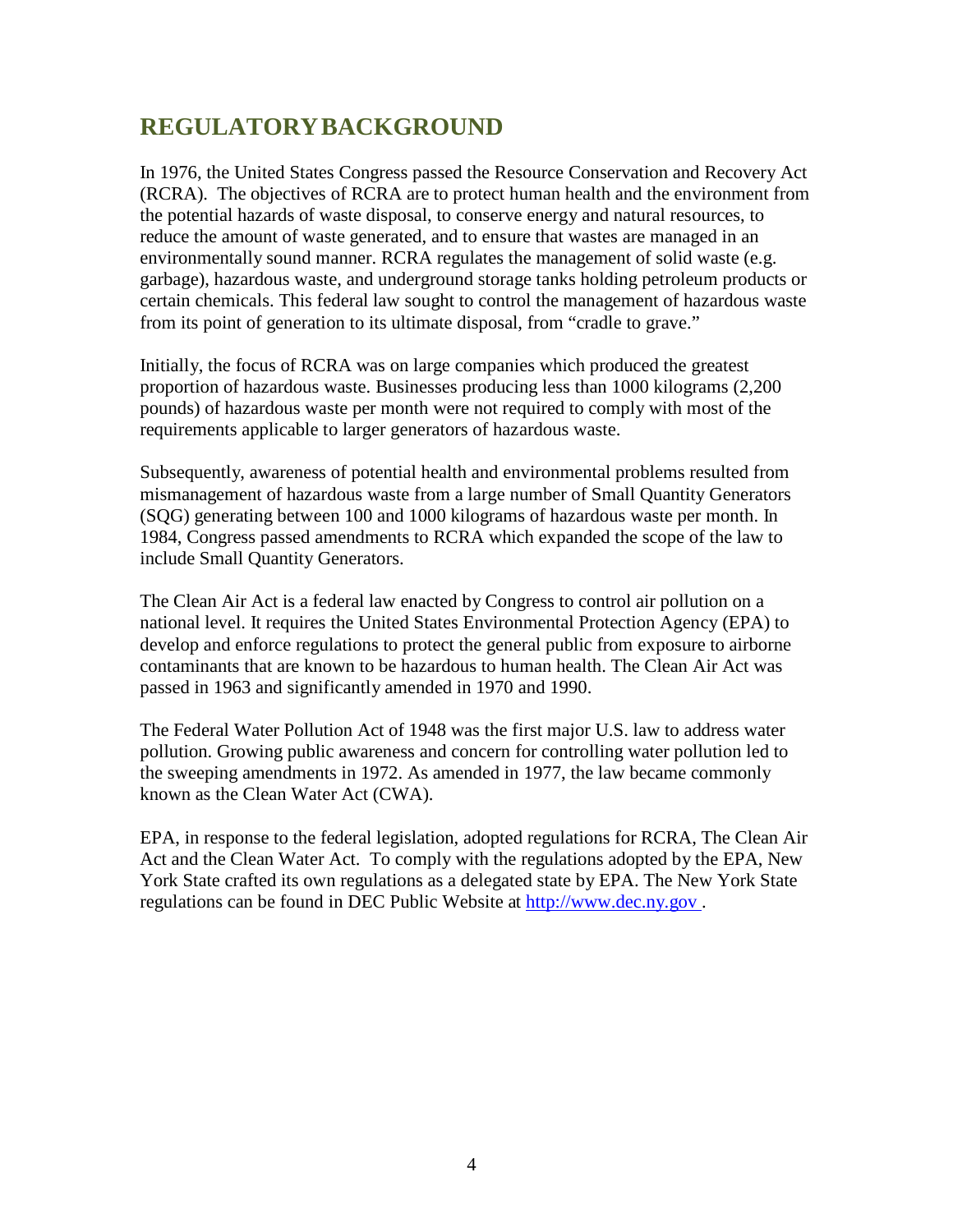# <span id="page-4-0"></span>**INTRODUCTION**

This publication has been prepared by the Division of Materials Management's Toxic Reduction and Green Chemistry Section of the New York State Department of Environmental Conservation. This manual was developed to help schools understand environmental requirements that are specific to them.

Climbing disposal costs and liabilities associated with hazardous waste have changed how schools must go about managing their wastes. While many schools understand their day-to-day operations, they are often not familiar with what wastes are generated or how to properly manage them.

It is also important for schools in New York State to concentrate their efforts on how to eliminate or minimize hazardous waste before it is generated. P**reventing waste is better than managing it**. By generating less waste and implementing best management practices, schools will both help the environment and save money.

Keep this manual at your school and refer to the different sections on hazardous waste, water, air, chemical and petroleum bulk storage, and best management practices, as you need them.

### **Know Your School**

Schools understand their day-to-day operations, but they may not be familiar with the wastes that they generate or how to properly manage them. By reading this manual, you will have a better understanding of how your school can stay in compliance with DEC regulations. You will have a better overview of how to manage your wastes. For additional information, see Section IV-Resource Guide on page 50 for a list of technical assistance providers.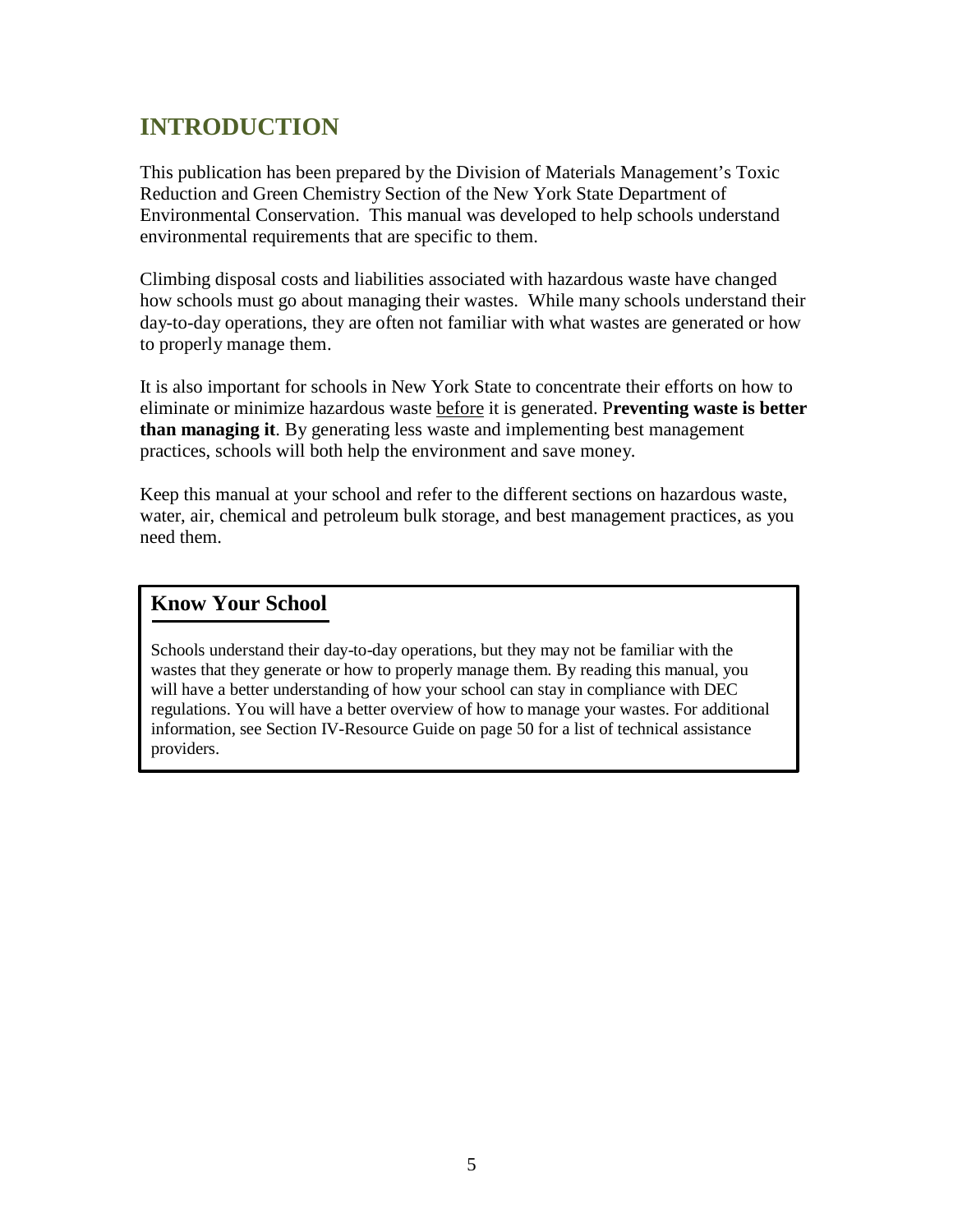# <span id="page-5-0"></span>*Section I - Regulations*

# <span id="page-5-1"></span>**Hazardous Waste Regulations**

State hazardous waste management regulations apply to schools that generate hazardous waste. To find out if these regulations apply to your school, you must first determine if you generate hazardous waste. 6NYCRR Part 371 provides information for the identification and listing of hazardous waste. In addition, your waste may be hazardous if your solid waste is not excluded from regulation under Title 6, Part 371.1(e)(2) of the New York Codes, Rules and Regulations (NYCRR) and meets any of the following criteria:

- **1. Listed Wastes -** A waste is hazardous if it is listed in Part 371 of the NYS Codes, Rules and Regulations (6 NYCRR). There are listed wastes so toxic or reactive in small quantities that they are strictly regulated. These wastes are called **Acutely Hazardous Wastes**. They include such wastes as used cyanide and strychnine compounds and certain pesticide wastes. Many dioxin-containing wastes are also considered acutely hazardous. Wastes marked with an asterisk in Table 3 on page 43 have been designated as acutely hazardous
- **2. Characteristic Wastes -** If your waste is not listed in 6 NYCRR Part 371, it could still be considered a hazardous waste if it exhibits one or more of the following four characteristics:



#### **Ignitability**

It catches fire easily. Ignitable wastes include many organic solvents and some paint wastes and strong oxidizing agents. A liquid waste is ignitable if it has a flash point of less than 60 degrees C (140 degrees F). The waste code for ignitable wastes is D001.



#### **Corrosivity**

It dissolves metals and other materials, or burns the skin. Corrosive wastes include waste rust removers, waste acid or alkaline cleaning fluids and waste battery acid. Any liquid that has a pH of 2.0 or lower or a pH of 12.5 or higher is corrosive. The waste code for corrosive wastes is D002.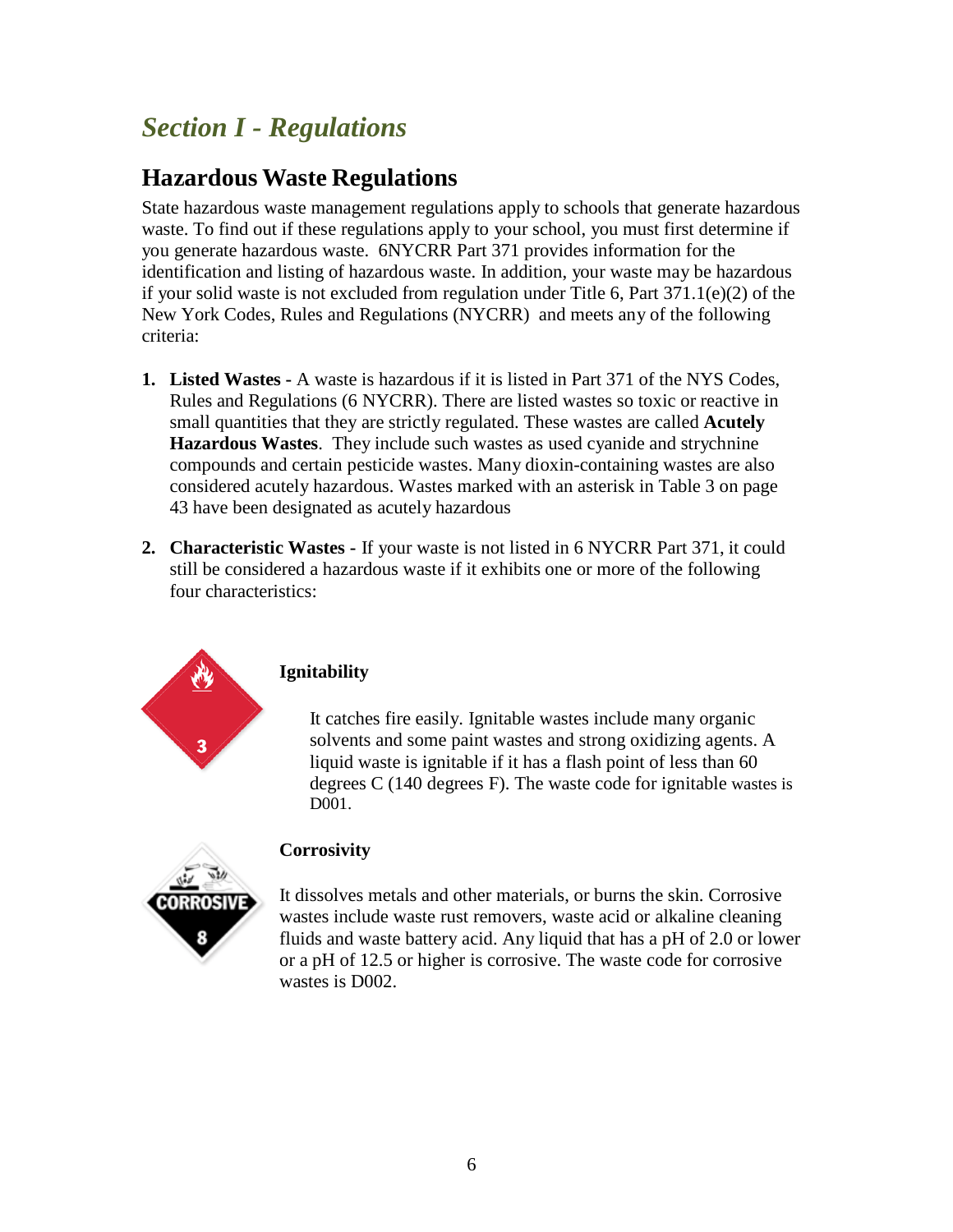

#### **Reactivity**

It undergoes a violent chemical reaction spontaneously or reacts violently with air or water. Reactive wastes include those which can generate toxic gases or vapors. The waste code for reactive wastes is D003.

### **Toxicity**

A waste sample fails the toxicity characteristic leaching procedure (TCLP) analysis if one or all of the 40 substances that were tested exceed the allowable standard set by EPA. This means that the waste tested contains high concentrations of heavy metals or organics. See Appendix 2 on page 59 for a list of substances covered by the TCLP. For a list of certified labs that offer this procedure go to:

<http://www.wadsworth.org/labcert/elap/tclp.html>

- **3. Mixtures -** Mixing a hazardous waste with any material is regulated and may require a hazardous waste Treatment, Storage or Disposal Facility (TSDF) permit unless the mixing process meets an exemption in Part  $373-1.1(d)(1)$ . If your waste is a mixture of solid waste and a hazardous waste that is listed in Part 371.4 solely because it exhibits one or more of the characteristics of hazardous waste it is classified as a hazardous waste, unless the waste no longer exhibits any of the characteristics of a hazardous waste. Also, even if the mixture does not exhibit any hazardous waste characteristics, the waste may still be subject to the Land Disposal Restrictions found in 6 NYCRR Part 376.
- **4. Used Oil -** Used oil containing more than 1000 ppm total halogens is regulated as a hazardous waste on the presumption that the oil has been mixed with halogenated hazardous waste listed in 6 NYCRR Section 371.4, including spent chlorinated solvents. Persons may rebut this presumption by demonstrating to DEC that no such mixing occurred. If your used oil contains a listed hazardous spent solvent the whole mixture becomes a hazardous waste and would not be regulated under the used oil regulations. There are other circumstances in which used oil may be regulated as a hazardous waste. If the generator knowingly adds listed hazardous wastes to the used oil, then the used oil mixture is a hazardous waste regardless of the total halogens concentration. Furthermore, the used oil mixture regulations in 6 NYCRR 374-2.2(b) describe the status of other types of used oil mixtures. Persons who are not familiar with the used oil regulations and require assistance in determining whether a mixture is a hazardous waste or used oil should contact the NYSDEC Facility Compliance Section at (518) 402-9543.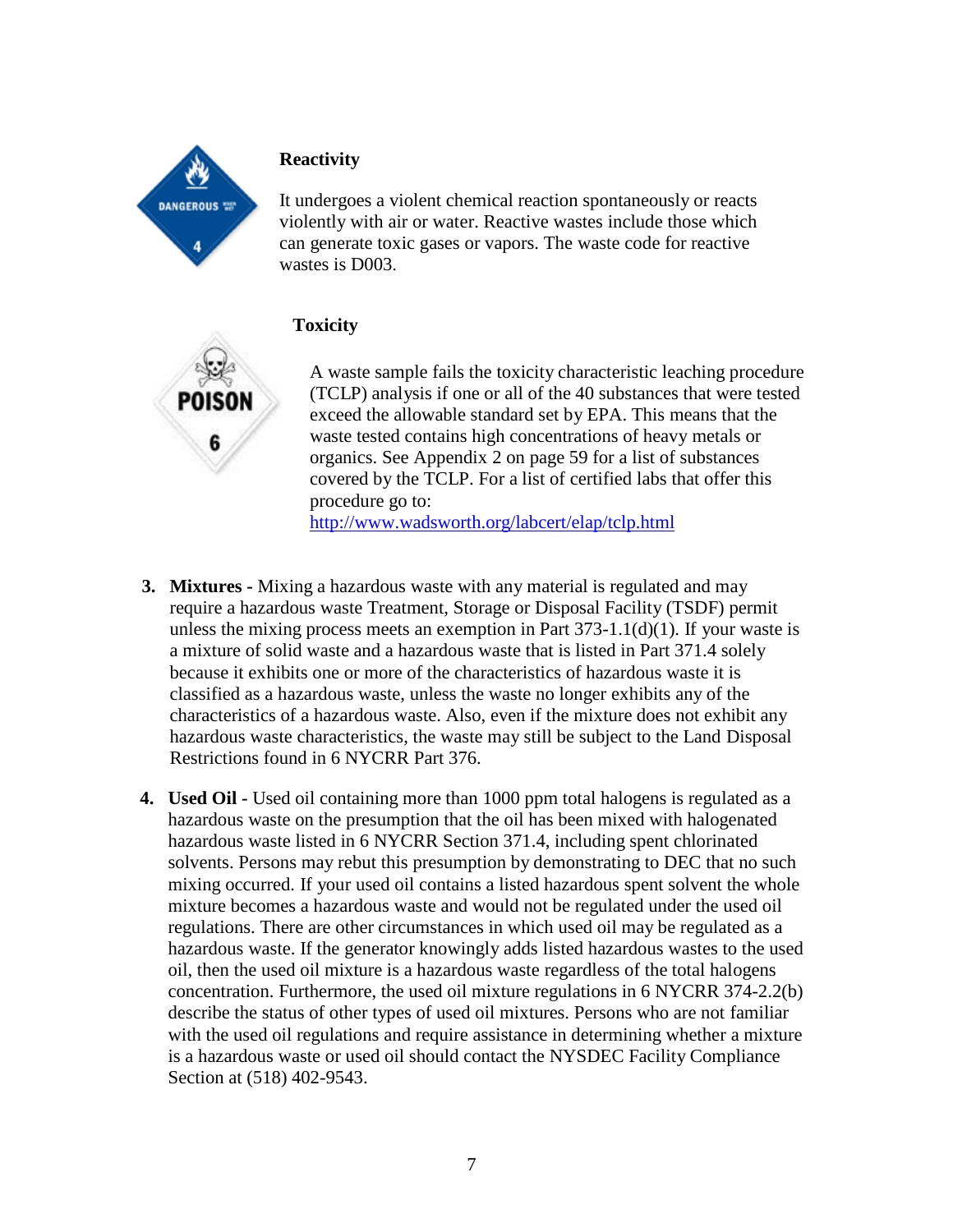Remember if your used oil is recycled or burned for energy recovery, then you can manage it under the NYS solid waste regulations.

Another way that you can determine if your waste is hazardous is by applying knowledge. (You must have a basis, analytical results, MSDS, etc.) If you are certain that a specific waste that you generate is not a hazardous waste because of your knowledge about this waste, then you can dispose of this waste as a solid waste. However, it is your responsibility to make this determination, and you will be liable for any illegal disposal of hazardous waste.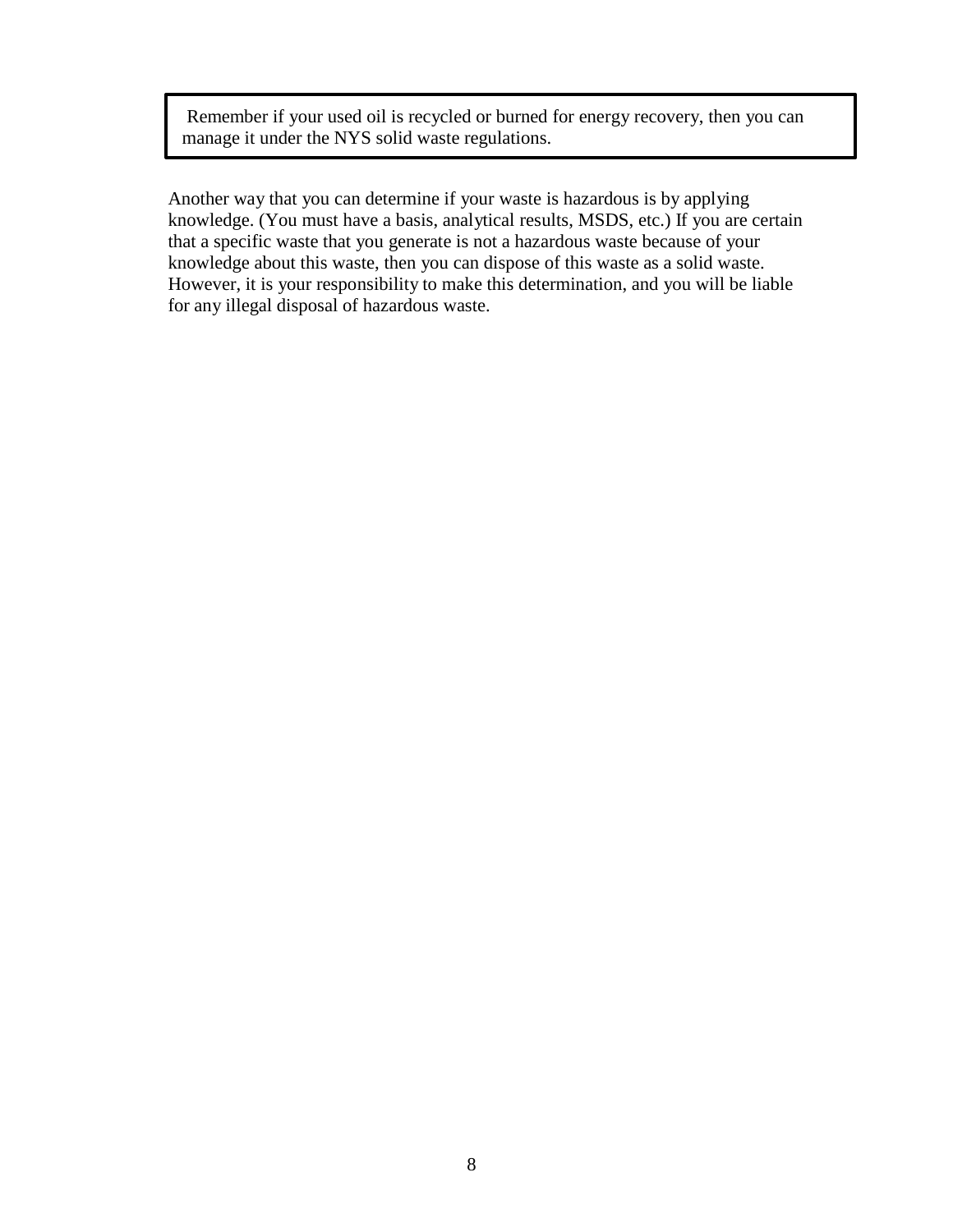# **Table 1: Typical Hazardous Wastes Generated By Schools**

(For descriptions of the types of wastes see Section II)

| <b>Typical Hazardous Waste Generated by Schools</b>                                                                                                                                                                                                                                                                                          |                                                                                                                                                                                                                                                    |                                                                                                       |                                                      |  |
|----------------------------------------------------------------------------------------------------------------------------------------------------------------------------------------------------------------------------------------------------------------------------------------------------------------------------------------------|----------------------------------------------------------------------------------------------------------------------------------------------------------------------------------------------------------------------------------------------------|-------------------------------------------------------------------------------------------------------|------------------------------------------------------|--|
| <b>Locations</b>                                                                                                                                                                                                                                                                                                                             | <b>How Generated</b>                                                                                                                                                                                                                               | <b>Types of Waste</b>                                                                                 | <b>Waste Codes</b>                                   |  |
| <b>School Bus/Vehicle</b><br><b>Maintenance Garages</b>                                                                                                                                                                                                                                                                                      | Degreasing, rust removal,<br>paint preparation, tank clean<br>out, vehicle servicing,                                                                                                                                                              | Acids, bases, solvents,<br>ignitables, toxics, paints,<br>batteries, heavy metals,<br>mercury         | D001, D002, D006,<br>D008, D009, D018 F001-<br>F005, |  |
| <b>Science Labs/Classrooms</b>                                                                                                                                                                                                                                                                                                               | Lab chemicals, mercury,<br>biology preserved specimens<br>(containing more than 1%)<br>formaldehyde)                                                                                                                                               | Acids, bases, solvents,<br>ignitables, toxics, heavy<br>metals, mercury, reactives,<br>corrosives     | D001, D002, D003,<br>D004, D005, D006,<br>D009, F003 |  |
| <b>Art Classrooms</b>                                                                                                                                                                                                                                                                                                                        | Paints, photography, ceramics,<br>printmaking, jewelry-making,<br>sculpture                                                                                                                                                                        | Heavy metals, toxics,<br>mercury, acids, bases,<br>corrosives, inks, ignitables,<br>solvents          | D001, D002, D006,<br>D007, D011                      |  |
| <b>Janitorial Storage Areas</b>                                                                                                                                                                                                                                                                                                              | Floor & general all purpose<br>cleaners, sanitizers, pesticides<br>(includes disinfectants)                                                                                                                                                        | Acids, bases, solvents,<br>ignitables, corrosives,<br>pesticides, wastewater                          | D001, D002, D003                                     |  |
| <b>School Buildings</b>                                                                                                                                                                                                                                                                                                                      | Floor refinishers, HVAC<br>systems, annual painting,<br>pesticides (includes<br>disinfectants)                                                                                                                                                     | Paint waste, acids, bases,<br>solvents, ignitables                                                    | D001, D002, U036                                     |  |
| Cafeteria                                                                                                                                                                                                                                                                                                                                    | Cleaners, sanitizers, pesticides<br>(includes disinfectants)                                                                                                                                                                                       | Acids, bases, corrosives,<br>solvents, unused pesticides,<br>rinse water, empty<br>containers         | D001, D002, D003, U248                               |  |
| <b>Nurses Office</b>                                                                                                                                                                                                                                                                                                                         | Mercury-containing devices,<br>unused drug prescriptions                                                                                                                                                                                           | Heavy metals, toxics                                                                                  | D <sub>009</sub>                                     |  |
| <b>School Grounds/Pools</b>                                                                                                                                                                                                                                                                                                                  | Pesticide application and<br>cleanup, sanitizers                                                                                                                                                                                                   | Unused pesticides, rinse<br>water, empty containers,<br>corrosives, reactives                         | D002, D003, D016                                     |  |
| <b>BOCES Facilities:</b><br><b>Computer Labs, Cosmetology,</b><br><b>Nursing, Urban Forestry/</b><br><b>Arboriculture</b><br><b>Carpentry, Construction,</b><br>Electricity, HVAC, Welding,<br><b>Plumbing, Auto Technology,</b><br><b>Culinary Arts, Nursing, Floral</b><br>Design, Nail Technician, Food<br><b>Service, Equine Science</b> | Automobile servicing,<br>metal/woodworking, computer<br>hardware waste, hair products,<br>nail treatments, chemicals,<br>glues, mercury-containing<br>devices, sanitizers, pesticides<br>(includes disinfectants),<br>animal husbandry medications | Acids/bases, paint wastes,<br>solvents, ignitables, toxics,<br>reactives, heavy metals,<br>corrosives | D001, D002, D003<br>D009, D018,                      |  |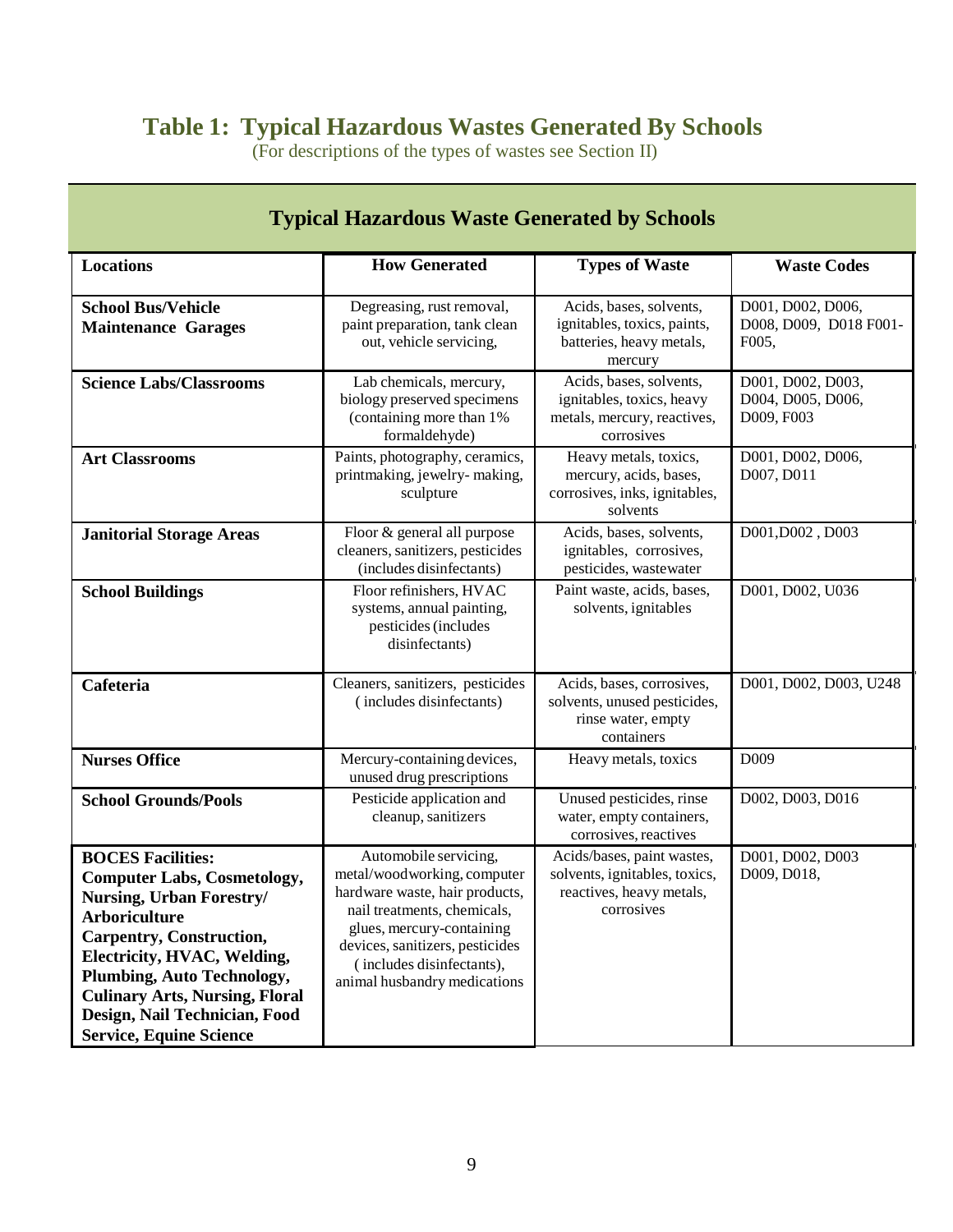# **COUNTING YOUR HAZARDOUS WASTE**

If you generate hazardous waste, it is your responsibility as a generator to determine how much you generate per month as well as the name and type (acute or non-acute) of waste you generate. Once you have identified your waste, you must assign the correct waste code for each waste. Some waste codes are listed in Table 1 and in Section II. The complete list of waste codes can be found in 6 NYCRR Part 371. To determine the quantity of hazardous waste you generate per month, you must identify which wastes must be counted and which wastes that can be excluded.

# *Do Count*

You count all quantities of "Listed" and "Characteristic" hazardous wastes that you:

- $\triangleright$  Accumulated on-site for any period of time prior to disposal or recycling;
- Packaged and transported off-site;
- $\triangleright$  Placed directly in a regulated treatment or disposal unit at your school; and
- Generated as still bottoms or sludges and removed from storage tanks.

# *Do Not Count*

You do not have to count wastes that:

- $\triangleright$  Are specifically exempted from counting. Examples include spent lead-acid batteries that will be sent off site for reclamation, scrap metal that will be recycled, used electronics that are recycled, used oil managed under 6 NYCRR Part 360-14, and universal wastes that include NiCd batteries, mercury-containing equipment, fluorescent lamps, and certain pesticides;
- $\triangleright$  May be left in the bottom of containers that have been completely emptied through conventional means, such as pouring or pumping. Containers that held an acute hazardous waste must be thoroughly cleaned; or
- $\triangleright$  Are left as residue in the bottom of storage tanks, if the residue is not removed from the tank.

To help you identify some of the waste streams common to your school facilities, see Table 1 on page 9, which lists typical hazardous wastes generated by schools. If your waste is hazardous, you will need to manage it according to state regulations. Once you have determined that you generate hazardous waste and you have some idea of how to count your wastes, you need to determine what category of hazardous waste generator applies to your school. Your requirements will differ for each category.

The three categories of hazardous waste generators (see Table 2, page 11) are : Conditionally Exempt Small Quantity Generator (CESQG), Small Quantity Generator (SQG), and Large Quantity Generator (LQG).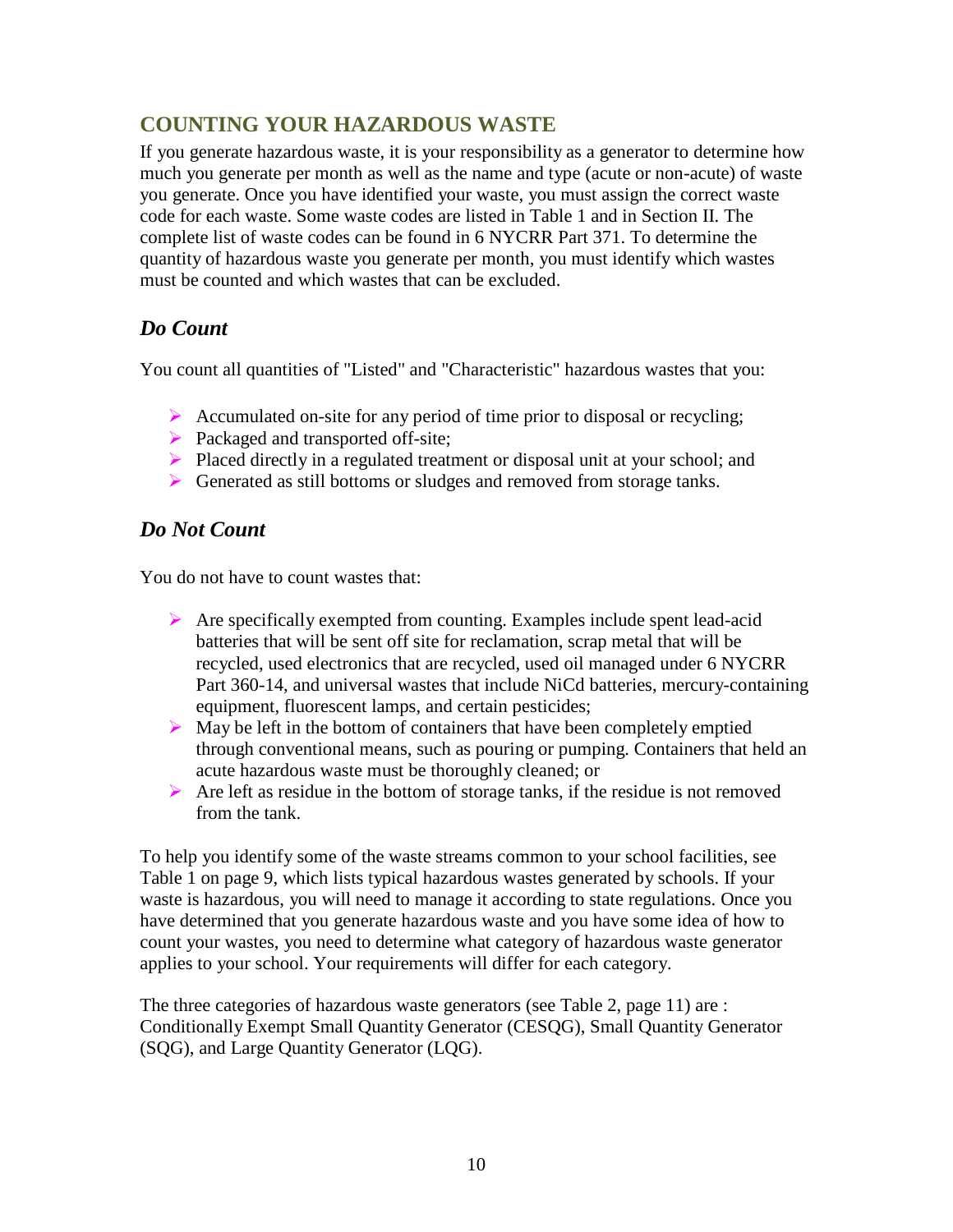# **Table 2: Hazardous Waste Generator Categories**

|        | <b>Generation and Storage:</b>                                                                                                                                                                                                                                                                                                                                                                                                        | <b>Category:</b>                                                          |
|--------|---------------------------------------------------------------------------------------------------------------------------------------------------------------------------------------------------------------------------------------------------------------------------------------------------------------------------------------------------------------------------------------------------------------------------------------|---------------------------------------------------------------------------|
| п      | Generates no more than $100 \text{ kg}$ (220 pounds or<br>approximately 27 gallons) of hazardous waste per calendar<br>month.<br>Generates no more than $1 \text{ kg}$ (2.2 pounds) of acute<br>hazardous waste per calendar month, and<br>Stores no more than $1,000 \text{ kg}$ (2,200 pounds or<br>approximately 275 gallons) of hazardous waste or 1 kg<br>(2.2 pounds) of acute hazardous waste on site at any time.             | <b>Conditionally Exempt</b><br><b>Small Quantity Generator</b><br>(CESQG) |
| ٠<br>п | Generates between 100 kg (220 pounds) and 1,000 kg<br>(2,200 pounds) of hazardous waste per calendar month;<br>Generates no more than $1 \text{ kg}$ (2.2 pounds) of acute<br>hazardous waste per calendar month;<br>Stores less than $6,000 \text{ kg}$ (13,200 pounds or approximately<br>1650 gallons) of hazardous waste; and<br>Stores no more than $1 \text{ kg}$ (2.2 pounds) of acute hazardous<br>waste on site at any time. | <b>Small Quantity Generator</b><br>(SQG)                                  |
| ٠      | Generates more than $1,000 \text{ kg}$ (2,200 pounds) per month<br>of hazardous waste;<br>Generates more than $1 \text{ kg}$ (2.2 pounds) per month of acute<br>hazardous waste; or<br>Stores more than 1 kg (2.2 pounds) of acute hazardous<br>waste.                                                                                                                                                                                | <b>Large Quantity Generator</b><br>(LOG)                                  |

# **CONDITIONALLY EXEMPT SMALL QUANTITY GENERATORS**

This category of hazardous waste generators will have the fewest requirements. By using good waste management practices and a little extra effort, your school can generate less waste which would put you in this category of waste generators. In order to be a CESQG, you must meet all of the following conditions:

- Generate no more than 100 kilograms (220 pounds) per month of listed and/or characteristic hazardous waste.
- Generate no more than 1 kilogram (2.2 pounds) per month of acutely hazardous waste.
- Store no more than 1000 kilograms  $(2,200$  pounds) of listed and/or characteristic hazardous waste.
- Store no more than 1 kilogram  $(2.2 \text{ pounds})$  of acutely hazardous waste.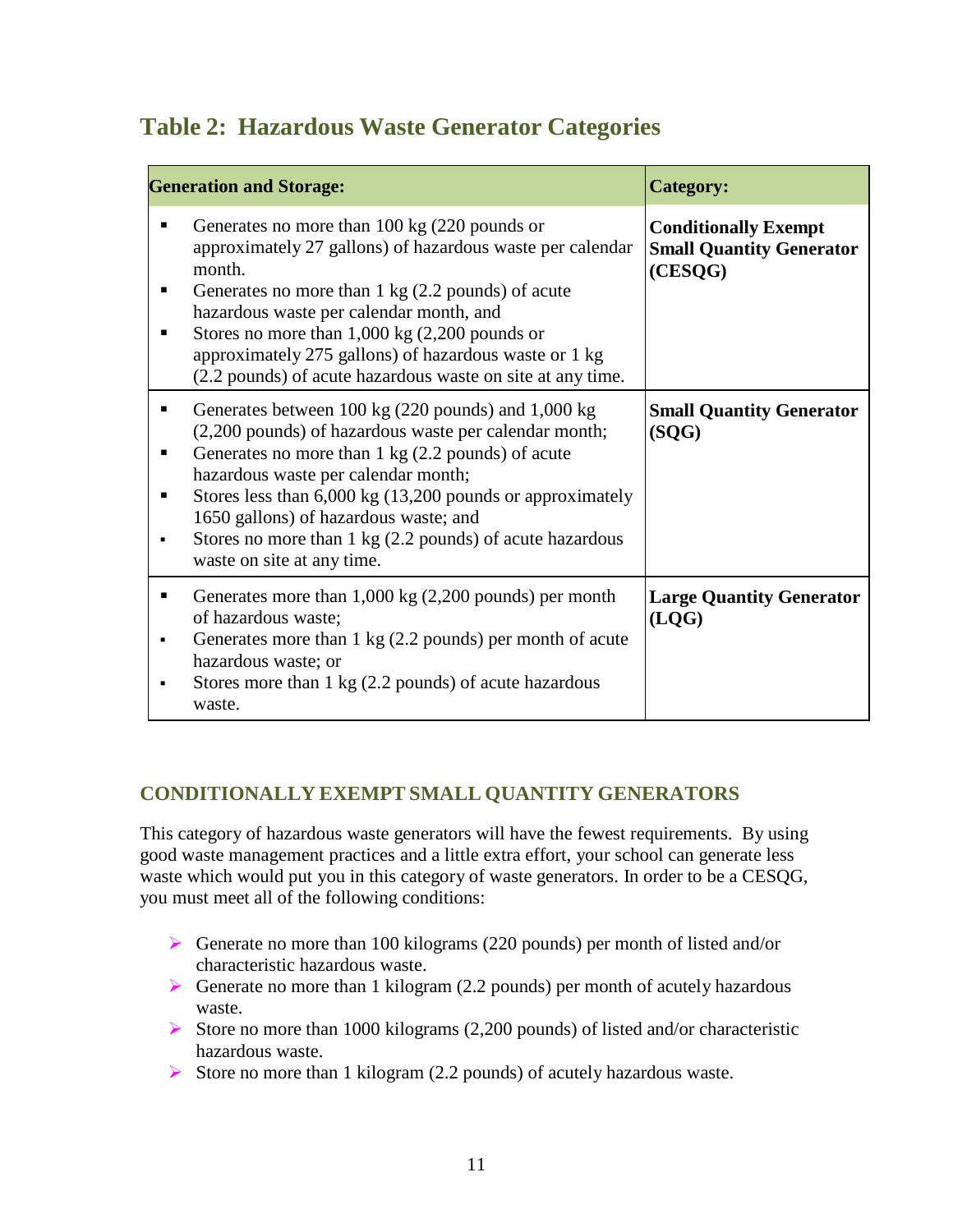One 55 gallon drum = about 200 kilograms 1000 kilograms  $=$  2200 pounds  $\sim$  275 gals. 100 kilograms  $= 220$  pounds  $\sim 28$  gals.

#### **If your school is classified as a Conditionally Exempt Small Quantity Generator, you:**

1. Must identify all hazardous waste that you generate. Know which of your wastes would be classified as hazardous and the correct waste codes;

2. Cannot store more than 1000 kg of hazardous waste on-site at any time, but there are no time limits for storage; and

3. Must ensure delivery of your hazardous waste to a DEC-approved facility that is one of the following:

- A state or federally regulated hazardous waste management treatment, storage, or disposal facility.
- Any department-approved facility authorized to manage municipal or industrial solid waste. For example, some landfills will take dry paints and still bottoms.
- $\triangleright$  Municipal incinerators may be able to take waste materials such as paint thinners, and some solvent formulations. You must obtain prior approval from these facilities.
- $\triangleright$  A facility that uses, reuses, or legitimately recycles the waste. If you are recycling or treating the waste yourself, please call DEC at (518) 402-8706 for more information on hazardous waste treatment or recycling.
- A permitted household hazardous waste collection facility that accepts CESQG waste. (Check with your municipality)
- $\triangleright$  A universal waste handler or destination facility subject to the universal waste requirements of 40 CFR Part 273. (Universal wastes are wastes such as certain batteries, recalled or collected pesticides, mercury-containing equipment, or fluorescent lamps and ballasts).

#### **Conditionally Exempt Small Quantity Generators have two options for getting their wastes to a disposal facility or a recycler:**

1. Hire a 6 NYCRR Part 364 Permitted Hazardous Waste Hauler.

2. Your school can legally haul 100 kilograms (220 pounds) of hazardous waste per month to an approved facility within New York State. Some localities have additional requirements.

# **Warning**

 $\overline{a}$ 

It is both illegal and dangerous to put hazardous waste in the trash dumpster.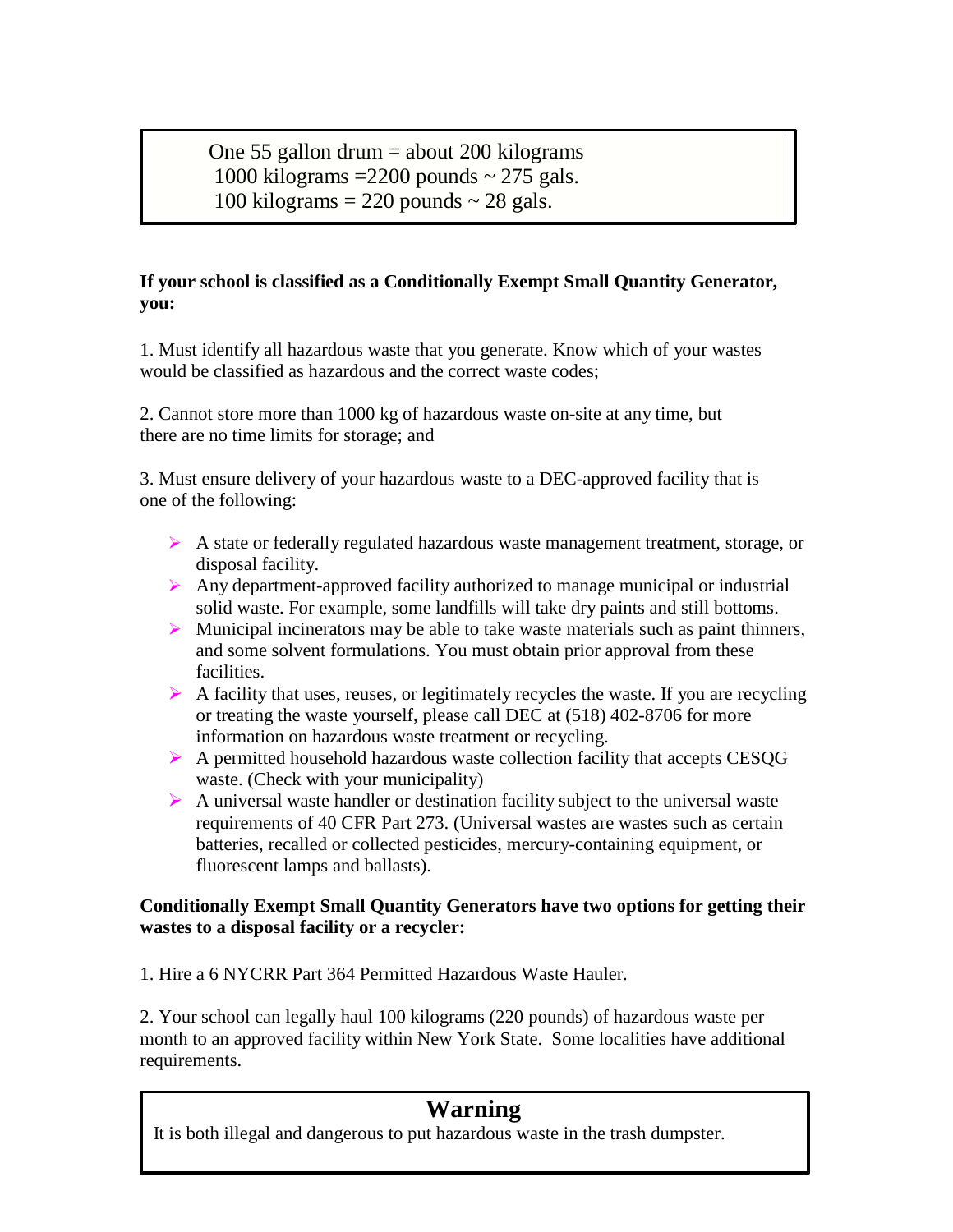### **SMALL QUANTITY GENERATORS**

If you are a Small Quantity Generator, you must meet all of the following conditions:

- Generate between 100 kilograms (220 pounds) and 1000 kilograms (2,200 pounds) per month of hazardous waste;
- Generate no more than 1 kilogram (2.2 pounds) per month of acutely hazardous waste;
- Store up to 6000 kilograms (13,200 pounds) of hazardous waste; and
- Store no more than 1 kilogram (2.2 pounds) of acutely hazardous waste.

#### **Small Quantity Generators must comply with all of the following requirements:**

- $\triangleright$  Meet storage requirements;
- $\blacktriangleright$  Have an emergency preparedness and response;
- $\triangleright$  Have an EPA Identification Number;
- Manifest waste:
- $\triangleright$  Use a licensed transporter;
- $\triangleright$  Have waste sent only to an authorized treatment, storage, or disposal facility; and
- $\triangleright$  Comply with land disposal restrictions.

#### **Storage Requirements:**

Small Quantity Generators may store up to 6000 kilograms (13,200 pounds) of listed and characteristic hazardous waste on-site for up to 180 days, or up to 270 days if the waste must be shipped to a treatment, storage, or disposal facility that is located over 200 miles away. Small quantity generators may store no more than 1 kilogram (2.2 pounds) of acutely hazardous waste on-site for any length of time.

If a Small Quantity Generator exceeds the 180 or 270 day limit for accumulating waste, they may request an extension. Extensions of up to 30 days may be granted by DEC if the waste must remain on-site due to unforeseen, temporary, or uncontrollable circumstances.

Small Quantity Generators who store hazardous waste on-site must follow certain common sense rules to protect human health and the environment and to reduce the likelihood of damages or injuries caused by leaks or spills of hazardous wastes.

Small Quantity Generators must comply with the 180-day storage requirements while Large Quantity Generators must comply with the 90-day storage requirements. There is no time limit for conditionally exempt small quantity generators, who can store their hazardous waste as long as they do not accumulate more than 1000 kg (2200 pounds).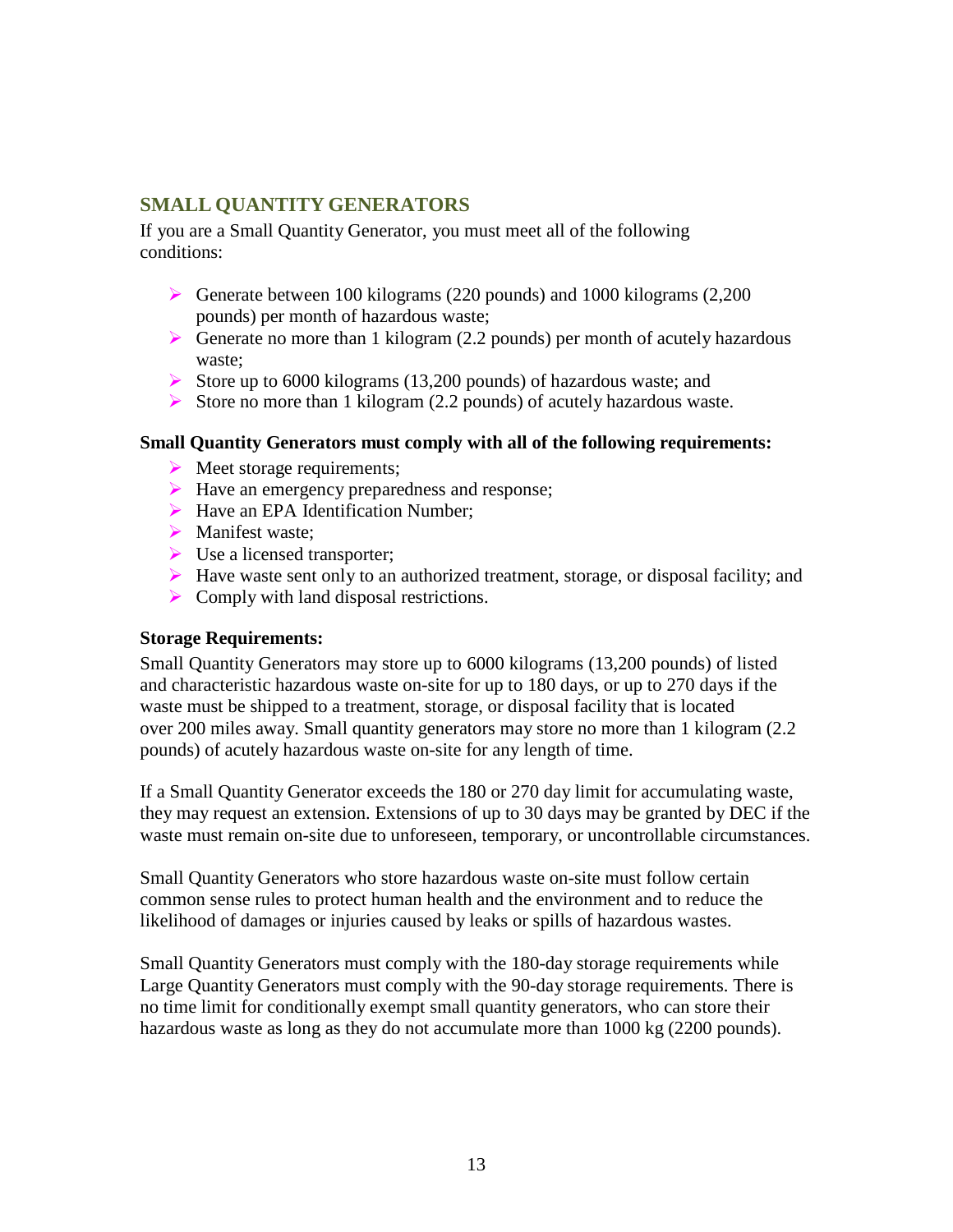#### **If you store hazardous waste in containers, you must:**

- Clearly mark each container with the words "HAZARDOUS WASTE" and other words that will identify the contents. Also, mark the date on the container when you first started collecting waste in that container.
- $\triangleright$  Keep containers in good condition, handle them carefully, and replace any leaking ones.
- Never store hazardous waste in containers that could rupture, leak, corrode, or fail in some other way.
- $\triangleright$  Keep containers closed except when you fill or empty them.
- $\triangleright$  Inspect containers for leaks and corrosion every week.
- $\triangleright$  Separate and protect reactive or ignitable waste from sources of ignition or reaction.
- $\triangleright$  Ensure that the waste being placed in a container will not react with the container itself or with any residue of waste previously held in the container.
- Never store wastes in a container that could react to cause fires, leaks, or other releases.
- $\triangleright$  Separate by a dike, berm, wall or other device containers of waste which are incompatible with other containers of waste stored nearby.
- Have secondary containment if you are located over a sole source aquifer and store more than 185 gallons (about 700 kilograms) of liquid hazardous waste.

#### **If you store waste in tanks, you must make sure the following requirements are met:**

- $\triangleright$  Never store hazardous waste in a tank if it may rupture, leak, corrode or otherwise cause the tank to fail.
- Uncovered tanks must be operated to ensure at least 60 centimeters (two feet) of space at the top of the tank, unless the tank is equipped with a containment structure, a drainage control system, or a diversion structure with a capacity that equals or exceeds the volume of the top 60 centimeters of the tank.
- $\triangleright$  Where hazardous waste is continuously fed into a tank, the tank must be equipped with a means to stop the inflow, such as a waste feed cut-off system or a bypass system to a stand-by tank.
- $\triangleright$  Discharge control equipment must be inspected once each operating day to ensure that it is in good working order.
- Data from monitoring equipment must be gathered once each operating day to ensure that the tank is being operated according to its design.
- $\triangleright$  To ensure compliance of uncovered tanks, the level of waste in the tank must be inspected once each operating day.
- $\triangleright$  The tank construction materials must be inspected at least once a week to detect corrosion or leaking of fixtures or seams.
- $\triangleright$  The construction material of discharge confinement structures and the area immediately surrounding discharge confinement structures must be inspected weekly to detect corrosion or obvious signs of leakage.
- $\triangleright$  Incompatible wastes must not be stored in the same tank.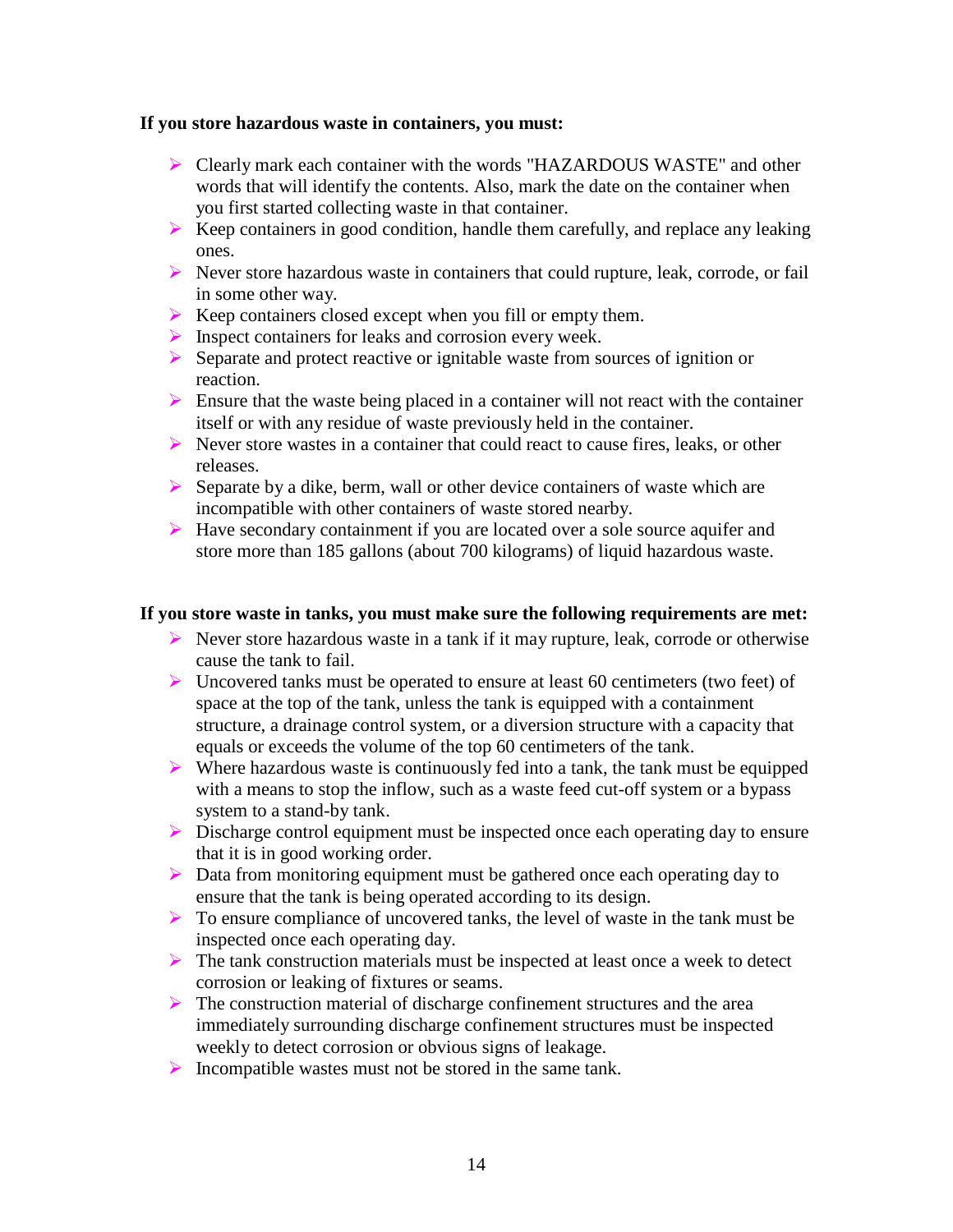- $\triangleright$  Hazardous waste must not be placed in an unwashed tank which previously held an incompatible waste or material.
- If over a sole source aquifer, have secondary containment if you store more than 110 gallons (418 liters) of liquid hazardous waste in underground storage tanks or more than 185 gallons (703 liters) of liquid hazardous waste in above-ground storage tanks.

#### **Satellite Accumulation Areas**

A generator may accumulate up to 55 gallons of hazardous waste, or 1 quart of acutely hazardous waste, in containers at or near any point of generation which is under the control of the operator of the process generating the waste. You can use a satellite accumulation area without obtaining a permit or interim status, or without complying with the 180-day storage requirements provided the generator:

- Complies with 6 NYCRR Section 373 3.9(b)**-**(d);
- Marks the containers with the words "Hazardous Waste";
- $\blacktriangleright$  Labels the containers to identify the contents, (i.e., flammable, reactive); and
- $\triangleright$  Date the containers when full.

If a generator accumulates more than 55 gallons of hazardous waste in a satellite accumulation area, within three days, the generator must mark the container holding the excess accumulation of hazardous waste with the date the excess amount began accumulating.

In addition, the quantities stored in satellite accumulation areas need to be counted against the maximum storage quantities. Example: If you are a Conditionally Exempt Small Quantity Generator and have accumulated 2,150 pounds in your hazardous waste storage area, but have 55 gallons of hazardous waste accumulated in your satellite area, you have just exceeded your storage limits and will be re-classified to a Small Quantity Generator. Practicing good waste management will prevent this.

#### **Emergency Preparedness and Response**

Small Quantity Generators must comply with the following emergency requirements:

- At least one employee must be designated as the Emergency Coordinator and must be on call or on the premises at all times to coordinate emergency response measures.
- $\triangleright$  The facility must post the following information next to all telephones in the work place:
	- name and telephone number of the emergency coordinator or designee;
	- location of fire extinguishers and spill control material, and if present, the fire alarm; and
	- telephone number of the fire department, unless the facility has a direct alarm.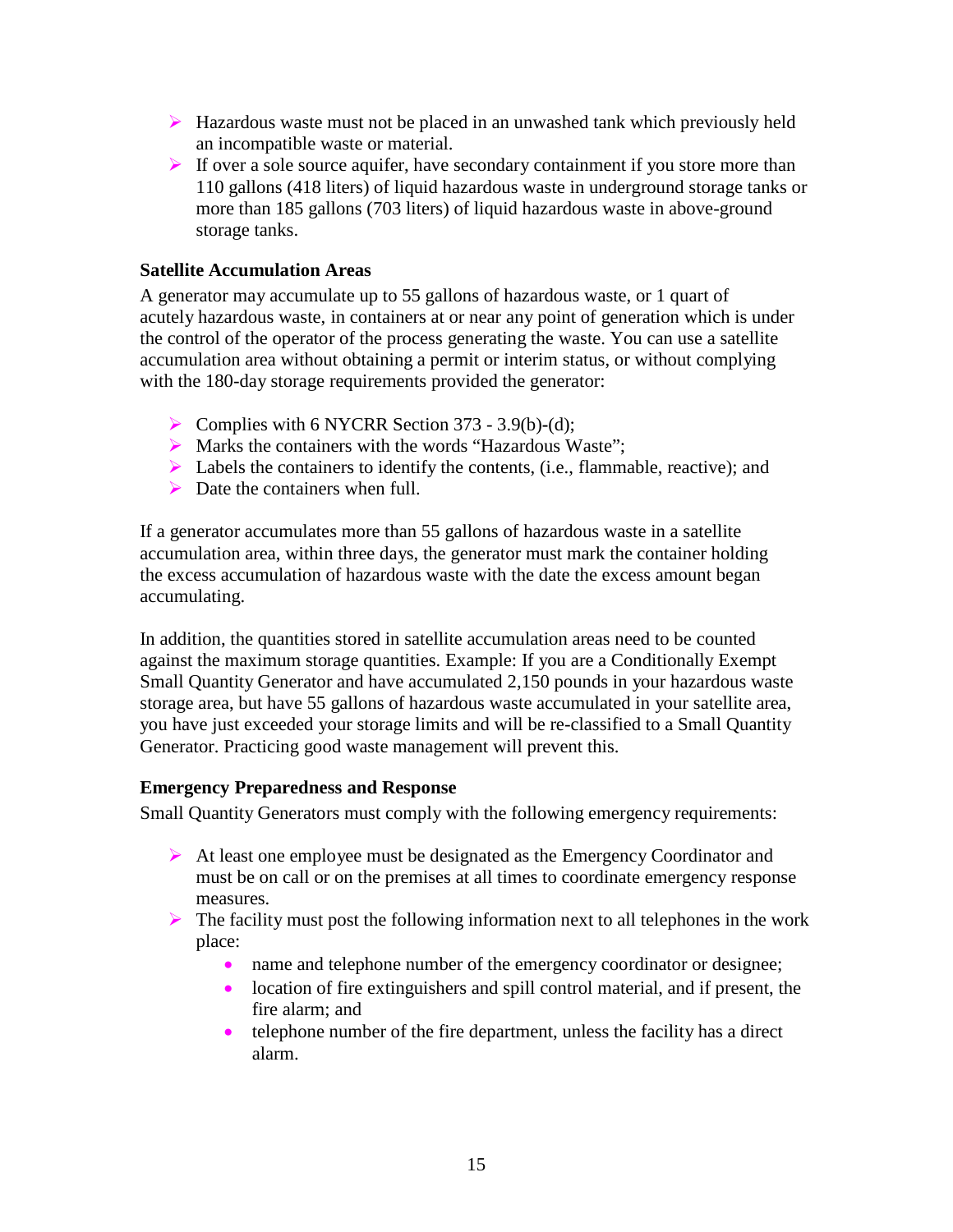- $\triangleright$  Employees must be familiar with proper waste handling and emergency response procedures relevant to their responsibilities during normal facility operation and emergencies.
- In the event of a fire, the emergency coordinator or his designee must call the fire department or attempt to extinguish the fire with a fire extinguisher.
- In the event of a spill, the emergency coordinator or his designee must attempt to contain the spill and, as soon as is practicable, to clean up any resultant contamination.

In the event of an emergency threatening public health outside the facility or when the generator is aware that a spill has reached surface water, the generator must immediately notify the National Response Center at (800) 424-8802 and DEC at (800) 457-7362 with the following information:

- $\triangleright$  Name, address and EPA identification number of the generator
- $\triangleright$  Date, time and type of incident
- ▶ Quantity and type of hazardous waste involved
- $\triangleright$  Extent of injuries, if any
- $\triangleright$  Estimated quantity and disposition of recovered materials

### **LARGE QUANTITY GENERATORS**

You would be considered a Large Quantity Generator if your school does any of the following:

- Generate more than 1000 kilograms  $(2,200 \text{ pounds})$  per month of hazardous waste.
- Generate more than 1 kilogram (2.2 pounds) per month of acutely hazardous waste.
- Store more than 6000 kilograms (13,200 pounds) of hazardous waste.
- Store more than 1 kilogram (2.2 pounds) of acutely hazardous waste.

Large Quantity Generators must manifest their waste, obtain an EPA ID number, store hazardous waste no more than 90 days on site, submit biennial reports to DEC, keep records at your site for three years, comply with land disposal restrictions, and comply with export/import requirements for shipping waste.

Guidance for Large Quantity Generators is beyond the scope of this manual. You can obtain a copy of the regulations for Large Quantity Generators at: [www.dec.ny.gov/chemical/60838.html](http://www.dec.ny.gov/chemical/60838.html)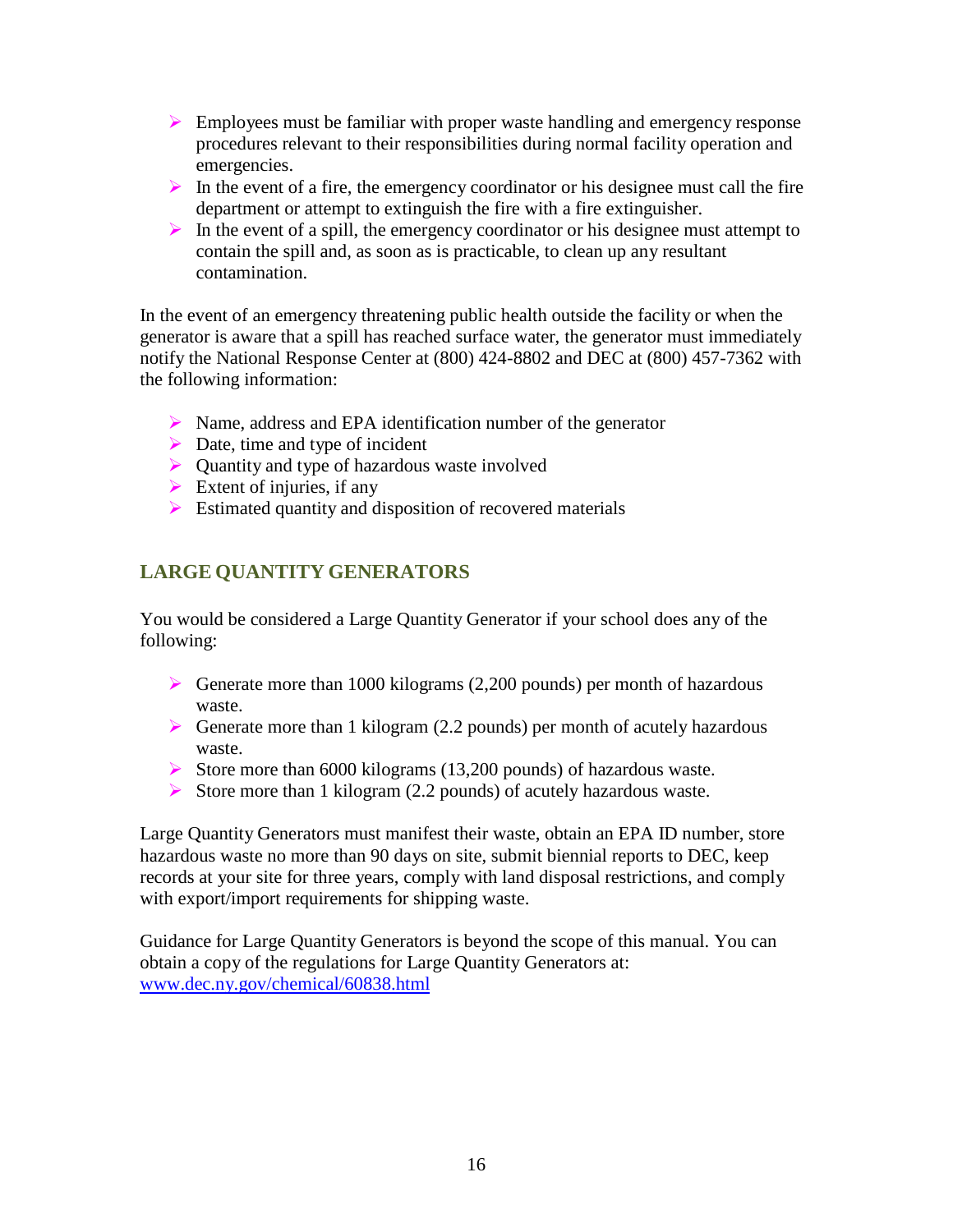#### **EPA IDENTIFICATION NUMBER**

If your school generates more than 100 kilograms (220 pounds) of non-acute hazardous waste in any calendar month, you will need to obtain an EPA Identification Number. Transporters and facilities that store, treat, or dispose of regulated quantities of hazardous waste must also have EPA Identification Numbers. These twelve-character identification numbers uniquely identify hazardous waste generators, transporters, and treatment, storage, or disposal facilities (TSDFs). They allow tracking of hazardous waste from its point of origin to its ultimate point of disposal.

An EPA Identification Number is issued based on the submitted Notification of Regulated Waste Activity form.

Notification of Regulated Waste Activity Instructions and Form Booklet, EPA Form 8700-12 are provided on-line at: <http://www.epa.gov/osw/inforesources/data/form8700/forms.htm>

The booklet's instructions will assist you in obtaining an EPA Identification Number by completing and submitting the EPA Form 8700-12 for initial notifications; the instructions will also assist you in revising your Site ID Form information if you are required to submit a subsequent notification. A section is included with definitions for RCRA terms. The appendices list typical waste streams produced by small quantity generators, provide the EPA Hazardous Waste Numbers for typical waste streams, and provide the complete list of EPA Hazardous Waste Numbers (Codes).

#### **THE MANIFEST SYSTEM**

The hazardous waste manifest is a multi-copy shipping document that you must fill out and use to accompany your hazardous waste shipments. These forms can be obtained from printers approved by the EPA to print these forms. A list of these approved printers can be found on EPA's website at:

<http://www.epa.gov/osw/hazard/transportation/manifest/registry/printers.htm> Hazardous waste manifest forms are not available from DEC.

All generators, except conditionally exempt generators, must manifest their hazardous waste shipments. The manifest form is designed so that shipments of hazardous waste can be tracked from their point of generation to their final point of disposal.

To track each shipment, New York State requires the generator to mail a copy of the manifest form to the DEC when the shipment leaves their site. The receiving facility also mails a copy of the manifest form to the DEC when the waste arrives at their facility for management. DEC, through their computer system, can match up these two manifests, documenting that the hazardous waste was safely transported to its destination.

Since 1980, this manifest information from hazardous waste transportation has been entered into a computer system where the data from the manifests is maintained and hazardous waste tracking is accomplished. The original manifest forms are scanned into an electronic image storage system to maintain a permanent document record.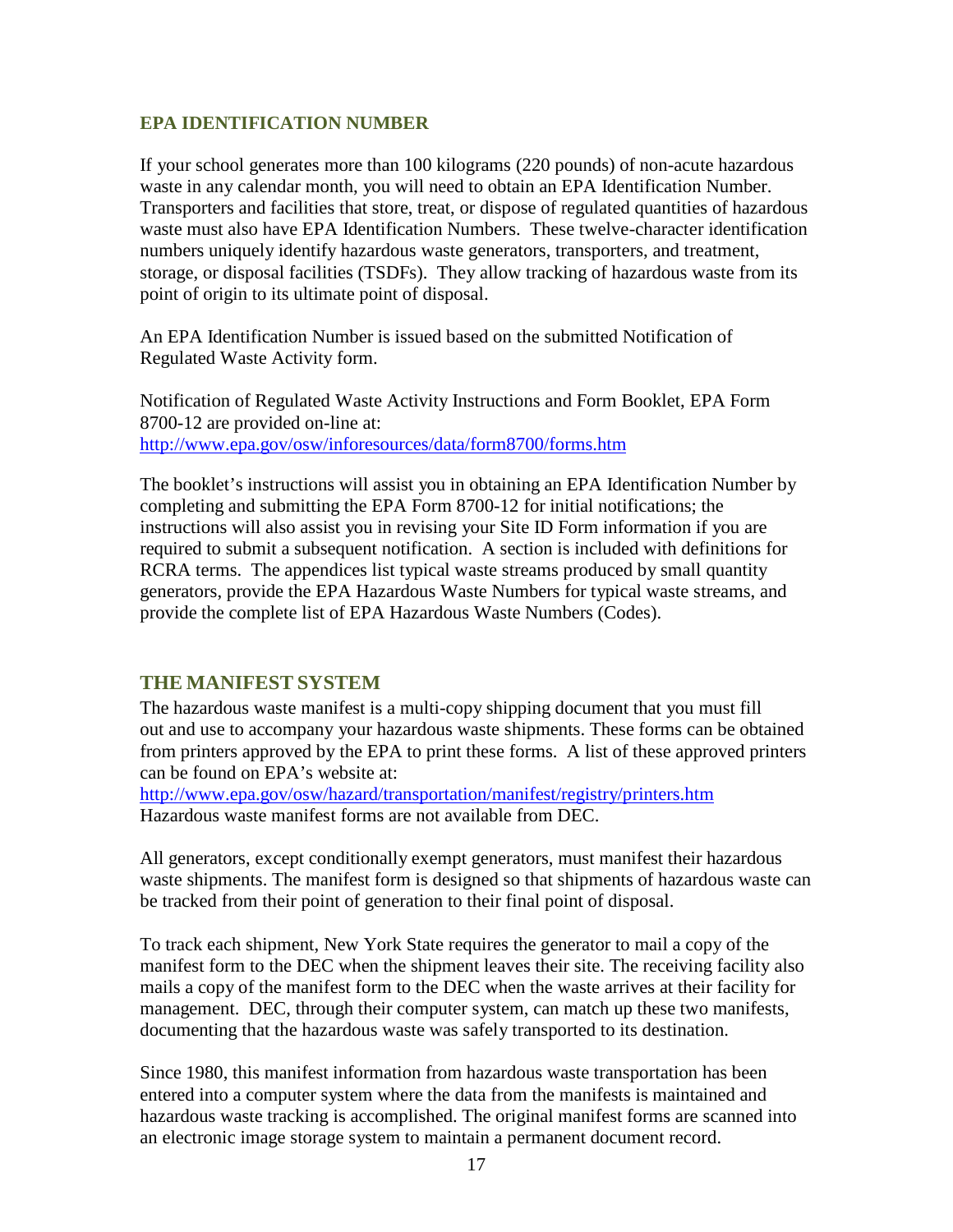Manifest data and images are used by DEC personnel and law enforcement officials for enforcement of federal and state hazardous waste and transportation regulatory requirements. Other uses include auditing special assessments, hazardous waste regulatory fee programs and annual hazardous waste reports.

Additionally, the DEC has a webpage that provides training slides to explain EPA's new federal hazardous waste manifest form which must be used nationwide to track hazardous waste shipments. This information is presented at workshops conducted by the DEC in October and November of each year. For additional information on manifest procedures:<http://www.dec.ny.gov/chemical/60805.html>

All hazardous waste manifest forms and related correspondence should be mailed to:

NYS Department of Environmental Conservation Division of Environmental Remediation Manifest and Reporting Section 625 Broadway, Floor 12 Albany, NY 12233-7252

Generators must submit Hazardous Waste Manifest forms to DEC. The federal mandated manifest form has six sheets. This means that the waste generator will need to make additional copies of the manifest form. They will need to make copies for "Generator State- Mailed Generator" and "Disposer State – Mailed by Generator" as necessary and submit them to the Generator or Disposer State.

Additionally, if a TSDF rejects a waste shipment back to the original Generator or rejects on to a secondary TSDF, the Generator or secondary TSDF will sign Block 18c to certify receipt of the rejected waste. Once signed in Block 18c, a copy of this form also needs to be submitted to DEC.

Hazardous Waste Manifest forms submitted to DEC must be postmarked within 10 days of waste shipment for the generator and within 10 days of waste receipt for TSDFs.

Manifest Section Contact Information Phone: (518) 402-8730 Fax: (518) 402-9722 E-Mail: [manifest@dec.ny.gov](mailto:manifest@dec.ny.gov)

> It is important to remember that just because you have shipped the hazardous waste off your site and it is no longer in your possession, your liability has not ended. You are potentially liable for any mismanagement of your hazardous waste.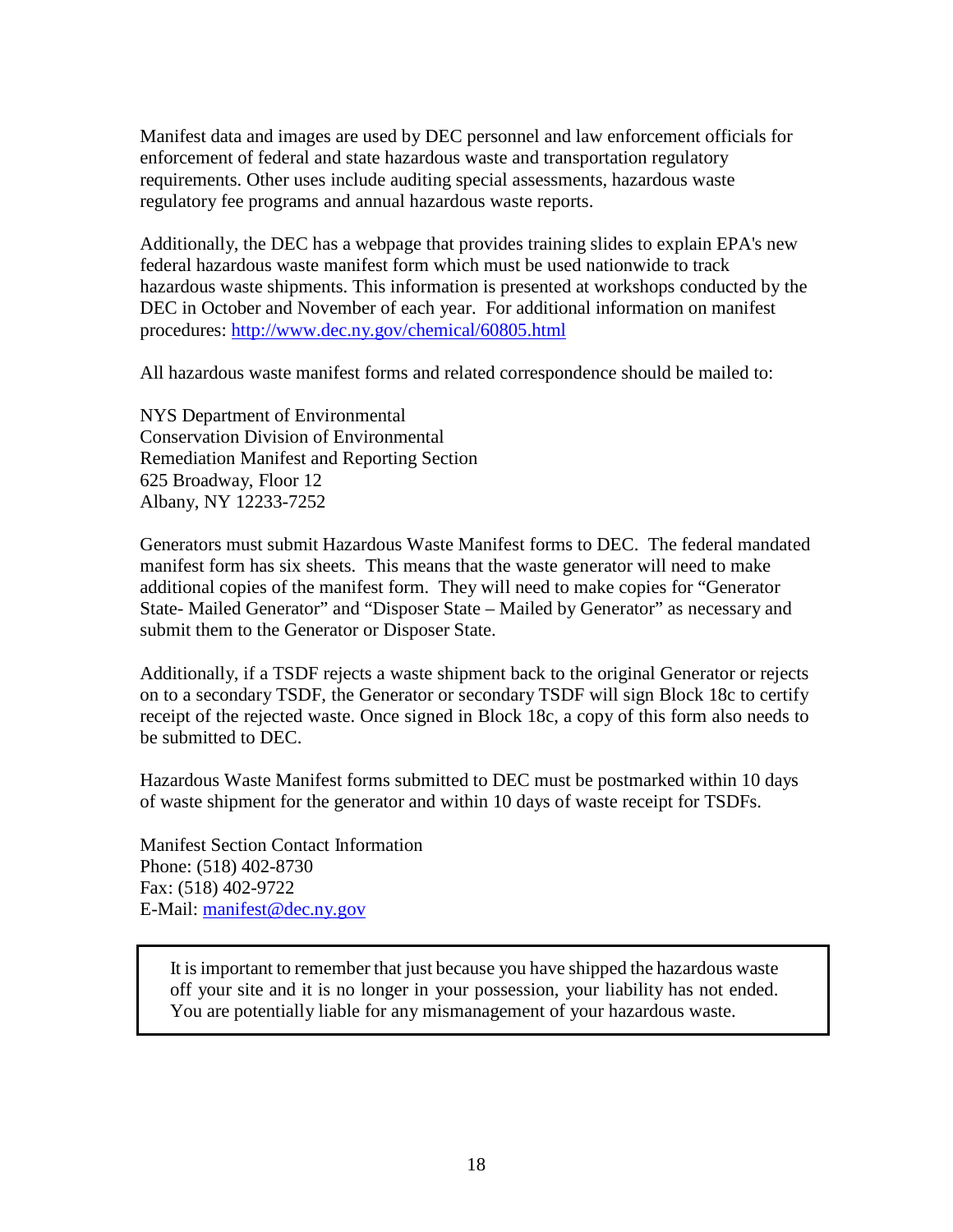# **Manifesting Exemption**

You are exempt from manifesting requirements as a generator (6NYCRR Part 372.2(b)(7), if your facility enters into a contractual agreement with a waste hauler, where the waste hauler is reclaiming the waste in which:

- $\triangleright$  The type of wastes and frequency of shipments are specified in the agreement;
- $\triangleright$  The vehicle used to transport the waste to the recycling facility and to deliver the regenerated material back to the facility are owned and operated by the reclaimer;
- $\triangleright$  The reclaimer complies with all Part 364 waste hauler permit requirements; and
- $\triangleright$  The generator keeps records of the hazardous waste codes, quantity of waste shipped, and The date the waste was shipped for each shipment; and
- $\triangleright$  The generator maintains a copy of the reclamation agreement on file for a period of at least three years after termination expiration of the agreement.

#### **LICENSEDTRANSPORTER**

Transporters of hazardous waste in New York State must possess Part 364 Waste Transporter Permits and may only transport hazardous wastes to TSDFs that are authorized to accept hazardous waste. Since generators of hazardous waste may be held responsible for mismanagement of their waste after it has left their premises, it is advisable for generators to ensure that they use only duly authorized transporters and TSDFs.

If you want to find out if your transporter is permitted, contact the Waste Transporter Permit Section of the DEC at (518) 402-8792. Personnel will be able to provide you with computer generated listings of currently permitted waste transporters and the types of waste they are authorized to transport. You should contact the hauler and the TSDF to verify that they have EPA Identification Numbers and that they can and will handle your waste. Also, make sure that they have current permits, adequate insurance, and that the hauler's vehicles are in good condition. Choosing a transporter and a TSDF may take some time; therefore try to begin your search well ahead of the time you will need to ship your waste.

When you prepare hazardous waste for shipment, you must put the waste in containers acceptable for transportation. Make sure the containers are properly labeled and in compliance with applicable NYSDOT regulations.

Part 364 transporters must meet certain conditions in order to receive a DEC permit, which is renewed annually. For instance, they must maintain a certain amount of liability insurance to cover cleanup of spills or accidents, and each permit specifies the types of waste that can be hauled and where the wastes may be hauled.

Some schools may want to use brokers to arrange the details of transportation and disposal of their hazardous waste. The broker may be independent; in other cases, the transporter or the TSDF acts as a broker. Using a broker may facilitate waste disposal. However, as the generator of the waste, you retain responsibility for its transportation and treatment or disposal. When dealing with brokers, it remains your responsibility to ensure that: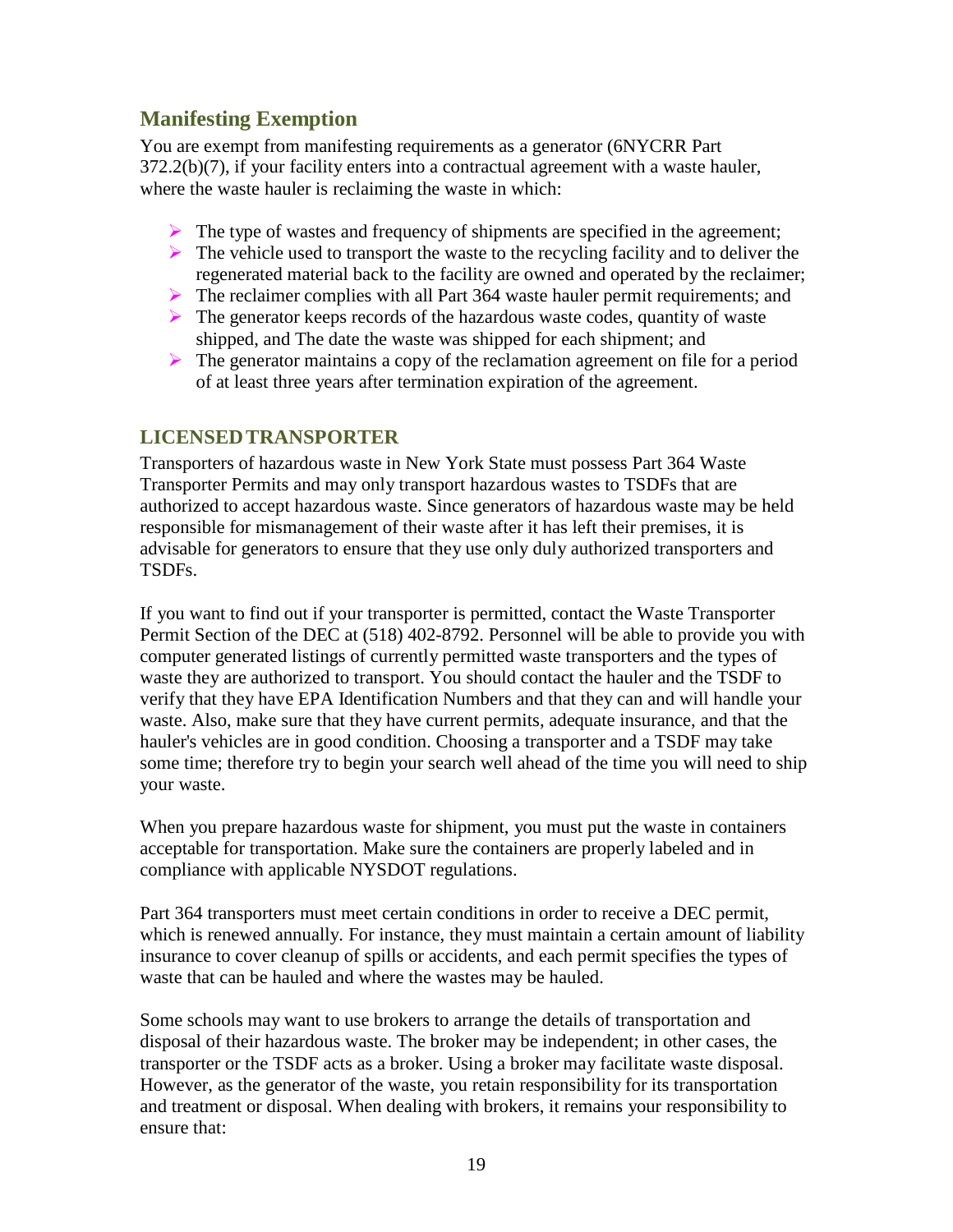- $\triangleright$  You have written communication from the ultimate designated treatment, storage or disposal facility for the particular wastes being offered for shipment stating that the facility is authorized and has the capacity to accept the hazardous waste set forth on the manifest and that the facility will assure that the ultimate disposal method is followed;
- $\triangleright$  You have written communication that the designated transporter is authorized to deliver the waste to the facility on the manifest;
- $\triangleright$  Copies of the manifest are distributed as shown on the New York State manifest form. When an out-of-state manifest does not have sufficient sheets for full notification of shipment and receipt, make additional copies; and
- $\triangleright$  Your shipment papers contain the notifications and certifications required by the federal and state land disposal restrictions. (See page 21 – Land Disposal Restrictions).

#### **Keep In Mind** Small Quantity Generators cannot transport their own waste

In order to ensure that your waste is handled properly, you should also consider requesting the following information or taking the following steps:

- Request copies of all waste analyses done on samples of your wastes.
- $\triangleright$  Request a certificate of treatment or disposal for the waste from the ultimate disposal facility; this should be consistent with the method shown on the manifest or the exception report.
- $\triangleright$  Call the DEC office in your region (see Section IV, page 51) on a periodic basis to verify that the transporter and treatment or disposal facility have the proper waste handling permits.
- $\triangleright$  When the hauler arrives at your site to pick up your wastes, ask to see a copy of his or her Part 364 permit. Licensed 364 haulers must keep a copy of the permit in each truck. Look for the following information on the permit, which should be consistent with the information on the manifest:
	- license plate number of the vehicle;
	- expiration date of the permit;
	- types of wastes that can be hauled; and
	- facilities to which the hauler can take your waste.
- Check with the Better Business Bureau or Chamber of Commerce to see if there are records of complaints or problems against the hauler or treatment facility. Your colleagues or associates may also have information about haulers or treatment facilities in your area.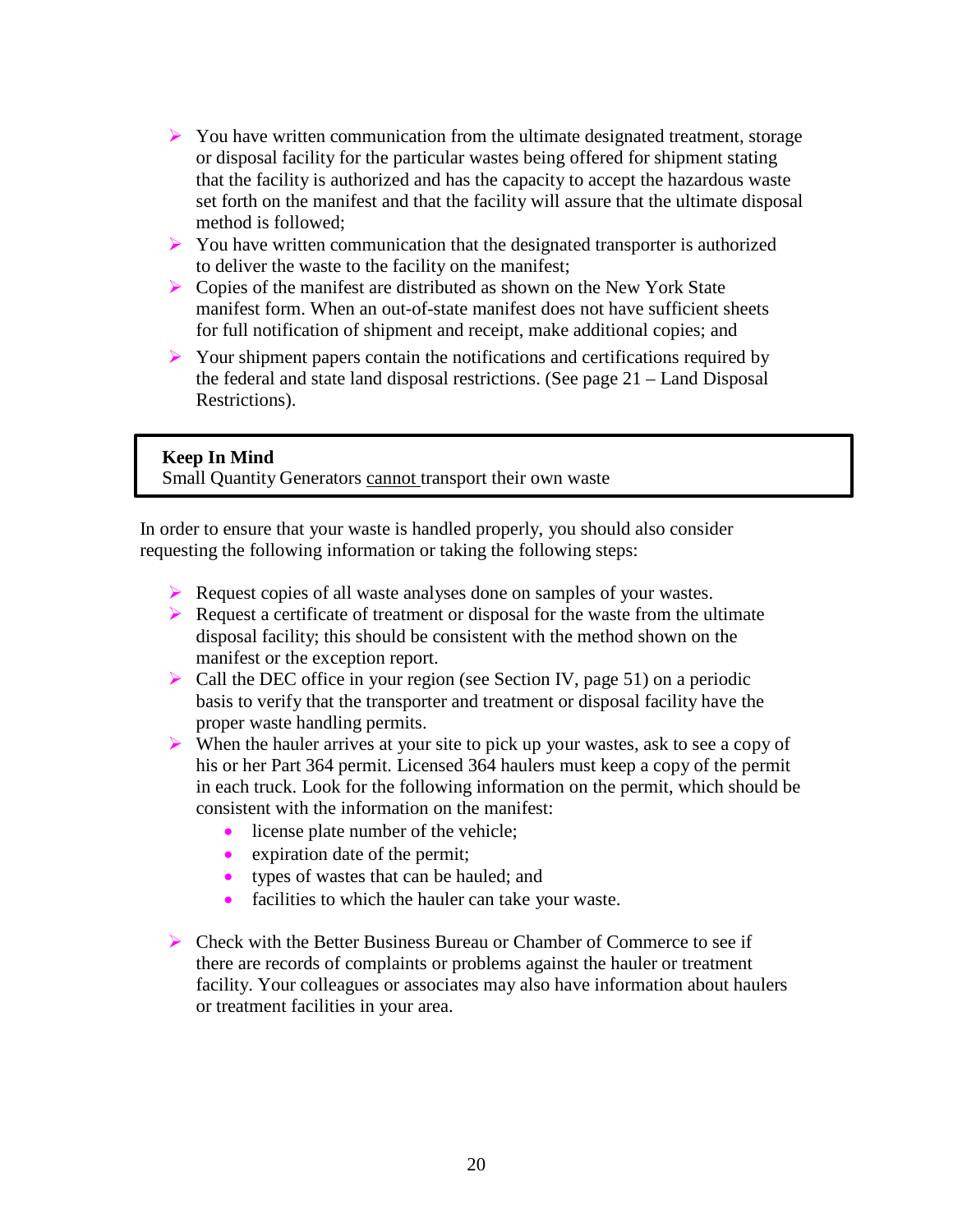# **LAND DISPOSAL RESTRICTIONS**

New York State has adopted Land Disposal Restrictions (LDRs) that Congress passed in to law in 1984. The LDR program requires that the waste is treated to reduce the hazardous constituents to levels set by EPA, or that the waste is treated using a specific technology before being disposed to land. Most SQGs have their designated treatment, storage, or disposal facility responsible for this treatment. If you choose to treat or recycle your waste yourself to meet LDR treatment standards, you must meet requirements for a waste analysis plan. Some examples of wastes that must be treated include used solvents, metal wastes, cyanide-containing wastes, and other types of hazardous wastes. Call DEC before you treat any hazardous waste. Since November 1988, unless specifically exempt or excluded, Small Quantity Generators that generate more than 100 kilograms (220 pounds) of hazardous waste in any calendar month have been affected by the federal LDR requirements.

#### *Notification/Certification to Treatment, Storage or Disposal Facility*

The notification must include the hazardous waste code for each waste, any subcategories, the manifest number, the treatability group (wastewater or nonwastewater), and the regulated hazardous constituents or underlying hazardous constituents of certain wastes associated with the waste shipment. The certification must include the same information as a notification, as well as a signed certification.

#### *Record Keeping*

Maintain the following for at least three years:

- $\triangleright$  Waste analysis records.
- $\triangleright$  Notifications/certifications to treatment, storage and disposal facilities, waste analysis data, if available, tolling agreement (reclamation exemption) and any other documents associated with your waste management.
- $\triangleright$  Any constituent monitoring.

A laboratory analysis is not necessary if the contents are known, and waste can be classified by a generator's knowledge. (Generator's knowledge must be verifiable). An analysis may be necessary initially, but not every time waste is generated.

If a broker, hauler or facility handles your paperwork for you, use the above section as a checklist to ensure that all LDR requirements are met. Keep copies of all paperwork that you sign.

#### **EXCLUSIONS OR RECLAMATION EXEMPTIONS**

There are certain exclusions or reclamation exemptions that apply to certain hazardous wastes that are generated.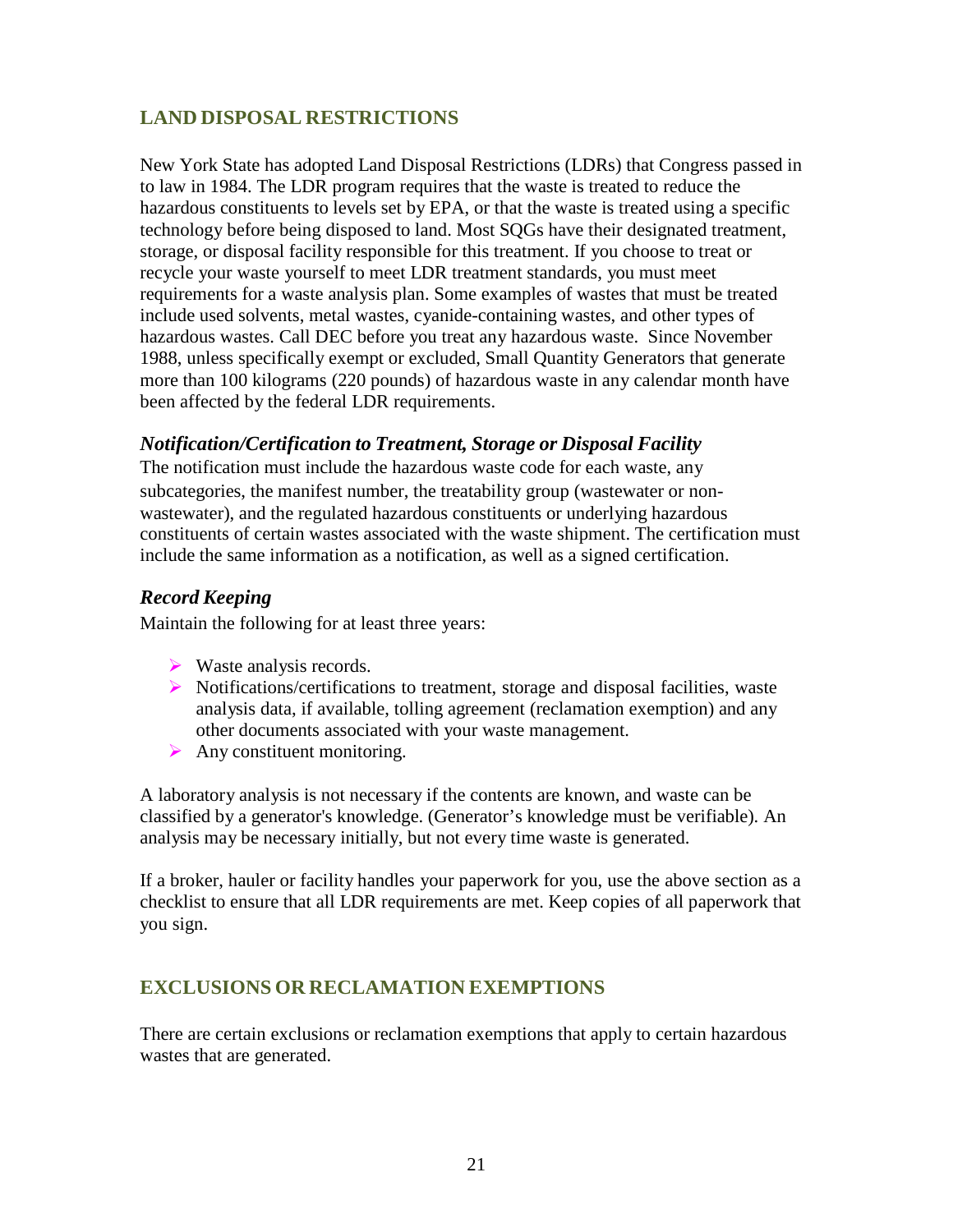#### *ReclamationExemption*

Materials that are regenerated or processed to recover a useable product may be excluded from being a hazardous waste. Hazardous waste that are destined for reclamation, generally do not need to be counted unless they qualify for a specific inclusion.

If you are a SQG, you do not have to manifest wastes that are designated for reclamation if you enter into a contractual agreement with the reclaimer and abide by the following:

- $\triangleright$  The type of waste and frequency of shipments are specified by the generator and reclaimer.
- $\triangleright$  The vehicle used in transporting the waste is owned and operated by the reclaimer.
- The reclaimer complies with 6 NYCRR Part 364 waste transporter requirements.
- $\triangleright$  The generator records the hazardous waste codes, the quantities shipped, and the shipment dates.
- $\triangleright$  The generator keeps a copy of the reclamation agreement for at least three years after termination or expiration of the agreement.

Transporters servicing small quantity generators need not manifest their shipments, provided that the transporter also abides by the five requirements listed above. In addition, the transporter must carry these records when hauling waste to the reclamation facility as well as record the generator's EPA Identification Number, if required.

Similarly, this exemption extends to TSDFs accepting waste for reclamation. TSDFs may accept from SQGs waste not manifested for reclamation if the waste is being reclaimed in accordance with a contractual agreement. The TSDF must record the name, address and EPA Identification Number of the generator along with the quantities, waste types, and shipment dates. The TSDF must retain these records for three years after expiration or termination of the agreement. Lastly, the TSDF must submit quarterly summaries to DEC stating what wastes were accepted for reclamation. Forms can be sent to:

NYS Department of Environmental Conservation

Division of Environmental Remediation, Manifest and Reporting Section 625 Broadway Albany, NY 12233-7252

#### *Universal Waste Rule*

To streamline the hazardous waste regulations for wastes that are generated by large numbers of sources (batteries, pesticides, mercury-containing equipment and lamps) in relatively small quantities, EPA issued the Universal Waste Rule in 1995. The universal waste regulations govern the collection and management of these widely generated wastes. These regulations were designed to reduce the amount of hazardous waste items in the municipal solid waste stream; encourage the recycling and proper disposal of some common hazardous wastes; and reduce the regulatory burden on the regulated community. Universal wastes are generated in a wide variety of settings including households, schools, office buildings, and medical facilities, in addition to the industrial settings usually associated with hazardous wastes. Universal wastes include such items as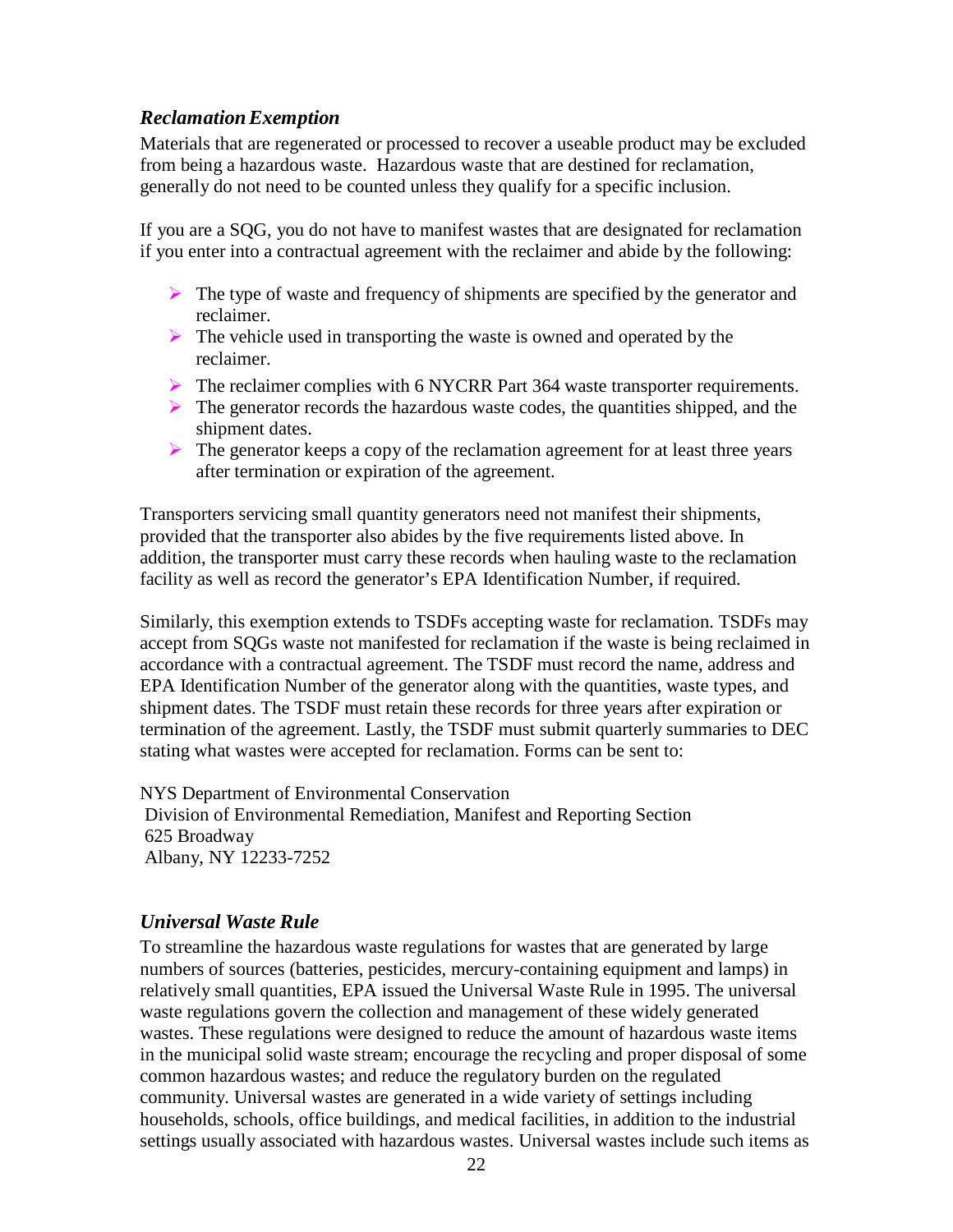hazardous batteries, hazardous mercury containing equipment, certain pesticides, and hazardous lamps. Although handlers of universal wastes must meet less stringent standards for storing, transporting, and collecting wastes, the wastes must comply with full hazardous waste requirements for final recycling, treatment, or disposal. Managing waste under the Universal Waste Rule helps remove these wastes from municipal landfills and incinerators, which provides stronger safeguards for public health and the environment. Items included under universal waste include:

- $\triangleright$  Batteries Batteries included are nickel-cadmium (Ni-Cd), lithium, and small sealed lead-acid batteries, which are found in many common items in the business and home, including electronic equipment, mobile telephones, portable computers, and emergency backup lighting.
- Mercury-containing equipment Thermostats, thermometers, barometers, and mercury switches.
- $\triangleright$  Pesticides Agricultural pesticides that are recalled under certain conditions and unused pesticides that are collected and managed as part of a waste pesticide collection program. Pesticides may be unwanted for a number of reasons, such as being banned, obsolete, damaged or no longer needed due to changes in cropping patterns or other factors.
- $\triangleright$  Hazardous lamps Examples of common universal waste hazardous lamps include, but are not limited to, fluorescent lights, high intensity discharge, neon, mercury vapor, high pressure sodium, and metal halide lamps. Many used lamps are considered hazardous wastes under the Resource Conservation and Recovery Act (RCRA) because of the presence of mercury or occasionally lead.

#### *Requirements for Universal Waste*

If your waste includes hazardous batteries, pesticides, mercury-containing equipment, or lamps, you must decide whether or not you will manage them as universal waste. You may choose between traditional hazardous waste regulations or universal waste rule standards. However, flip-flopping between the two sets in order to avoid meeting requirements of one or both sets of regulations is not allowed. For example, storage time limits exist for both management scenarios. Flip-flopping between regulations will not extend storage time.

If you decide to manage these wastes under the traditional hazardous waste regulations, you must count them in determining whether you are a CESQG, a SQG or a LQG. They must also be reported on the generator annual report if you are required to file an annual report.

If you decide to manage these wastes under the Universal Waste Rule then these wastes are not counted for the purpose of determining generator category, need not be reported on your hazardous waste report, and are not counted for regulatory fee purposes.

#### *Proper Handling and Storage of Universal Waste*

If your facility manages any of the above mentioned universal wastes at your site, then you are either a small quantity handler or a large quantity handler of universal waste. A small quantity handler of universal waste is any facility that accumulates less than 5,000 kg (11,000 pounds) of total universal wastes on site at any time. Requirements include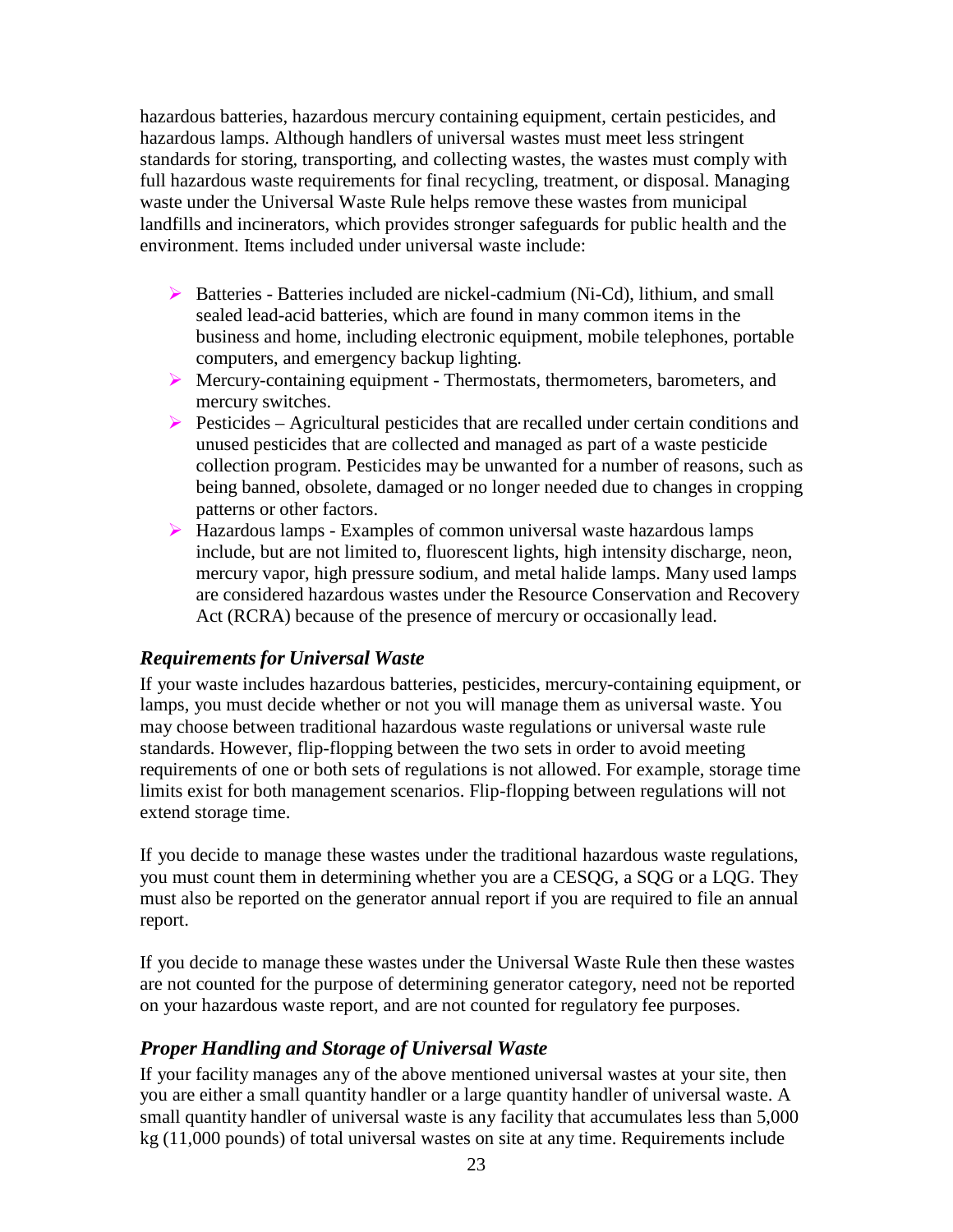packaging in a way to minimize breakage; immediately cleaning up any leaks or spills; properly labeling each lamp or container; provide employee training; and must assure universal wastes are only taken to another universal waste handler, authorized destination facility, or foreign destination. A large quantity handler of universal waste accumulates 5,000 kg (11,000 pounds) or more of total universal wastes on site at any time. Requirements include all the small quantity handler requirements plus EPA notification; record keeping and reporting requirements. Both large and small quantity handlers can store universal waste up to one year on site.

Universal waste transporters must meet applicable DOT standards; comply with record keeping and reporting requirements; and comply with applicable requirements of 6 NYCRR Part 364 (waste transporter permits) if transporting more than 500 pounds of total universal waste in any shipment. Small or large quantity handlers may self-transport universal wastes in quantities less than 500 pounds of total universal waste without a waste transporter permit. Similarly, common carrier can transport up to 500 pounds of universal waste in any shipment without a permit as well.

Destination facilities must comply with all applicable requirements of 6 NYCRR Parts 370 through 374-3 and 376, including notification of hazardous waste activity and obtaining a Part 373 hazardous waste permit, if applicable.

#### *Regulatory Requirements for Fluorescent Lamps*

Currently, most waste fluorescent bulbs are hazardous wastes due to their mercury content. Other examples of lamps that, when spent, are commonly classified as hazardous waste include high-intensity discharge, neon, mercury vapor, high pressure sodium and metal halide lamps. Low-mercury or green end cap lamps that pass the TCLP are not as regulated hazardous wastes but still contain mercury and are subject to the Mercury-Added Consumer Products Law, described above. The U.S. Environmental Protection Agency (EPA) added hazardous waste lamps to the Universal Waste Rule (64 FR 36465 -36490) in 1999; DEC then adopted these regulations in 2002.

Handlers of hazardous waste lamps are able to choose between handling their lamps under the traditional hazardous waste regulations or universal waste rule standards. However, once you declare your lamps universal wastes, you must continue to handle them as universal wastes. Jumping back and forth between the traditional RCRA approach and the Universal Waste Rule in order to avoid any requirements is prohibited.

More information on handling of fluorescent lamps and universal wastes can be found on the DEC web site at: [http://www.dec.ny.gov/chemical/8787.html.](http://www.dec.ny.gov/chemical/8787.html) You can also contact the Training and Technical Support Section of the Division of Environmental Remediation at (518) 402-9543.

#### *Requirements for Fluorescent Bulb Crushers*

Lamps being managed under the universal waste rule may not be crushed. If you wish to crush your lamps, you will need to manage the lamps under the traditional hazardous waste regulations. This will require that you count the weight of the lamps toward determining hazardous waste generator category, and you will be required to meet applicable generator, transporter and transfer facility standards. Crushing is considered a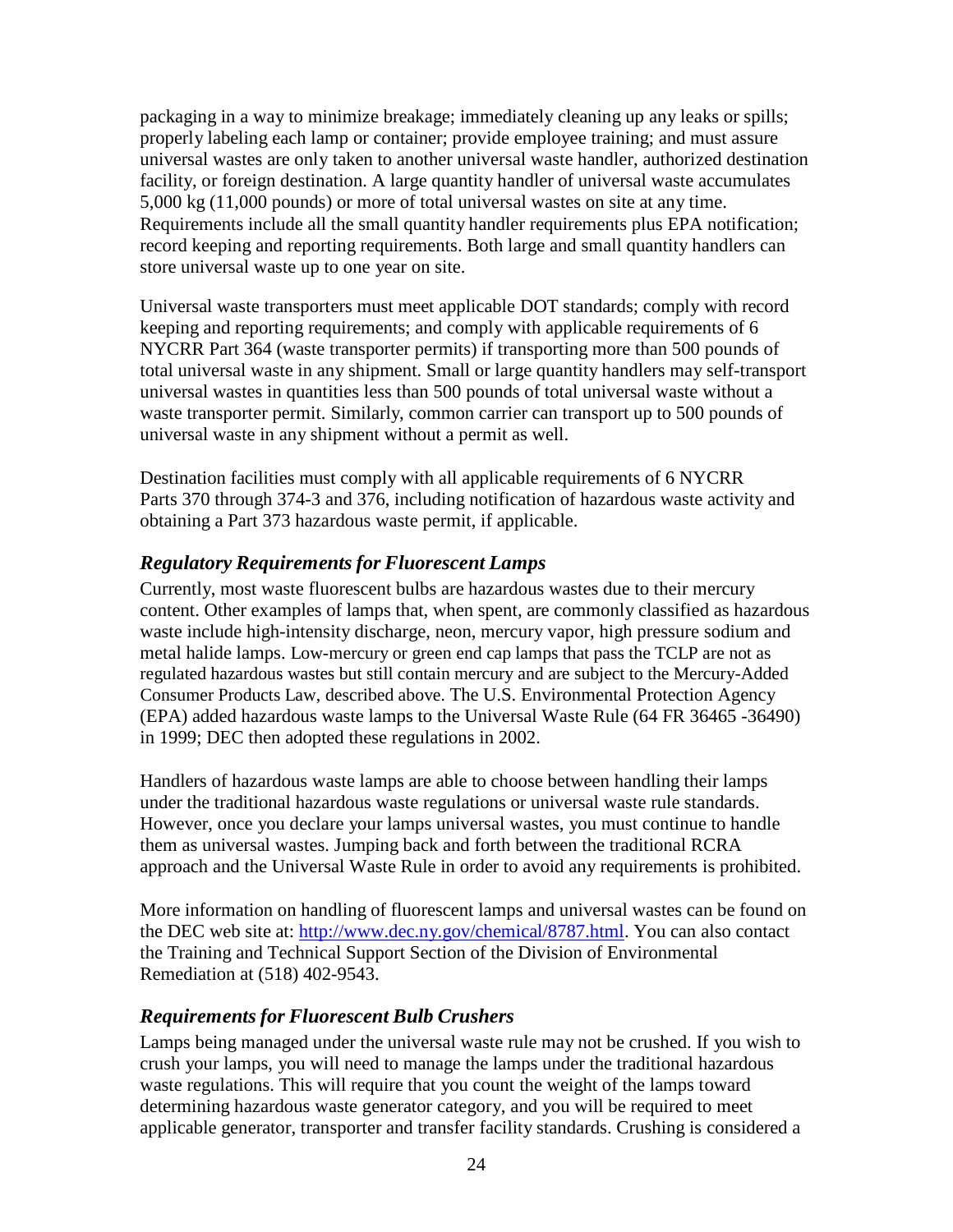form of hazardous waste treatment, and under ordinary hazardous waste generator regulations, hazardous waste lamps may only be crushed if the process is exempt from hazardous waste treatment regulations (6 NYCRR  $373-1.1(d)(1)$ ). The common exemptions that might be used are the on-site treatment by a conditionally exempt small quantity generator; the first step of a recycling process, if the lamps will be directed to a mercury recycler; or the treatment in the tank or container in which the lamps are being stored. The crushed lamps are usually considered hazardous waste for mercury, and sometimes for lead, and must be handled and disposed of via normal hazardous waste requirements. Generators who wish to use one of the latter two exemptions should seek specific guidance from the DEC Training and Technical Support Section at (518) 402-9553.

#### *Scrap Metal Exemption for Used Electronics*

Most discarded electronics that would qualify as hazardous waste (e.g., computer monitors) are considered to contain sufficient quantities of scrap metal parts that they can be regarded as scrap metal themselves, and, thus, would be exempted from regulation (scrap metal exemption) as hazardous waste. The following conditions must be met:

- Prior Notification [6 NYCRR 371.1(c)(7)]: If the generator is not a CESQG, both the generator and subsequent handlers in the recycling process in New York State are required to submit a "c7" notification to DEC. The "c7" notification gives certain basic information, such as the locations of generating and receiving facilities. Although written concurrence from DEC is not required, DEC will provide one upon request (provided the electronics item, in fact, qualifies for the exemption).
- $\triangleright$  Scrap metal must ultimately be recycled. The scrap metal exemption requires that scrap metal pieces actually be reclaimed from the hazardous electronics and that they are recycled.

Note that the scrap metal exemption cannot apply to a part separated from the whole component unless that separated part independently contains scrap metal pieces that will ultimately be reclaimed. For example, an all-plastic case that was separated from a computer monitor could no longer qualify for the scrap metal exemption, nor could cathode ray tube (CRT) glass, once the scrap metal pieces have been separated from the glass. An item which qualifies as hazardous scrap metal is still a hazardous waste. It is merely exempted from regulation.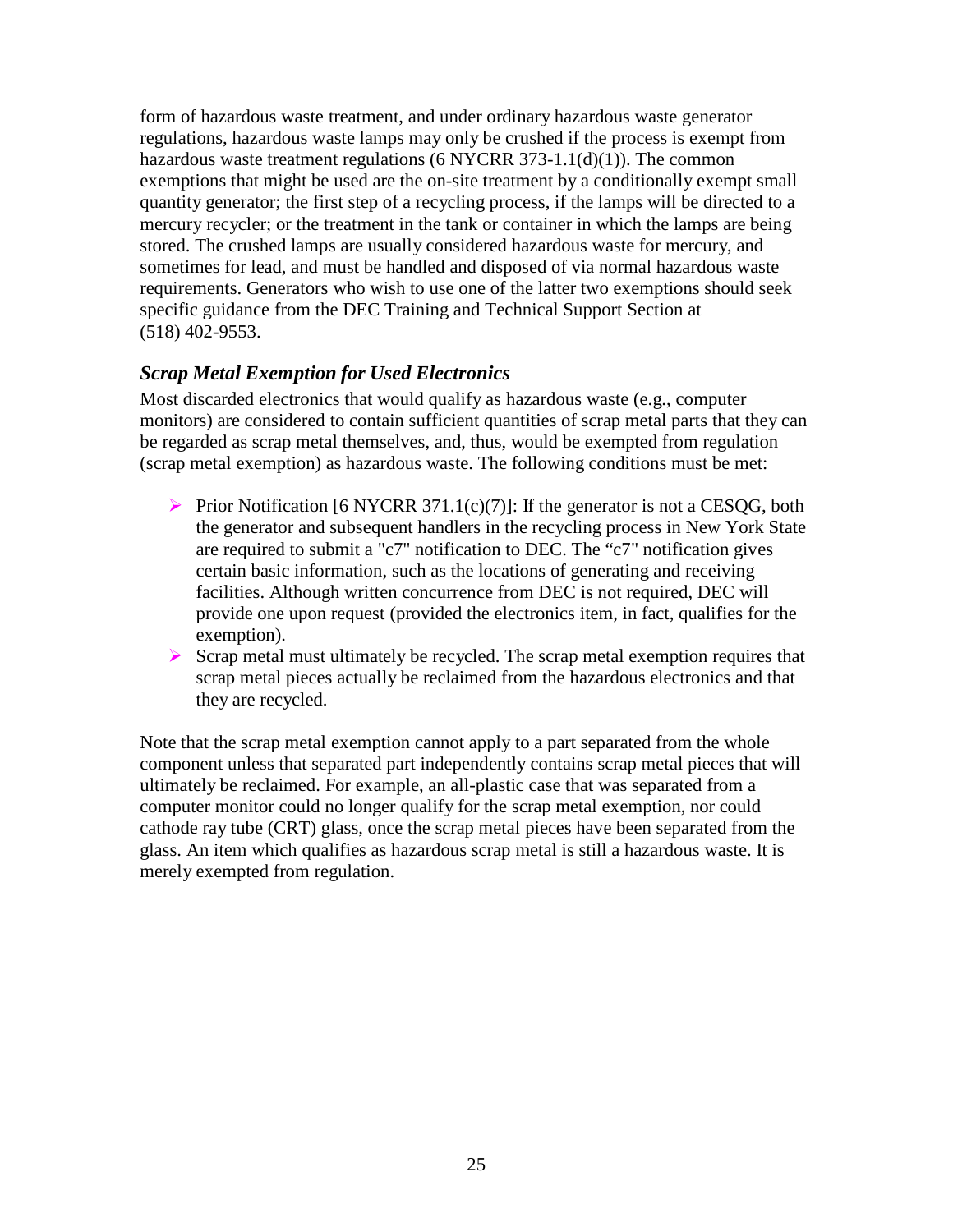### **MOST COMMON HAZARDOUS WASTE VIOLATIONS**

- 1. 373-3.9(d)(3): Failure to mark containers holding hazardous waste with the words 'Hazardous Waste' and 'other words' to identify their contents. [SQG, LQG]
- 2. 372.2(a)(8)(iii)(d): Failure to mark containers holding hazardous waste with 'start of accumulation' date. [SQG]
- 3. 372.2(a)(8)(ii): Same as #2 but for an LQG.
- 4. 373-3.9(d)(1): Failure to keep containers holding hazardous waste closed during storage, except when it is necessary to add or remove waste. [SQG, LQG]
- 5. 372.2(b)(2)(i): No written communication from the designated TSD that they are authorized to handle the particular waste on the manifest. [SQG, LQG]
- 6.  $372.2(b)(2)(ii)$ : No written communication from the transporter that they are authorized to deliver the manifested waste to the designated TSD. [SQG, LQG]
- 7. 372.2(a)(2): Failure to make a hazardous waste determination on solid waste generated at a facility. [CESQG, SQG,LQG]
- 8.  $372.2(a)(8)(iii)(e)(2)$ : Failure to post the following information next to the telephone: name and telephone number of the emergency coordinator, location of fire extinguishers, spill control equipment and, if present, fire alarm; and telephone number of the fire department, unless the facility has a direct alarm. [SQG]
- 9. 374-3.2(e): Failure to mark Universal Waste as required. For example: Universal Waste Lamps. [Applies to a Small Quantity Handler or Universal Waste]
- 10. 374-3.3(e): Same as #9 but applies to a Large Quantity Handler.
- 11. 374-3.2(f): No method for determining how long Universal Waste has been stored on-site. [Applies to a Small Quantity Handler]
- 12. 374-3.3(f): same as #11 but applies to a Large Quantity Handler.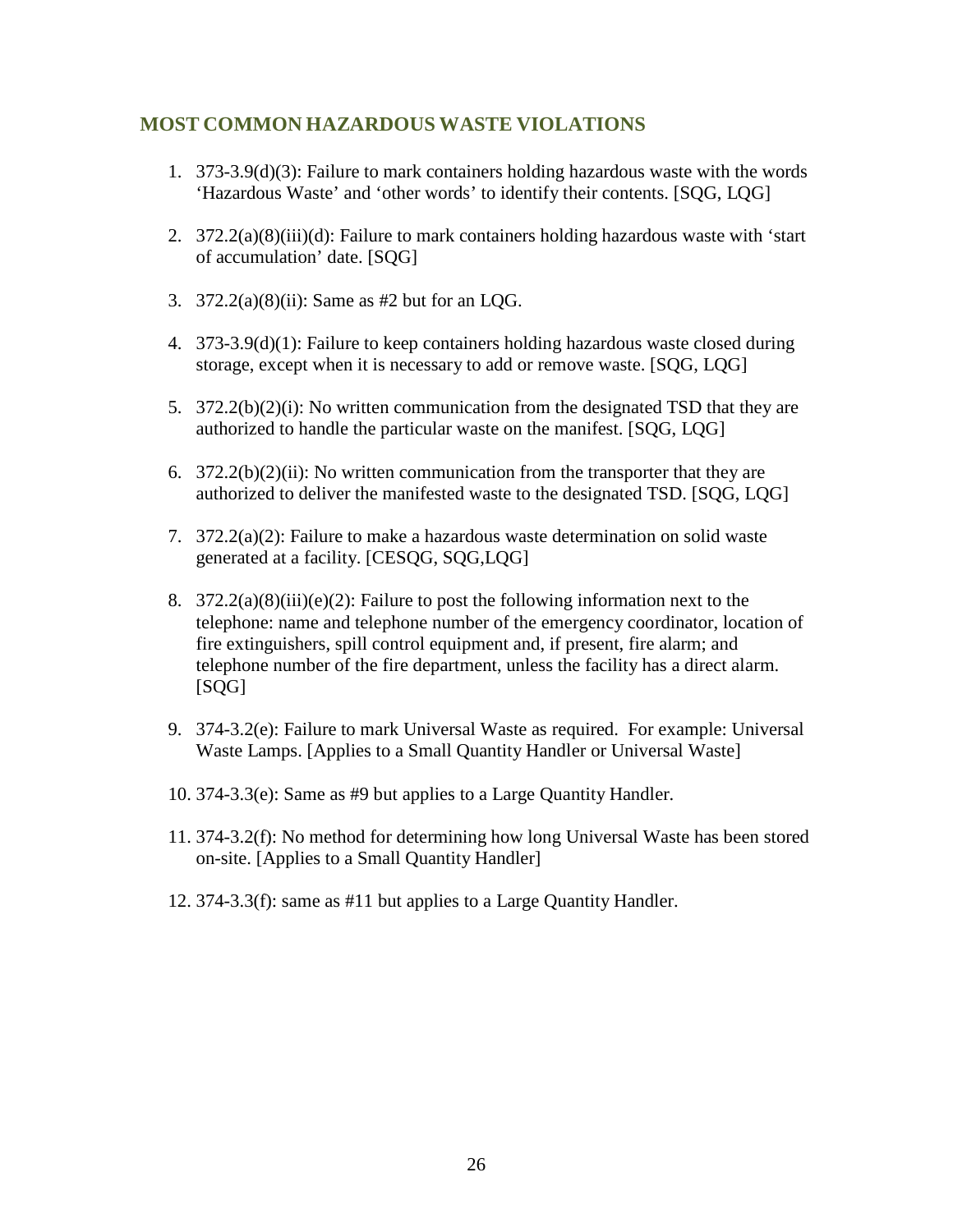#### **SOME COMMONLY ASKED QUESTIONS ???????????????????????????**

#### **Q** *How should I dispose of my fluorescent lamps?*

**A** Fluorescent bulbs contain mercury and should not be discarded in dumpsters. Instead, it is recommended that **intact** fluorescent bulbs be recycled as a universal waste. If the fluorescent bulbs are broken or crushed, they will have to be treated and disposed of as hazardous waste. For more information, check the DEC website at: [www.dec.ny.gov/chemical/8787.html F](http://www.dec.ny.gov/chemical/8787.html)luorescent light ballasts are not hazardous wastes, at least not for PCB content. Leaking ballasts are regulated by EPA under the Toxic Substance Control Act (TSCA). You can obtain a list of fluorescent bulb recyclers at: [www.dec.ny.gov/chemical/9089.html](http://www.dec.ny.gov/chemical/9089.html)

#### **Q** *I have several drums of a product that our school can no longer use. Do I have to discard this as a waste?*

**A** If a useable product (e.g., pesticides, stain, and varnish, solvent) is no longer needed, it can, in most cases, be given or exchanged to another school. If the product cannot be transferred to another party (continued use) and you must discard the product, then this would be considered a waste and must be managed as such. Some schools do not want to give away their unusable products because they are concerned about the liability of this product being discarded illegally, especially if the waste is hazardous. Giving away a useable product does not necessarily constitute generating a waste, in which case, the new owner would become liable for any illegal waste disposal. Remember, good record keeping is always a good management practice.

#### **Q** *I am a contractor and will be doing a lead abatement project. I will be removing construction and demolition (C&D) debris from schools that contain lead paint. Where do I discard this material?*

**A** You must first determine if the lead contaminated C&D material is hazardous by performing a toxicity characteristic leaching procedure (TCLP) test. A list of certified labs can be obtained by calling (800) 462-6553. If the material fails the test for lead, then it must be disposed as a hazardous waste. If the material passes the test and is not considered to be hazardous, you can make arrangements to dispose this waste as C&D material, only if the paint remains intact. When you perform the TCLP test on this or any other material, remember to take a representative sample to the lab for testing. For instance, in the case of a 2X4 or piece of sheet rock, take a core sample that includes the paint as well as the wood or sheet rock.

#### **Q** *I am a contractor and would like to know if I have to comply with any regulations when I remove asbestos? Also, can I bring this to my local landfill for disposal?*

**A** The removal of asbestos is regulated by the New York State Department of Labor, Asbestos Control Bureau. All contractors must be licensed and all asbestos handlers must be certified by the Department of Labor's License and Certificate Unit.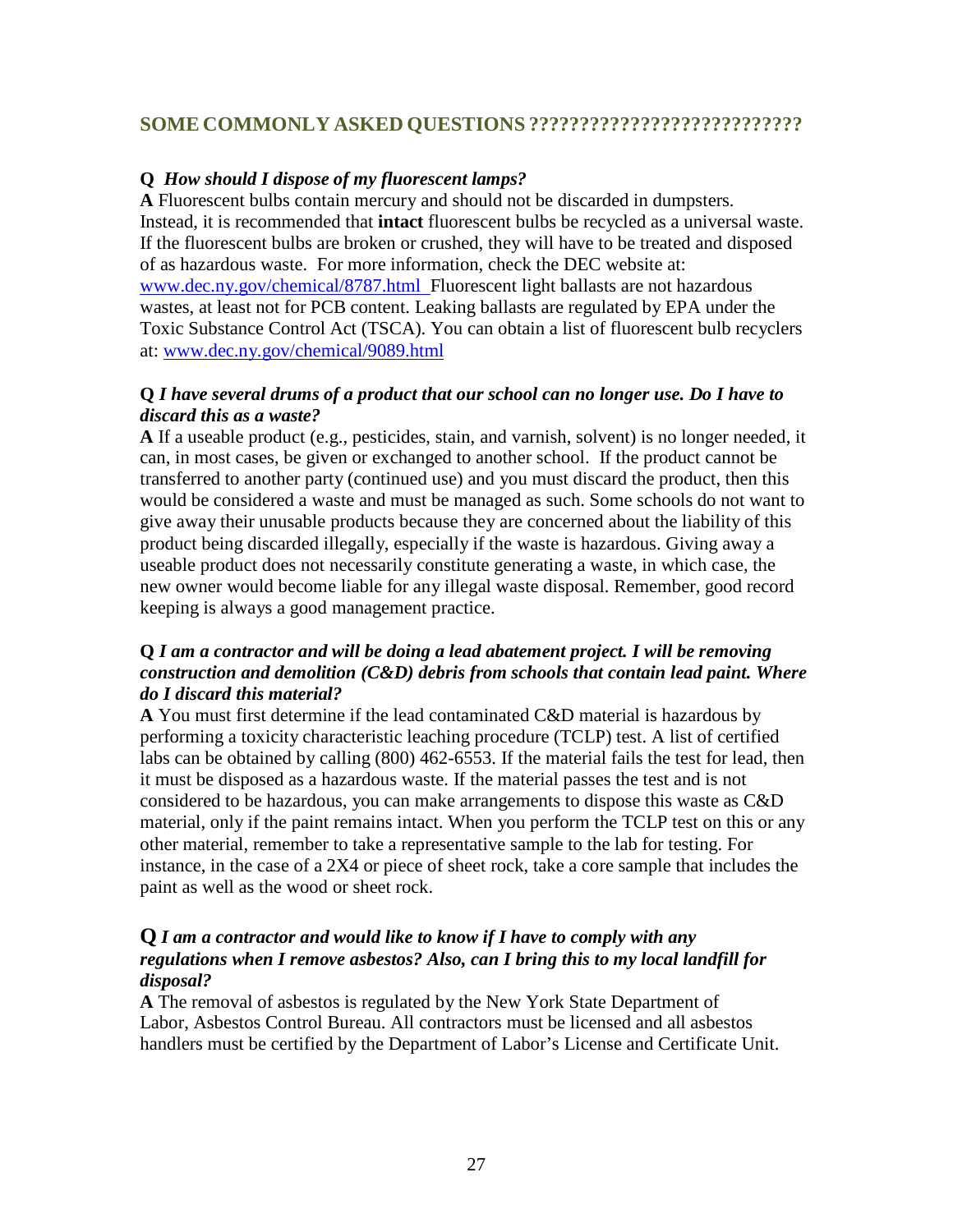#### **Other phone numbers:**

Albany - (518) 457-2072 Syracuse - (315) 479-3215 Buffalo - (716) 847-7601 New York City - (212) 775-3532

After the asbestos is removed, it must be disposed of at a NYSDEC-permitted solid waste landfill authorized to accept asbestos waste. Some landfills have restricted delivery so they can dedicate staff for proper placement and some may not accept any asbestos waste.

#### **Q** *I am a CESQG and would like to know if DEC could recommend a different waste hauler to transport my hazardous waste?*

**A** DEC cannot recommend a specific waste hauler for your school. However, you can obtain a list of NYSDEC approved Part 364 haulers by calling (518) 402-8792. Did you know that CESQGs can transport up to 220 pounds of hazardous waste at one time to an approved DEC facility? This includes the five household hazardous waste permitted facilities located in New York State. See Section IV, page 54) for names and locations. By transporting your waste to one of these household hazardous waste facilities, you could save up to 60 percent of your disposal fees. In addition, your liability will decrease dramatically.

#### **Q** *We have many jars of biological specimens preserved in formaldehyde we would like to get rid of. The DEC Clean Sweep people called me and said that they will accept the formaldehyde but not the preserved specimen. What should I do with the biological waste?*

**A** The biological waste can be bagged then deposited into your trash container. You can check with your publically-owned treatment waste facility (POTW) to see if it is okay to dilute the formaldehyde liquid with water and flush down the sink. However, we strongly suggest you contact a hazardous waste hauler to pick up this liquid waste. Note: preserved specimen suppliers (to schools) discontinued the use of formaldehyde preserved specimens in the early 1990's. It is likely that any purchases made after 1990 do not contain any formaldehyde or are below the 1% limit for exclusion as a hazard waste. Preserved specimens in formaldehyde-free suspensions can be bagged and disposed into the trash*. If on a septic system, check with your plant operator before putting anything down the drain*.

#### **Q** *I was fined for discarding my used shop towels in the trash. Why can't I throw my shop towels in the normal trash, and what can I do as an alternative?*

**A** Rags that are discarded at your shop may contain solvents and stains that are listed or characteristically hazardous, specifically for ignitability. In order to comply with DEC regulations, you should perform a toxicity characteristic leaching procedure (TCLP) test on your rags if you choose to discard them in the trash. (See Appendix II, page 59 for explanation of TCLP.) If the TCLP test fails, you must dispose of them as a hazardous waste. As an alternative, you can have your rags sent to an industrial laundry service. Your rags must be managed as a hazardous waste until they are placed on the laundry truck. In addition, rags that are sent for laundry service must not contain any free liquids.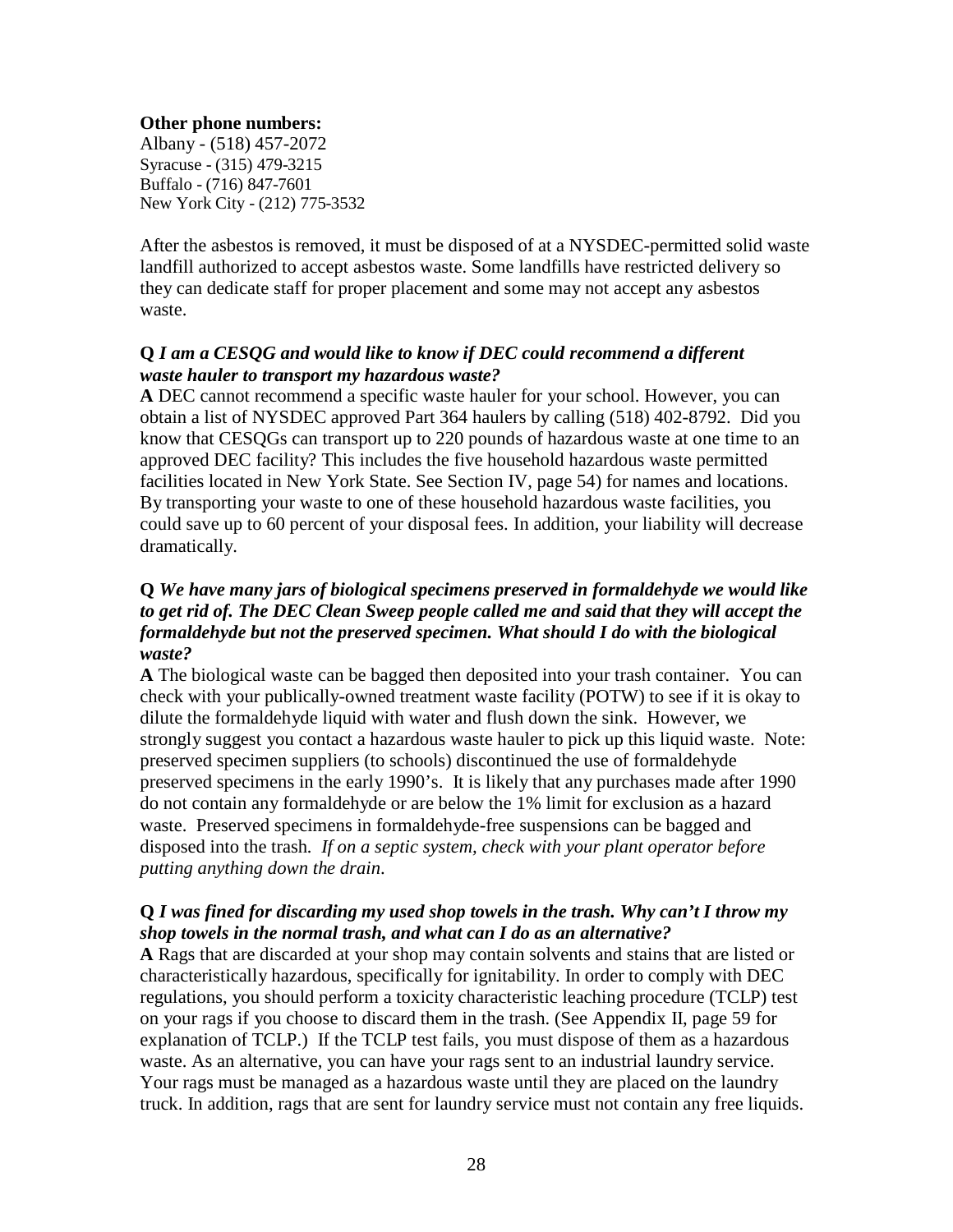#### **Q** *In the school's bus and vehicle maintenance garage, there has been a lot of talk that it is illegal to have floor drains in the facility. Is this true?*

**A** No. However, you should realize that it is illegal to discharge directly to ground or surface waters in the state. This means that if your school's floor drains are not connected to a publicly owned treatment works (POTW) or some type of holding tank, you are in violation of the Environmental Conservation Law. In addition, if your floor drains are connected to a POTW, you may be required to have an oil/water separator. To find out your requirements, check with your local POTW.

#### **Q** *At the end of the school year, sometimes there are unused epi pens left in the nurse's office. Are they considered P-listed waste and does that then mean we are now large quantity generators of hazardous waste?*

**A** Epinephrine is considered to be an acutely hazardous waste, listed by the Resource Conservation and Recovery Act (RCRA) hazardous waste regulations as a P-listed waste (P042). Generation of a P-listed would then classify your generator status as a large quantity generator. However, in October 15, 2007, the United States Environmental Protection Agency (EPA) wrote a clarification that the listing of epinephrine as an acute hazardous waste (P042) refers only to the base compound epinephrine and does not include its salts. (i.e. epi pens) While epinephrine salts are not listed wastes when discarded, a chemical or formulation containing an epinephrine salt can be a RCRA hazardous waste if it exhibits a characteristic of hazardous waste. DEC strongly recommends that schools still take care to properly manage the disposal of this type of medical waste so as to avoid any health, safety, environmental exposures and liability issues.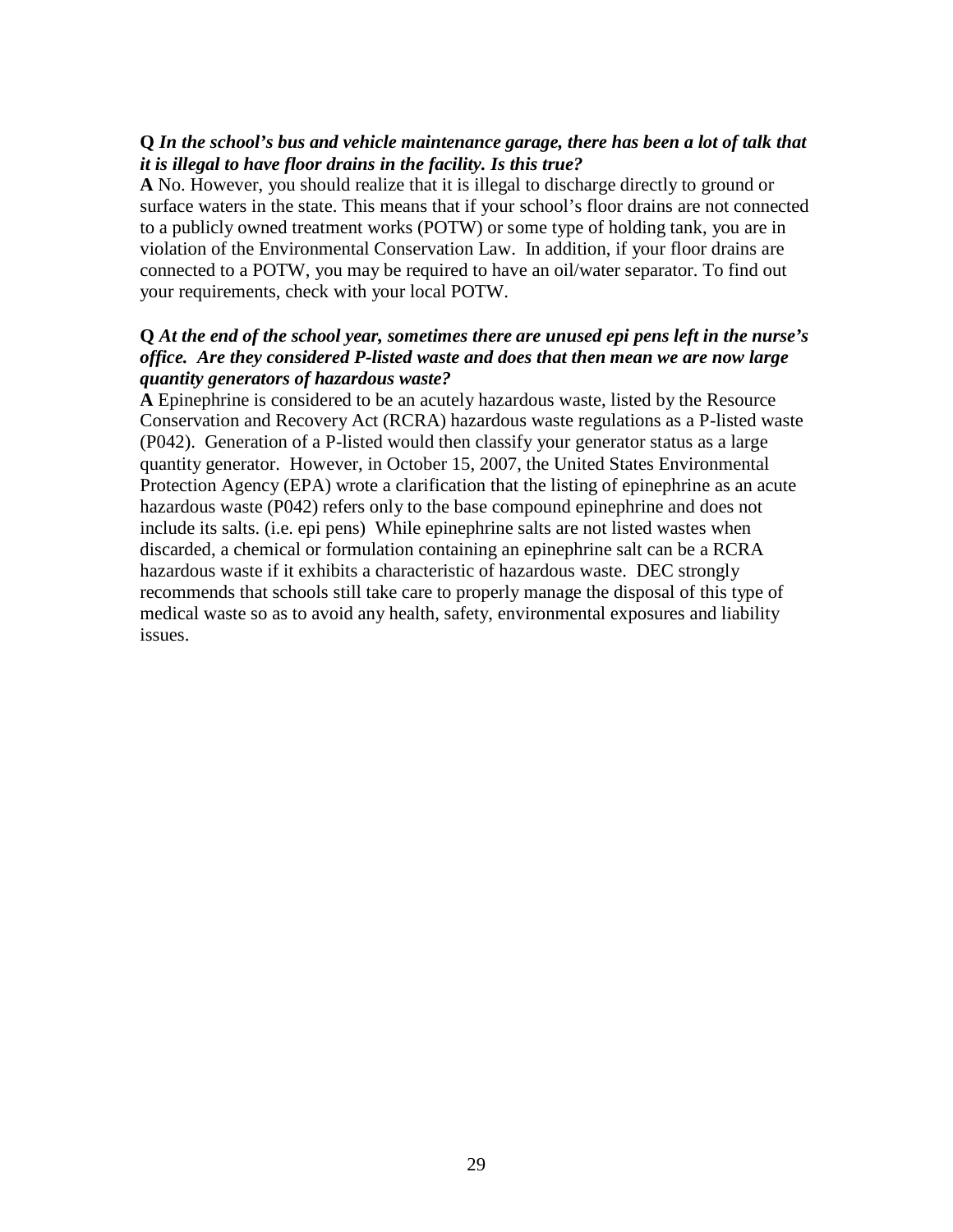# <span id="page-29-0"></span>**Water Regulations**

Your school may have to comply with certain regulations under the Clean Water Act. The Clean Water Act simply states that it is illegal to discharge pollutants to surface or groundwater without a permit. Since the 1972 Clean Water Act, a staggering tonnage of conventional and toxic pollutants have been prevented from entering our waters. One way in which pollutants were prevented from entering New York State waters was through the stream reclassification system. Since 1972, many rivers, streams, and lakes have been reclassified to a higher usage which meant that anyone discharging to these bodies of water must meet the new water quality standards. This eventually led to less pollutants being discharged to our waterways.

# **NONPOINT SOURCE PROGRAM**

In addition to direct (point source) discharges, the waters of the state can also be polluted by non-point source pollution. Types of non-point source pollution can include: inactive hazardous waste sites, leaking above ground or underground storage tanks, remediation of contaminated sediment, septic systems, and storm water management.

#### *Storm Water Discharges*

Stormwater is a major source of water pollution in New York State. A common misconception about storm sewers is that they go to a wastewater treatment plant. This is not always the case.

Storm sewers often transport storm water directly to the nearest river, lake, stream, wetland or groundwater recharge basin. Federal regulations published on November 16, 1990, have broadened the scope of activities that require discharge permits.

Some of the types of activities defined in 40CFR section 122.26(b)(14) for which storm water permits are required are:

- $\triangleright$  Construction activities
- $\triangleright$  Hazardous waste treatment or storage facilities
- $\triangleright$  Solid waste management facilities
- $\triangleright$  Facilities involved in the recycling of materials, including metal scrap yards, battery reclaimers, salvage yards, and automobile junkyards
- $\triangleright$  Electric power generating facilities
- $\triangleright$  Transportation facilities
- $\triangleright$  Sewage treatment works
- $\triangleright$  Certain Standard Industrial Classification Codes that are assigned to businesses

Stormwater discharges from urbanized areas are regulated under the Municipal Separate Storm Sewer System (MS4) program. Construction activities and several other industrial activities also are required to gain coverage under the State Pollutant Discharge Elimination System (SPDES) to be able to discharge to the waters of New York.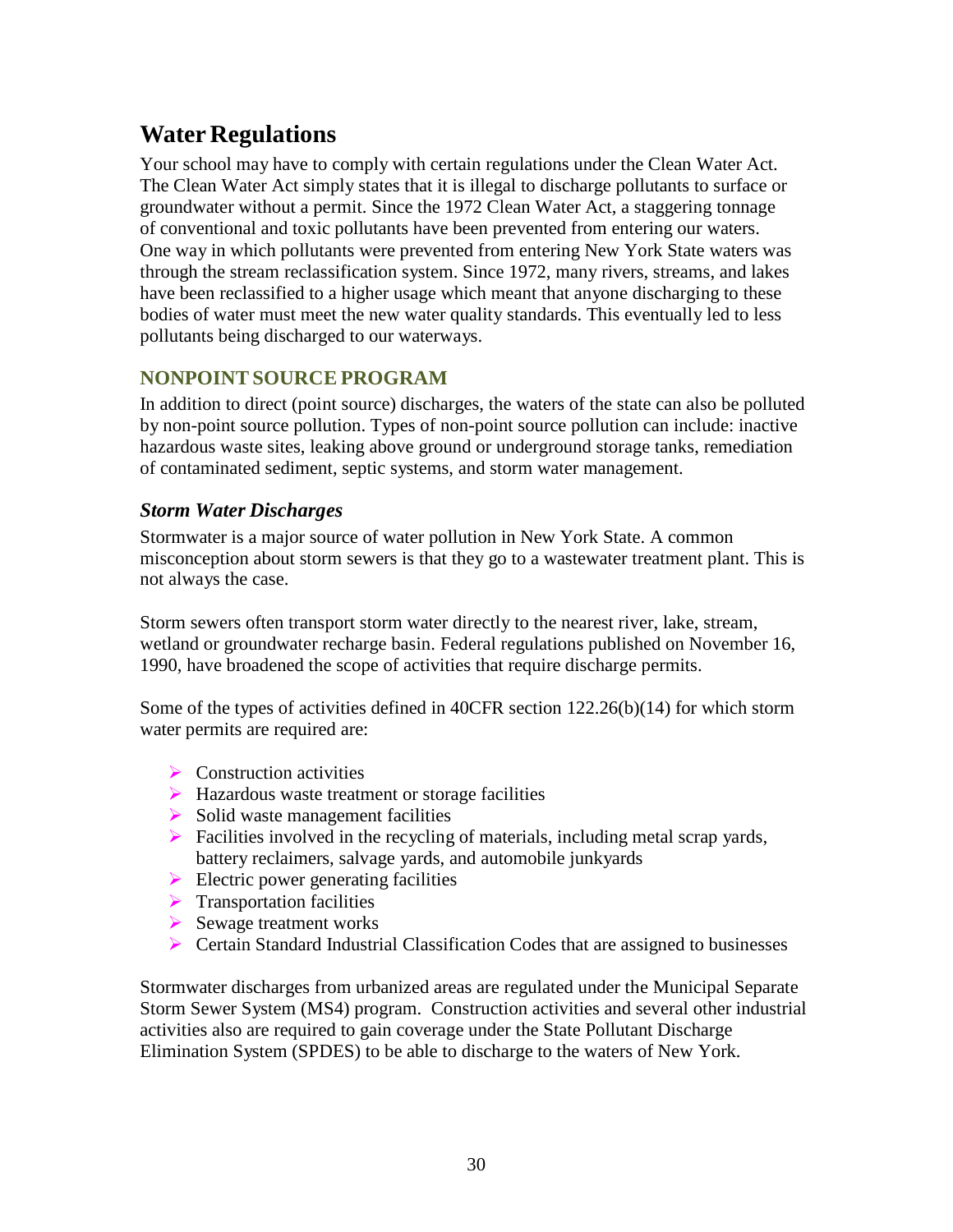Stormwater associated with such activities are discharged through the conveyance systems of the municipalities or the collection systems of industries. Under the SPDES program, the permittees develop a program which ensures that stormwater runoff is either treated before discharge or it is prevented from becoming polluted.

### *General SPDES Permits*

The SPDES permits that provide coverage for stormwater discharges from municipal, construction, or multi-sector type activities are general permits. The stormwater general permits require dischargers to develop stormwater pollution prevention plans, implement the measurements in the plans, maintain the systems, and keep their plans up-to-date. The plan must include best management practices to be used to control the pollutant load in storm water discharges to state waters.

For information on the stormwater go to: [www.dec.ny.gov/chemical/8468.html](http://www.dec.ny.gov/chemical/8468.html) or on the State Pollutant Discharge Elimination System (SPDES) go to: [www.dec.ny.gov/permits/6054.html](http://www.dec.ny.gov/permits/6054.html)

### *Best Management Practices (BMPS)*

Best management practices (BMPs) are recognized as an important part of the Clean Water Act's permitting process to prevent the release of toxic and hazardous chemicals. Best management practices are considered to be pollution prevention practices. By focusing on good housekeeping and good management techniques, BMPs will avoid leaks, spills, and improper waste disposal into our waters. For more information on how you can develop a BMP at your school, call the Division of Water at the number listed in Section IV.

# <span id="page-30-0"></span>**Air Regulations**

This section of the manual will give a brief overview of the air regulations pertinent to schools. For more in-depth explanations of all the air regulations, we suggest that you contact your DEC regional office, or one of the technical assistance organizations listed in Section IV of this manual.

If your school operates a boiler or other process that emit air contaminants to the outdoor air, there may be certain air regulations that you will have to comply with.

In New York State the air regulations may vary from region to region and distinguish between the **New York City Metropolitan Area** and upstate New York. The New York City Metropolitan Area consists of New York City, Rockland, Nassau, Suffolk, and Westchester. **The Lower Orange County Metropolitan Area** includes the Towns of Blooming Grove, Chester, Highlands, Monroe, Tuxedo, Warwick, and Woodbury. Upstate refers to areas outside of these two metropolitan areas.

Many schools are subject to new requirements as a result of the 1990 federal Clean Air Act Amendments. Depending on the amount of air emissions your school emits, you may be required to obtain a Title V Permit, State Facility Permit or Minor Facility Registration. Some processes that may be affected include: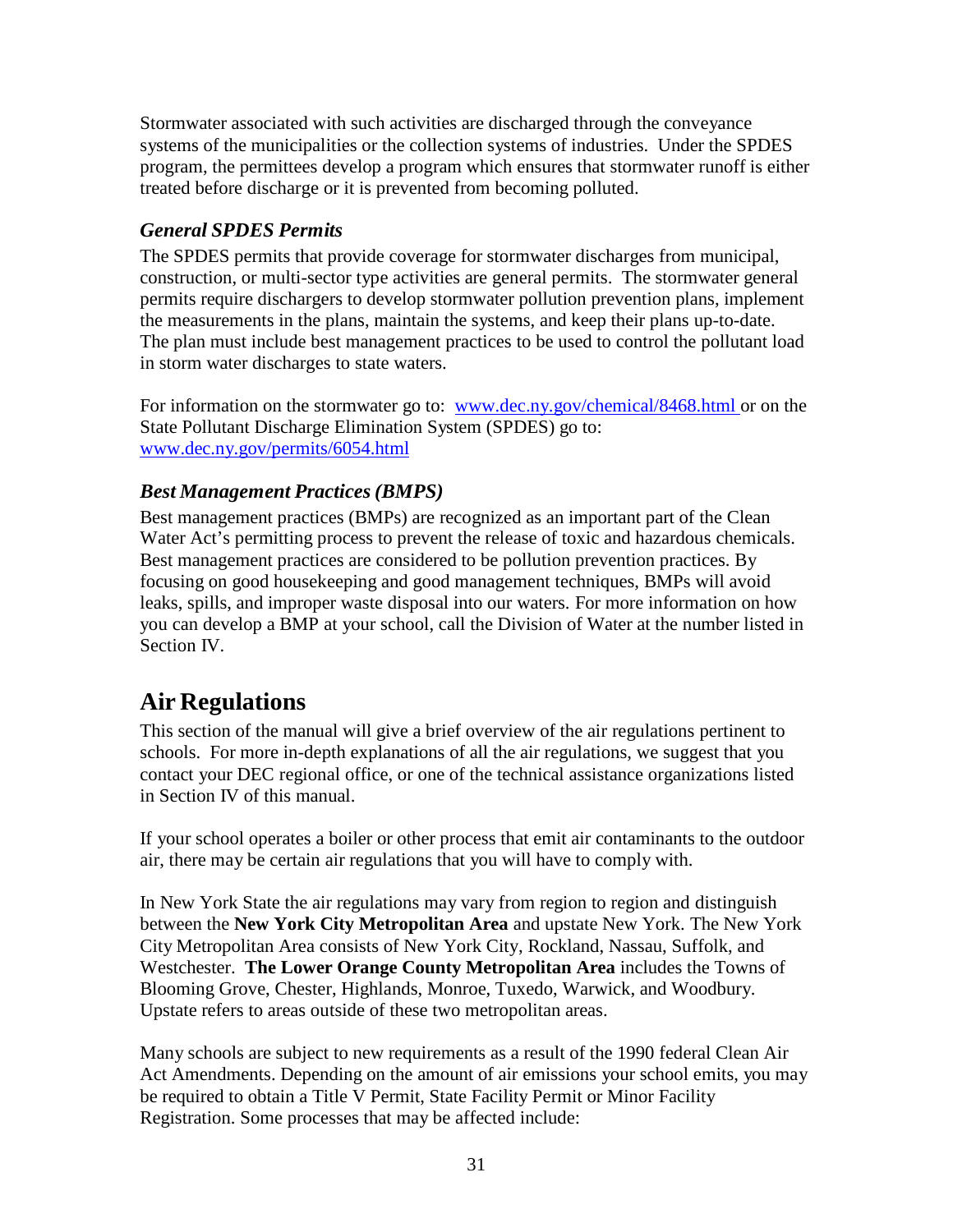- $\triangleright$  Degreasing and parts cleaning operations
- $\triangleright$  Air conditioning repair operations
- $\triangleright$  Graphic arts/printing operations
- $\triangleright$  Petroleum bulk storage (gasoline)
- Architectural Coatings (coatings used for gym floors)
- $\triangleright$  Auto body refinishing operations
- $\blacktriangleright$  Large boilers and/or generators

### **VOLATILE ORGANIC COMPOUNDS (VOCs)**

Volatile organic compounds (VOCs) are any organic compound which produces photochemical reactions in the atmosphere. VOCs are regulated by DEC in order to reduce ground-level ozone. Some solvents and degreasers, such as trichloroethylene, methyl ethyl ketone and more common solvents like toluene and xylene are VOCs.

#### **PERMITTINGREQUIREMENTS**

DEC's new air quality permit and registration program, as outlined in 6 NYCRR Part 201, assures that air quality regulations are being followed properly. One of the changes involves a three-tier air permitting system:

 **Minor Facility Registration** - This is intended for facilities with low emission levels. Sources that are subject to regulation for volatile organic compounds (VOCs), such as printing and surface coating operations, and **existing** sources

subject to New Source Performance Standards (NSPS) or National Emission Standards for Hazardous Air Pollutants (NESHAP), whose actual air emissions are less than half of the major source thresholds, are eligible. Registration is valid for the life of the stationary source and is not subject to a renewal process. Grade school and high school boilers usually qualify for registration.

- **State Facility Permit** This permit would apply to those sources requiring an emissions cap below major source thresholds. Also, new minor facilities that are subject to NSPS and NESHAPs must obtain this permit. This would include new sources such as dry cleaners, chrome plating processes, and halogenated solvent degreasing operations. The permit application requires a significant amount of detail about the process being permitted. State facility operating permits do not expire and only need to be modified if a change at the facility triggers a new requirement. Universities/colleges have larger boilers that may require a State Facility Permit.
- **Title V Permits** This permit is intended for major sources of air pollution and requires the applicant to identify each applicable federal and state requirement. Large university/college campuses have large boilers that may require a Title V Permit.

#### **EXEMPTIONS**

As long as a school does not trigger Title V, many school's individual processes are **exempt** from permitting altogether, including:

- $\triangleright$  Graphic arts facilities located outside the New York City Metropolitan Area with VOC emissions that do not exceed 20 pounds per day.
- $\triangleright$  Screen printing inks, coatings, and adhesives (containing VOCs) that are applied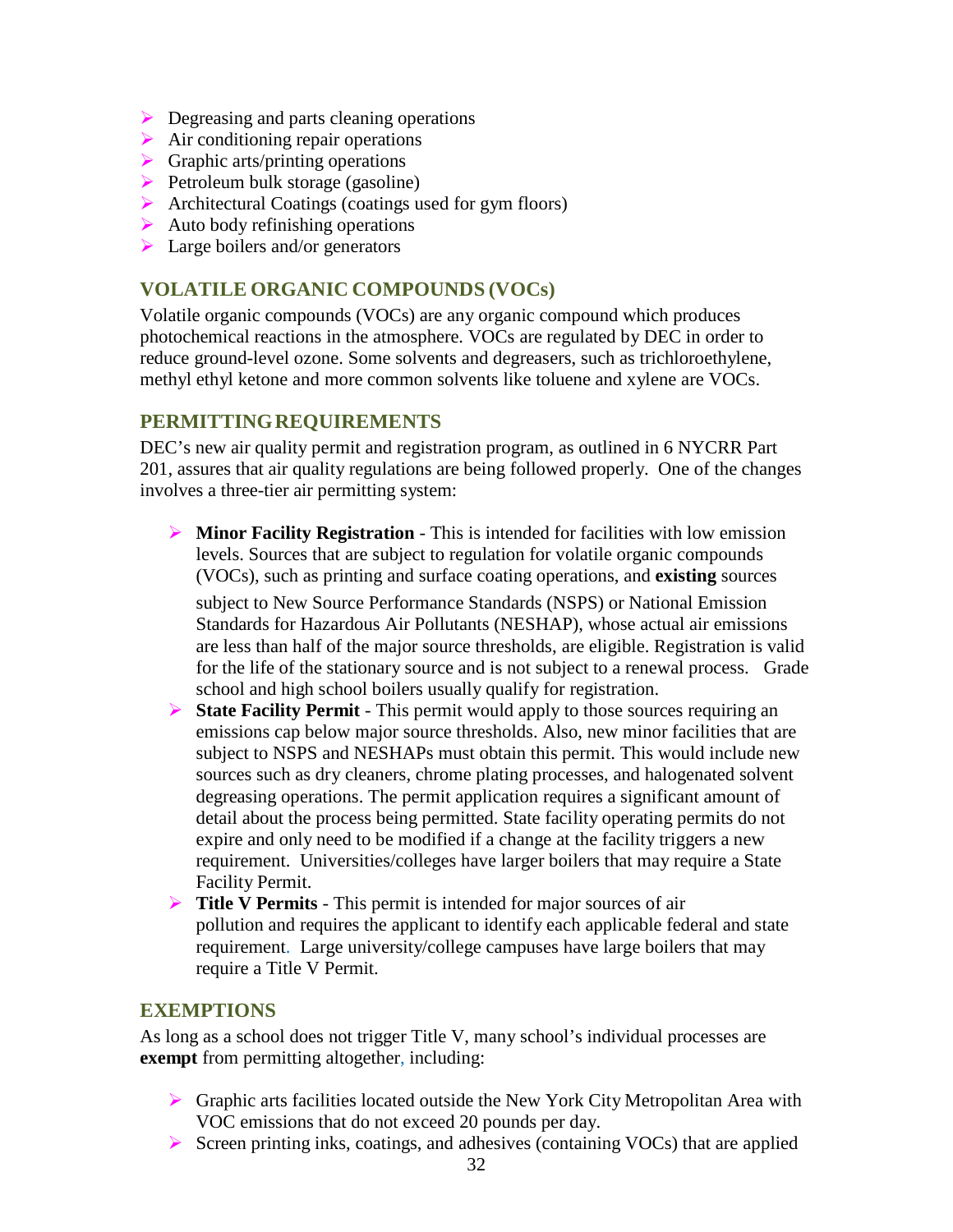by a hand-held squeegee.

- $\triangleright$  All process emission sources which are located at private, public, or vocational education institutions, where the emissions are the result of teaching and training exercises, and the institution is not engaged in the manufacture of products for commercial sale in commerce, except in *de minimus* manner.
- $\triangleright$  Research and development activities
- **Emergency power generating stationary internal combustion engines. Stationary** internal combustion engines that operate as a mechanical or electrical power source only when the usual supply of power is unavailable, and operates for no more than 500 hours per year.
- $\triangleright$  Powder coating operations
- $\triangleright$  Paint and solvent storage rooms
- $\triangleright$  Aqueous parts cleaning equipment
- $\triangleright$  Most maintenance and construction activities; (i.e. welding, sandblasting)

<span id="page-32-0"></span>As a rule of thumb, it is always a good idea to maintain records of all your VOC emissions.

# **CHEMICAL AND PETROLEUM STORAGE**

#### **STORAGE TANKBACKGROUND INFORMATION**

Tanks storing petroleum and hazardous chemicals must meet minimum standards established by the EPA and the DEC. New York's Bulk Storage Programs provide guidelines and controls for the storage of petroleum and many different hazardous chemicals.

Improper handling and storage of petroleum and hazardous chemicals can result in leaks and spills and pose a serious threat to the quality of the environment. Petroleum, additives and a variety of industrial chemicals have been discovered in many of the State's groundwater supplies. In some wells, only trace quantities have been discovered; in others, levels have exceeded federal and State drinking water standards. Hundreds of drinking water supplies have been closed because of excessive contamination.

Water contamination is only one consequence of poor handling practices. Mismanagement of some substances may pose occupational hazards, such as a potential for fire or explosion risk that may result in a release of odors or fumes with serious public health and environmental consequences to the neighboring community.

Gasoline, which fuels the millions of automobiles we all drive each day, is highly flammable and can flash violently when ignited. Gasoline and many other hazardous chemicals when inhaled can cause drowsiness, nausea and other adverse health effects.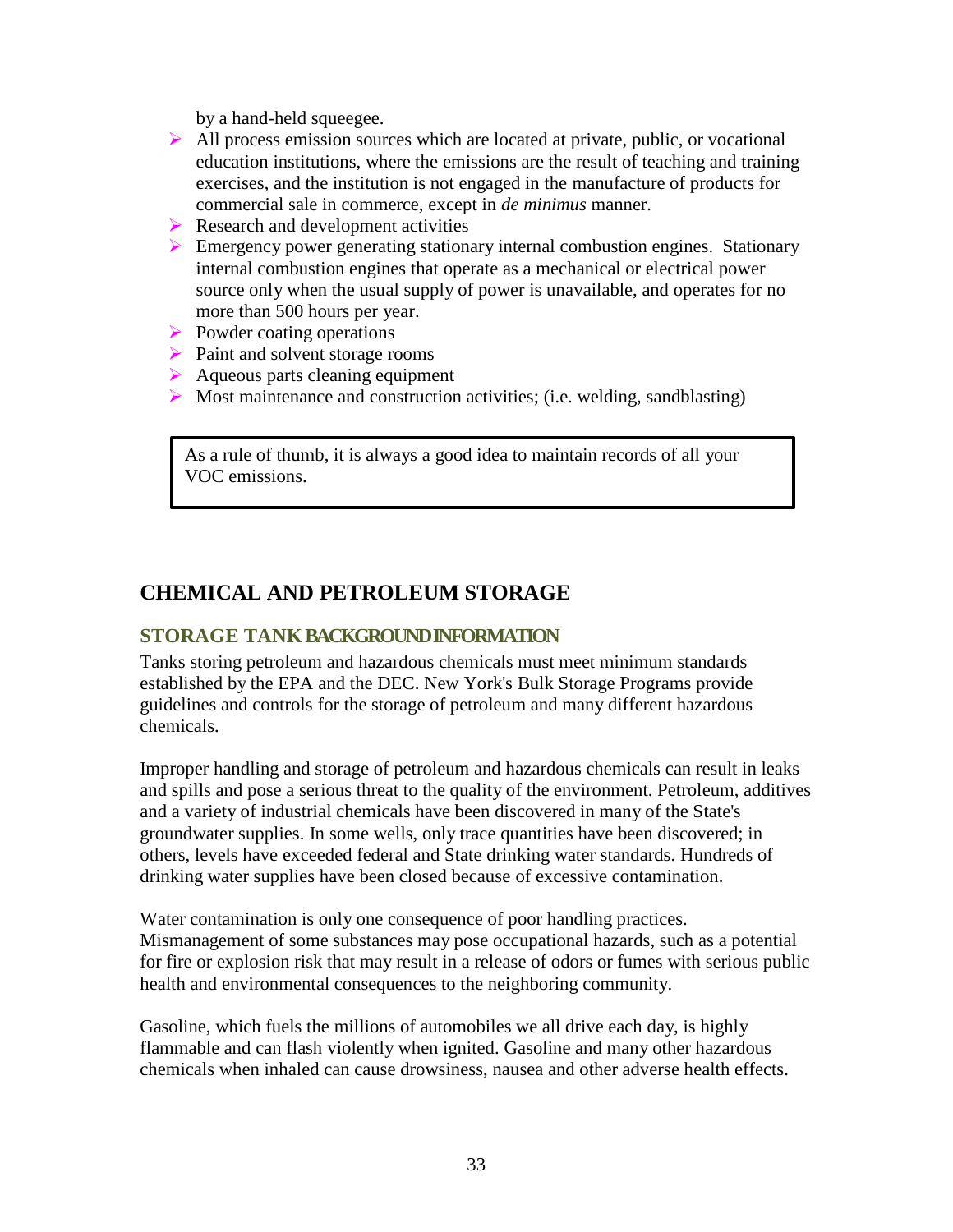Once a chemical soaks into the ground, it disperses and may dissolve and contaminate a water supply for many years. Cleanup is often difficult and it is usually expensive.

When it comes to handling hazardous materials, there is truth in the old saying - "*An ounce of prevention is worth a pound of cure.*" For every dollar spent on preventing a spill, many dollars are saved in cleanup cost and damages.

New York State prevents leaks and spills at petroleum and chemical storage facilities through the Bulk Storage Program managed by DEC. The Bulk Storage Program is based on four laws. There are State laws that require DEC to develop and enforce standards for storage and handling of petroleum and chemical products and to regulate aboveground and underground tanks storing these products. New York State four regulatory programs are:

- $\triangleright$  Petroleum Tanks
- Chemical Tanks
- $\triangleright$  Major Oil Storage Facilities These facilities are not covered in this manual.
- **Federal Underground Tank Regulations This program is based on a federal law** amending RCRA (Subtitle I) requiring the EPA to regulate underground storage tanks (USTs). Under the memorandum of understanding with EPA, DEC assists in the regulation and inspection of approximately 20,000 underground tanks covered by Subtitle I, provides education to tank owners and encourages compliance with federal regulations.

The laws and requirements that apply will be different depending on whether a tank is used to store chemicals or petroleum.

#### *The following are some definitions to keep in mind:*

Petroleum means: "a. crude oil and any fraction thereof; b. any mixture containing crude oil or any fraction thereof; and c. synthetic forms of lubricating oil, dielectric oils, insulating oils, hydraulic oils and cutting oils. Such term shall not include: (1) hazardous waste defined pursuant to section 27-0903 of the Environmental Conservation Law; (2) substances meeting the definition of hazardous substance pursuant to section 40-0105 of the Environmental Conservation Law; (3) animal or vegetable oils that do not contain crude oil or fractions thereof; or (4) substances that are gases at standard temperature and pressure."

Tank means "a stationary device designed to store hazardous chemicals or petroleum, which is constructed of non-earthen materials that provide structural support. The term "tank" includes all associated pipes, lines, fixtures and other ancillary equipment. The term "tank" does not include septic tank; surface impoundment, pit, pond or lagoon; storm-water or wastewater collection system; flow-through process tank; or liquid trap or associated gathering lines directly related to oil or gas production and gathering operations."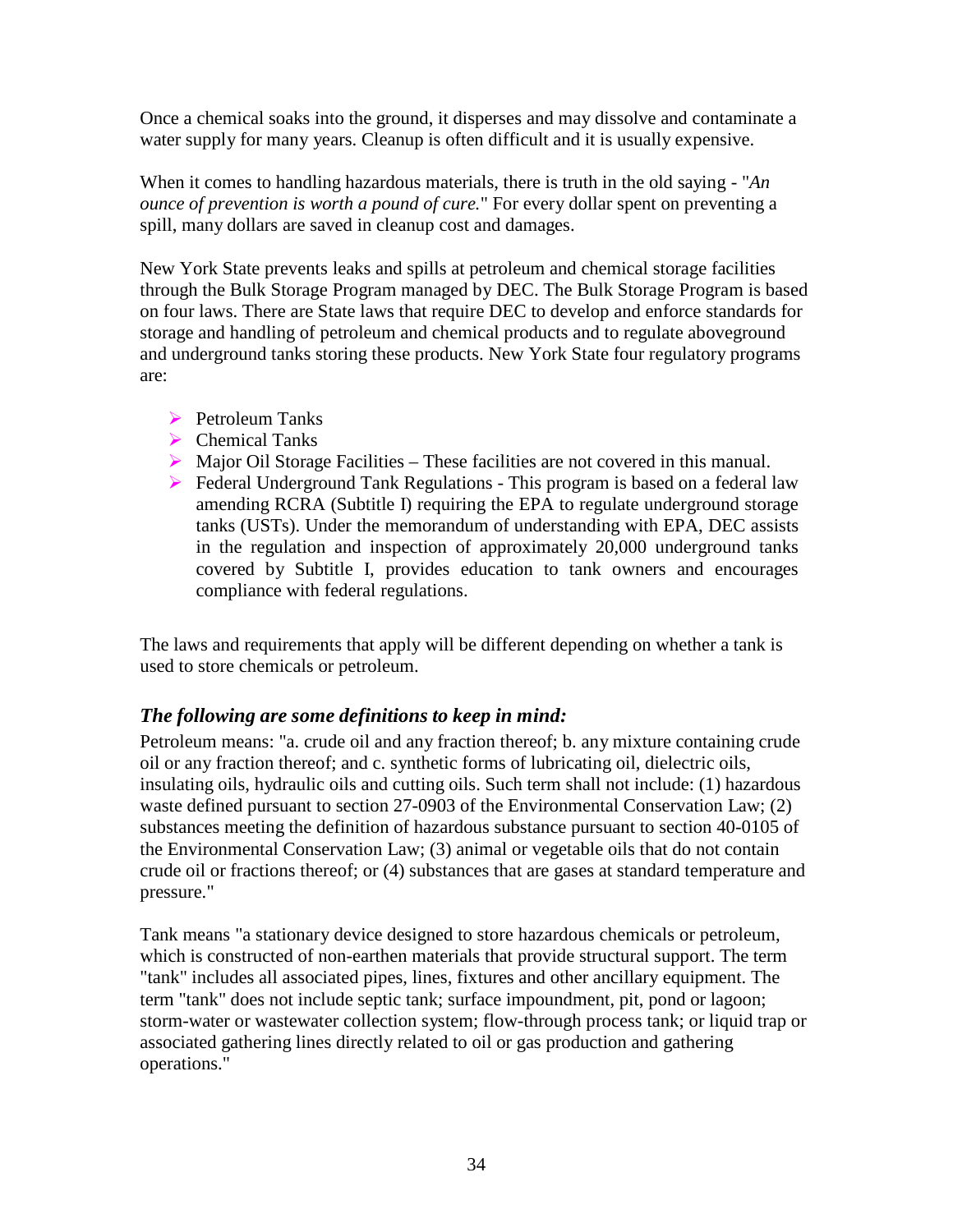"Aboveground storage tank" (AST) means any stationary tank with a capacity of 185 gallons or more which is not entirely covered with earth or other backfill material, or any stationary tank with a capacity of 185 gallons or more which can be inspected in a subterranean vault.

"Underground storage tank" (UST) means any tank or other vessel used for the storage of a hazardous substance which is completely covered with earth or other backfill material. Tanks in subterranean vaults accessible for visual inspection are considered aboveground tanks for the purposes of these regulations.

#### **CHEMICALSTORAGE TANK REQUIREMENTS**

Article 37 of the Environmental Conservation Law requires DEC to regulate all substances covered by the Federal Comprehensive Environmental Response, Compensation and Liability Act (CERCLA), Federal Insecticide, Fungicide and Rodenticide Act (FIFRA), and Federal Toxic Substances Control Act (FTSCA). DEC may also regulate other chemicals known to be hazardous. Article 40 of the Environmental Conservation Law, Hazardous Substances Bulk Storage Act, regulates the sale, storage and handling of hazardous substances.

The Chemical Bulk Storage Regulations (6NYCRR Parts 595-599) cover:

- $\triangleright$  Over 1,000 listed substances:
- Requirements for release reporting, response and corrective action;
- $\triangleright$  Requirements for chemical manufacturers/distributors to supply buyers with guidance on proper storage and handling of chemicals and to file the guidance with DEC:
- $\triangleright$  New storage equipment (tanks, pipes, transfer stations and associated equipment); and
- Tank and pipe testing and inspection requirements.

Regulation (6 NYCRR 598.6(b)) provides inspection requirements for USTs used for chemical storage.

Regulation (6 NYCRR 598.7(c)) requires a five-year inspection of all aboveground storage tanks (ASTs) and piping. Owners/operators are required to inspect ASTs and piping systems on a five-year cycle. A shorter cycle is required when a tank or pipe is thinning at a rate of one millimeter per year or greater or when the expected remaining useful life (as determined by inspection) is less than ten years. In either scenario, the inspection shall be performed at half the remaining useful life of the tank or pipe, but not to exceed a five year period. The regulation requires that the inspection be consistent with a consensus code, standard or practice that is developed by a nationally recognized association or independent testing laboratory and meet the specifications of 6 NYCRR 598.7(d).

DEC has set up policy, DER-16: Five-Year Inspection of Plastic Tanks, to provide guidance on the evaluation of homogeneous plastic tank systems. Homogeneous plastic tanks are tanks that are molded in one-piece seamless construction using a single plastic material. This excludes tanks constructed of fiberglass.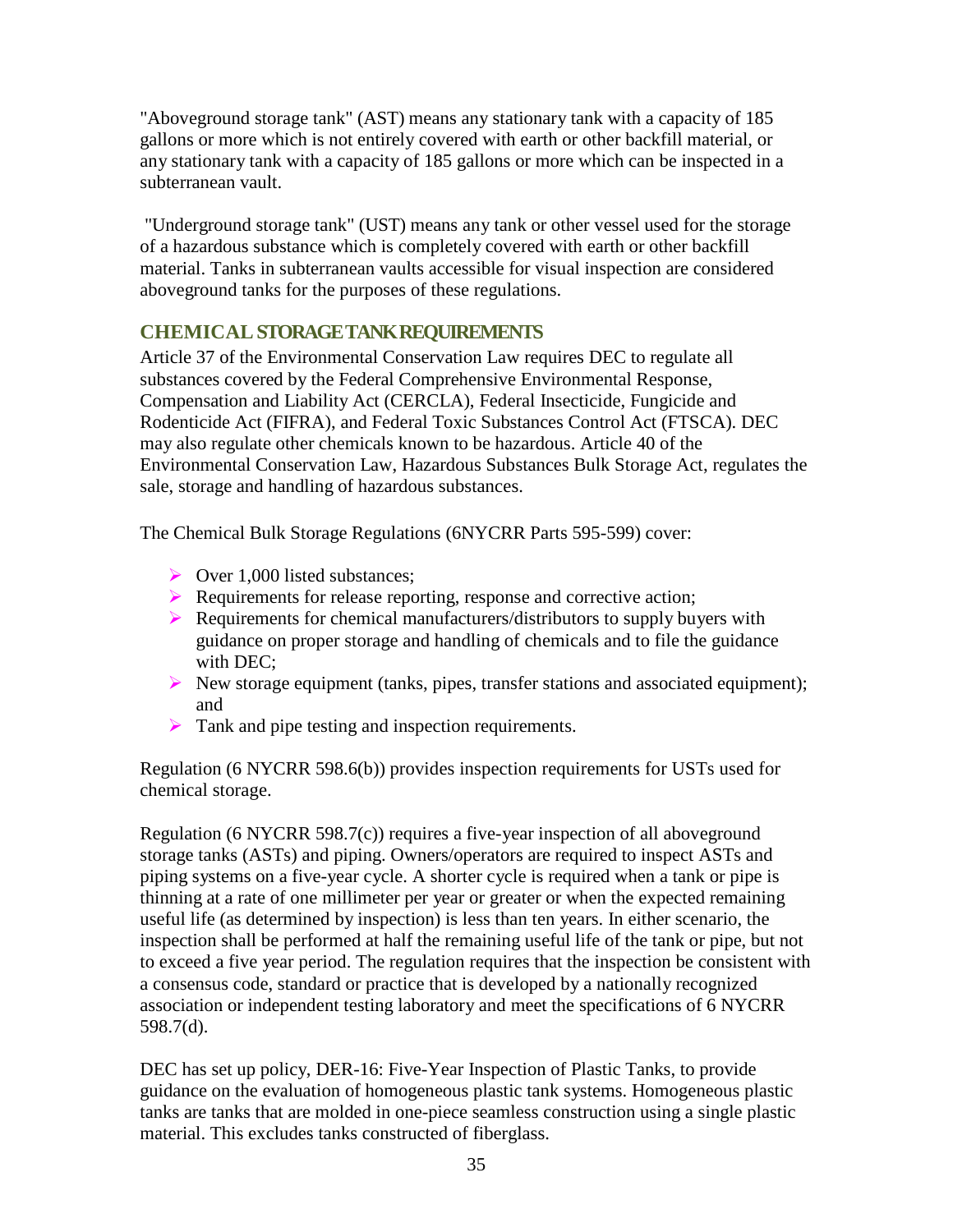Currently there is no inspection consensus code, standard or practice that has been developed by a nationally recognized association or independent testing laboratory for plastic tanks. In recognition of this, DEC provides guidance on the inspection of plastic tanks. See: http://www.dec.ny.gov/regulations/38102.html

Please refer to the DEC's web site <http://www.dec.ny.gov/chemical/287.html> for additional information and

[http://www.dec.ny.gov/docs/remediation\\_hudson\\_pdf/cbschecklist.pdf f](http://www.dec.ny.gov/docs/remediation_hudson_pdf/cbschecklist.pdf)or the chemical bulk storage inspection form.

#### *Important past due deadlines are:*

 $\triangleright$  By August 11, 1996, owners were required to develop and keep up-to-date a plan for spill prevention. This is called a spill prevention report or "SPR." For a copy of the document **How to Prepare a Spill Prevention Report for a Chemical Bulk Storage Facility** go to:

[www.dec.ny.gov/docs/remediation\\_hudson\\_pdf/der26.pdf](http://www.dec.ny.gov/docs/remediation_hudson_pdf/der26.pdf)

- $\triangleright$  By December 22, 1998 underground tanks and piping systems were required to be replaced with double-walled systems.
- By December 22, 1999 above ground tanks and transfer stations were required to have secondary containment and be upgraded to meet State standards.
- ▶ By December 22, 1999 non-stationary tanks were required to be stored in dedicated areas with spill containment.
- $\triangleright$  The transfer of hazardous substances is prohibited if the facility is unregistered or where the manufacturer/distributor fails to provide buyers with recommended practices and guidance on proper methods for storage and handling of such substances.

# **PETROLEUM STORAGETANK REQUIREMENTS**

Petroleum storage tanks are regulated by state law under Article 17, Title 10, and DEC regulations 6NYCRR 612-614. Both underground storage tanks (USTs) and above ground storage tanks (ASTs) are covered by these regulations. Nassau, Suffolk, Rockland, Westchester and Cortland Counties have been delegated by DEC to administer the program. These counties may have more stringent requirements than the State. If your business is located in one of these counties, contact the county to learn of specific local requirements.

All facilities regulated under Article 17, Title 10 must meet certain handling and storage requirements established by DEC. Underground storage tanks and ASTs must observe rules for spill prevention and leak detection. Certain ASTs must be provided with secondary containment (i.e., berms or other devices to contain spills).

6NYCRR 612-614 requires the registration of petroleum storage facilities with the DEC. Facilities must be re-registered every five years. Registration fees vary from \$100 to \$500 per facility, depending on the size of the tank.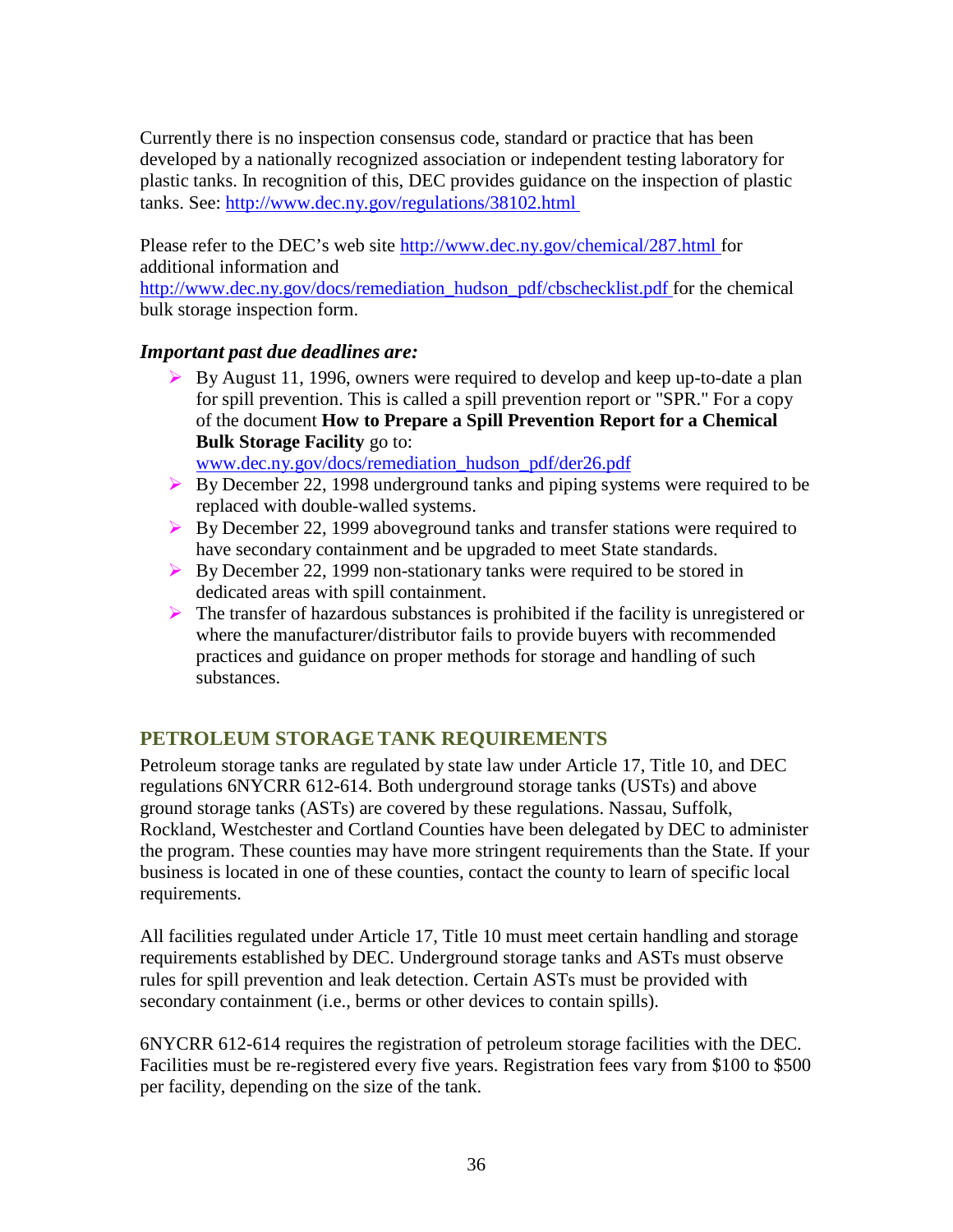Operators of USTs must keep daily inventory records, reconcile them on a 10 day basis (and maintain them for five years) and notify DEC and the tank owner within 48 hours of unexplained inventory losses. Unprotected tanks installed prior to 1986, such as bare steel, asphalt coated, or painted steel tanks, must be tested when 10 years old. Corrosionresistant tanks without leak detection systems, such as fiberglass or cathodically protected tanks (steel protected against corrosion caused by contact with soil) must be tested when 15 years old. All tanks which require testing must be retested every five years from the date of the last test. Tanks and pipes which were installed corrosion-resistant and are equipped with leak monitoring systems do not require testing but do require periodic monitoring of the leak detection system and inventory monitoring.

Tanks that are temporarily out of service (30 days or more) must be drained of product to the lowest draw off point. Fill lines and gauge openings must be capped or plugged. Inspection and registration must continue. Those tanks that are permanently out of service must be emptied of liquid, sludge and vapors. The tanks that are permanently out of service must then either be removed or if left in place USTs must be filled with solid inert material such as sand or concrete slurry. DEC must be notified 30 days prior to filling or removal.

Part 614 applies to all new and modified facilities. New USTs must either be made of fiberglass reinforced plastic; cathodically protected steel; or steel clad with fiberglass reinforced plastic. Secondary containment such as a double-walled tank, or a vault, must be provided. If a tank is double-walled, weekly monitoring of the interstitial space is required, otherwise use of an in-tank monitoring system or one or more observation wells is required.

Operators of ASTs must conduct monthly visual inspections. Every 10 years they must clean out the tanks that are resting on grade, remove the sludge from the bottom, inspect for structural integrity and test for tightness.

New ASTs must be constructed of steel. If the tank bottom rests on the ground, the tank must have cathodic protection. An impermeable barrier must be installed under the tank bottom, with monitoring between the barrier and the bottom.

New underground piping systems must be designed with a 30-year life expectancy. If made of steel, they must be cathodically protected. Pipes may be constructed of fiberglass-reinforced plastic or other equivalent non-corrodible materials.

<span id="page-36-0"></span>Please refer to the DEC's web site <http://www.dec.ny.gov/chemical/287.html> for additional information and [http://www.dec.ny.gov/docs/remediation\\_hudson\\_pdf/pbsinvrec.pdf](http://www.dec.ny.gov/docs/remediation_hudson_pdf/pbsinvrec.pdf) for the petroleum bulk storage inspection form.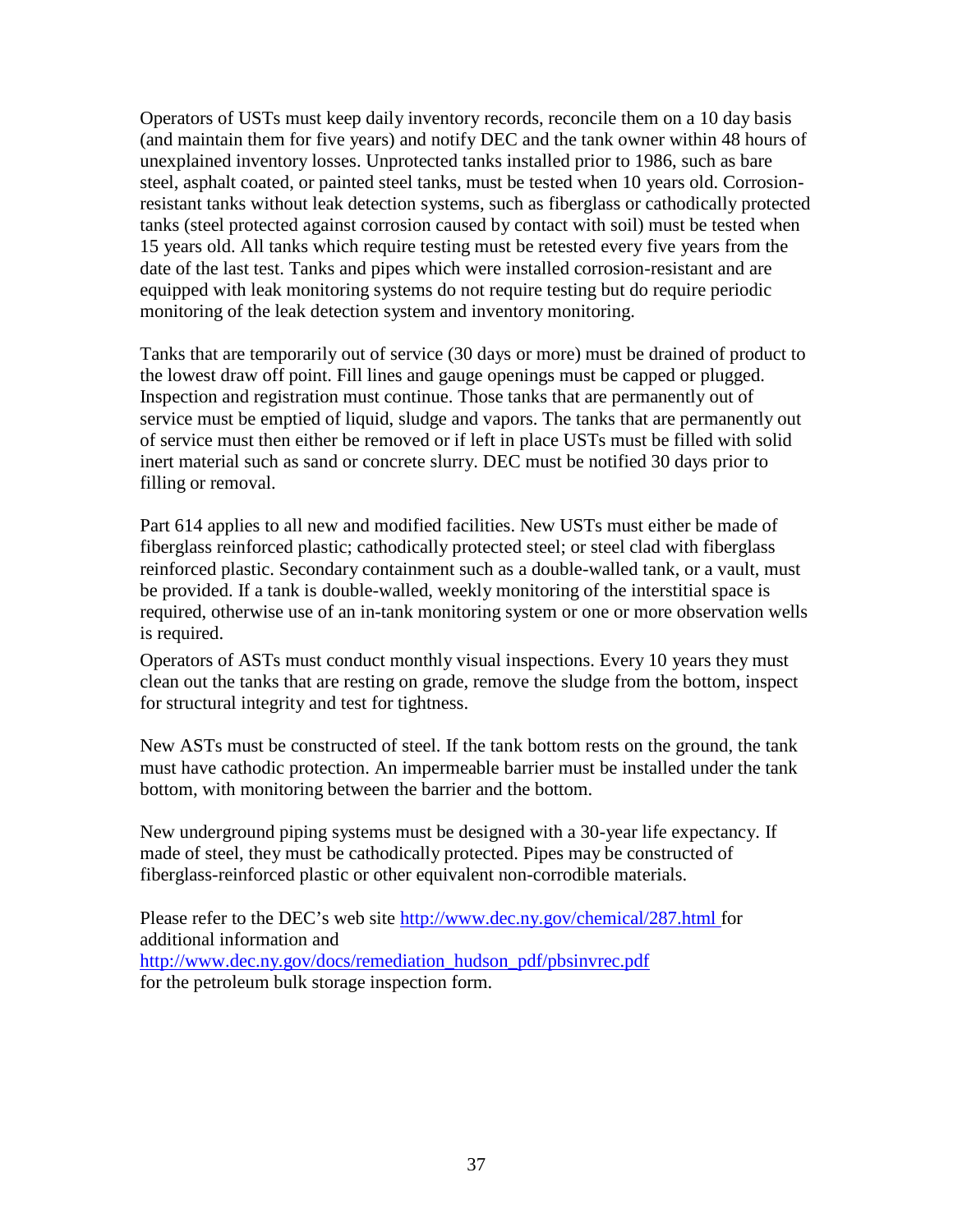### **CHEMICAL AND PETROLEUM SPILLS**

#### *Chemical (Hazardous Substances) Spill*

Reporting requirements for regulated chemicals or hazardous substances and their reportable quantities are listed in 6 NYCRR Part 597. Any release, spill or overfill that equals or exceeds the "reportable quantity" of a regulated chemical, must be reported to DEC. To report these events, call the DEC Spill Response Hotline at 1-800-457-7362 within two hours of the release, spill or overfill.

In addition, releases of any amount of a regulated chemical (i.e., even if it is less than the reportable quantity) must be reported to DEC within two hours, if it is a release which may enter the environment and result in the following:

- $\triangleright$  A fire with off-site impacts;
- $\triangleright$  An explosion;
- $\triangleright$  Violation of air quality standards;
- $\triangleright$  Vapors, dust and/or gases that may cause illness or injury to people outside the shop; or
- $\triangleright$  Runoff from fire control or dilution waters that may cause or contribute to a violation of water quality standards.

The owner or operator must also take immediate action to protect human health, safety and the environment. You are not required to notify DEC within the two-hour time frame if a spill or overfill is captured in an appropriate secondary containment system, you contain the hazardous substance, and you expect to recover or account for the total volume of the spill within 24 hours. However, if the spill or overfill will not be completely contained and recovered or accounted for within 24 hours, or if the secondary containment allows the reportable quantity of chemical to reach the environment, DEC must be notified within 24 hours from the time the spill or overfill occurred. Suspected or probable releases to the environment also must be reported to the DEC hotline within 24 hours of discovery.

#### *Petroleum Spill Reporting Requirements*

Petroleum spills that occur within New York State must be reported to the New York State Spill Hotline at 1-800-457-7362 within two hours of discovery, unless they meet all of the following criteria:

- $\triangleright$  The quantity of the spill is known to be less than 5 gallons;
- $\triangleright$  The spill is contained and under the control of the spiller;
- $\triangleright$  The spill has not and will not reach the State's water or any land, and;
- $\triangleright$  The spill is cleaned up within two hours of discovery.

<span id="page-37-0"></span>A spill is considered to have not impacted land if it occurs on a paved surface such as asphalt or concrete and does not pass through to underlying soils. A spill in a dirt or gravel parking lot is considered to have impacted land and is reportable. Other federal and local agencies may also need to be notified, including the National Response Center at 1-800-424-8802, and your local fire and emergency response corps.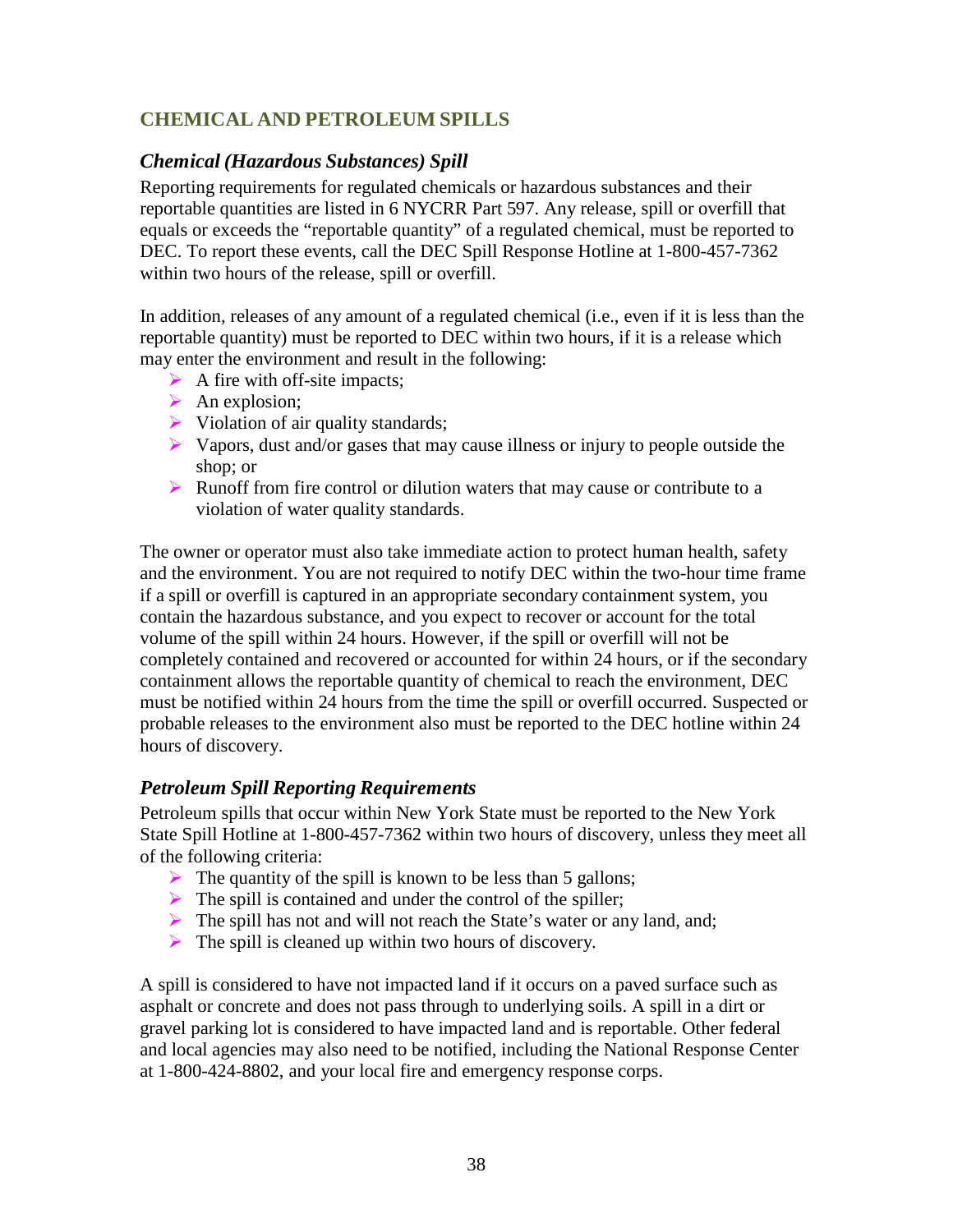# *Section II - Description of Waste Streams*

This section of the manual has been assembled to help schools in determining the EPA Hazardous Waste Codes for their wastes. These numbers are needed to complete the Notification of Regulated Waste Activity Form and the Manifest Form. For a complete list of waste codes, you should refer to 40 CFR Part 261 or 6NYCRR Part 371.

In those cases where more than one EPA Hazardous Waste Code is applicable, all should be used. If you have any questions, or if you are unable to determine the proper EPA Hazardous Waste Codes for your wastes, please contact the Training and Technical Support Section of the Division of Environmental Remediation at (518) 402-9543.

#### **ACIDS/BASES**

Acids, bases, or mixtures having a pH of 2 or less, or 12.5 or greater, are considered corrosive. For a complete description of corrosive wastes, see 40 CFR Part 261.22 or 6 NYCRR Part 371. All corrosive materials and solutions have the EPA Hazardous Waste Code D002. Some of the more commonly used corrosives are: Acetic Acid, Ammonium Hydroxide Oleum, Chromic Acid, Hydrobromic Acid, Hydrochloric Acid, Hydrofluoric Acid, Nitric Acid, Perchloric Acid, Phosphoric Acid, Potassium Hydroxide, Sodium Hydroxide, and Sulfuric Acid.

### **REACTIVES**

Reactive waste includes reactive materials or mixtures which are unstable, react violently with or form explosive mixtures with water or air, generate toxic gases or vapors when mixed with water or air (or when exposed to pH conditions between 2 and 12.5 in the case of cyanide or sulfide bearing wastes), or are capable of detonation or explosive reaction when heated or subjected to shock (for a complete description of reactive wastes, see 40 CFR 261.23, Characteristic of Reactivity). Unless otherwise specified, all reactive wastes have the EPA Hazardous Waste Code D003. The following materials are commonly considered to be reactive: Acetyl Chloride; Chromic Acid; Cyanides; Hypochlorites; Organic Peroxides; Perchlorates; Permanganates; and Sulfides.

#### **HEAVYMETALS/INORGANICS**

Heavy metals and other inorganic waste materials exhibit the characteristic of toxicity and are considered hazardous if they fail the TCLP. These wastes may include dusts, solutions, wastewater treatment sludges, paint wastes, waste inks, and other such materials that contain heavy metals/inorganics. Wastewater treatment sludges from electroplating operations are identified as Hazardous Waste Code F006. The following are toxic characteristic: Arsenic - D004, Barium - D005, Cadmium - D006, Chromium - D007, Lead - D008, **Mercury - D009**\*, Selenium - D010, and Silver - D011.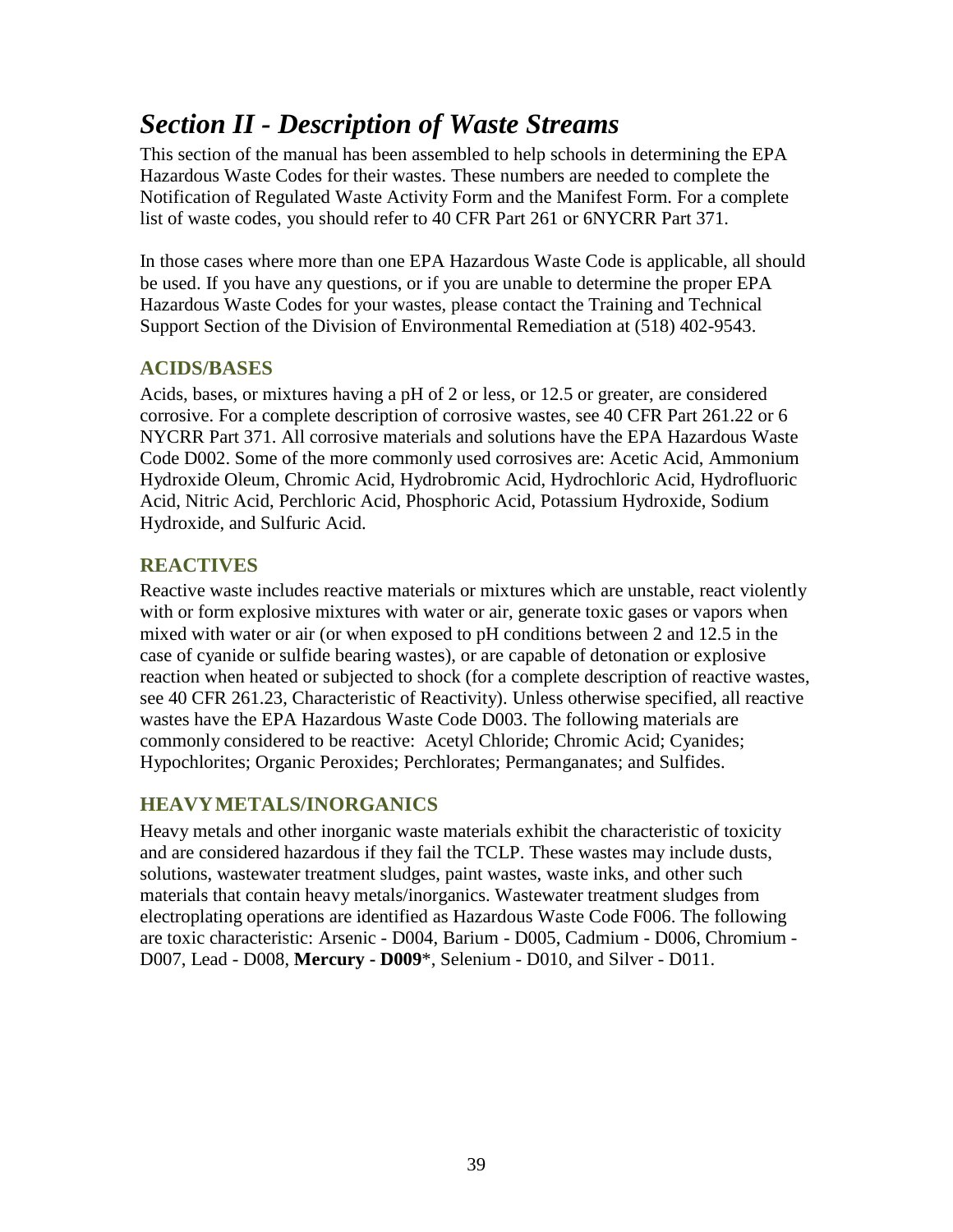#### **\*MERCURY IN SCHOOLS**

According to the Environmental Conservation Law, Article 27, Title 21, elemental mercury is no longer allowed to be purchased or used in schools as of September 4, 2004.

Elemental mercury is a metallic, silvery liquid (also referred to as *quicksilver*) that is processed from an ore called cinnabar. It readily breaks into droplets and easily vaporizes at room temperature into an odorless, colorless vapor that can easily be inhaled.

Another type of mercury typically found in schools is inorganic mercury compounds. It is usually found as a white-powdered substance, such as (mercuric nitrate, mercuric oxide), typically used in school science laboratories. There are also mercury-containing devices such as thermometers, barometers, manometers, flow meters, mercury switches, mercury regulators, water treatment gauges, gas safety relays, sphygmomanometers (blood pressure cuffs), thermostats and all fluorescent lamps.

For more information on mercury management in schools refer to the DEC website at: [www.dec.ny.gov/chemical/285.html](http://www.dec.ny.gov/chemical/285.html)

#### **SOLVENTS**

Certain solvents, spent solvents, solvent mixtures, or solvent still bottoms may be hazardous. This includes solvents used in degreasing (identified as F001) and paint brush cleaning and distillation residues from reclamation. The following are some commonly used hazardous solvents:

Benzene - F005, D018 Carbon Disulfide - F005 Carbon Tetrachloride - F001, D019 Chlorobenzene - F002, F021 Cresols - F004, D026 Cresylic Acid - F002, D027 O-Dichlorobenzene - F002, D027 Ethanol - D001 2-Ethoxyethanol - F005 Ethylene Dichloride - D001 Isobutanol - F005 Isopropanol - D001 Kerosene - D001 Methyl Ethyl Ketone - F005, D035 Methylene Chloride - F001, F002 Naphtha - D001 Nitrobenzene - F004, D036 2- Nitrobenzene - F004 Petroleum Solvents - D001 Pyridine - F005, D038 1,1,1- Trichloroethane - F001, F002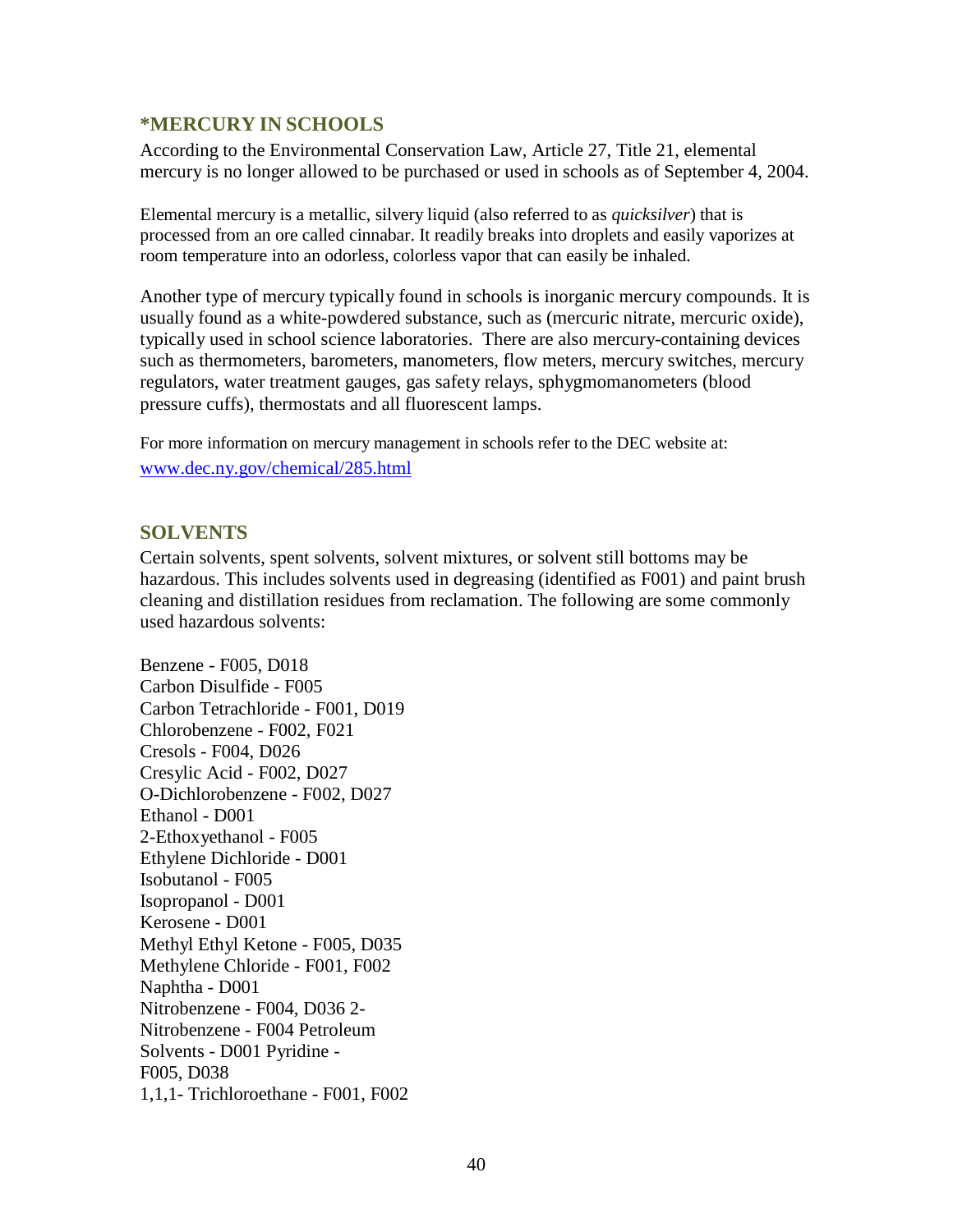1,1,2- Trichloroethane - F002 Tetrachloroethylene (Perchloroethylene) F001, F002, D039 Toluene - F005 Trichloroethylene - F001, F002, D040 Trichlorofluoromethane - F002 Trichlorotrifluoromethane (Valclene) - F002

Still residues containing petroleum solvents with a flashpoint less than 140 °F are considered hazardous and have the EPA Hazardous Waste Code D001.

#### **IGNITABLEWASTES**

Ignitable wastes include any liquids that have a flashpoint less than 140 F; any nonliquids that are capable of causing a fire by friction, absorption of moisture, or spontaneous chemical change; any ignitable compressed gas as described in 49 CFR 261.300 (for a complete description of ignitable wastes, see 40 CFR Part 261 or 6 NYCRR Part 371); or strong oxidizers. Examples are spent solvents (see also "solvents"), solvent still bottoms, ignitable paint wastes (paint removers, brush cleaners and stripping agents), epoxy resins and adhesives (epoxies, rubber cements and marine glues), and waste inks containing flammable solvents. Unless otherwise specified, all ignitable wastes have the EPA Hazardous Waste Code of D001. Some commonly used ignitable compounds are:

Acetone - F003 Benzene - F005 and D018 n-Butyl Alcohol - F003 Chlorobenzene - F002 and D021 Cyclohexanone - F003 Ethyl Acetate - F003 Ethylbenzene - F003 Ethyl Ether - F003 Ethylene Dichloride - D001 Methanol - F003 Methyl Isobutyl Ketone - F003 Petroleum Distillates - D001 and Xylene - F003

# **INK SLUDGES CONTAINING CHROMIUM AND LEAD**

This includes solvent washes and sludges, caustic washes and sludges or water washes and sludges from cleaning tubs and equipment used in the formulation of ink from pigments; driers; soaps; and stabilizers containing chromium and lead. All ink sludges have the EPA Hazardous Waste Code K086 and may also have the EPA Hazardous Waste Codes D007 and/or D008.

# **LEAD-ACIDBATTERIES**

Used lead-acid batteries should only be reported on the notification form if they are not being recycled. Used lead-acid batteries that are recycled do not need to be counted in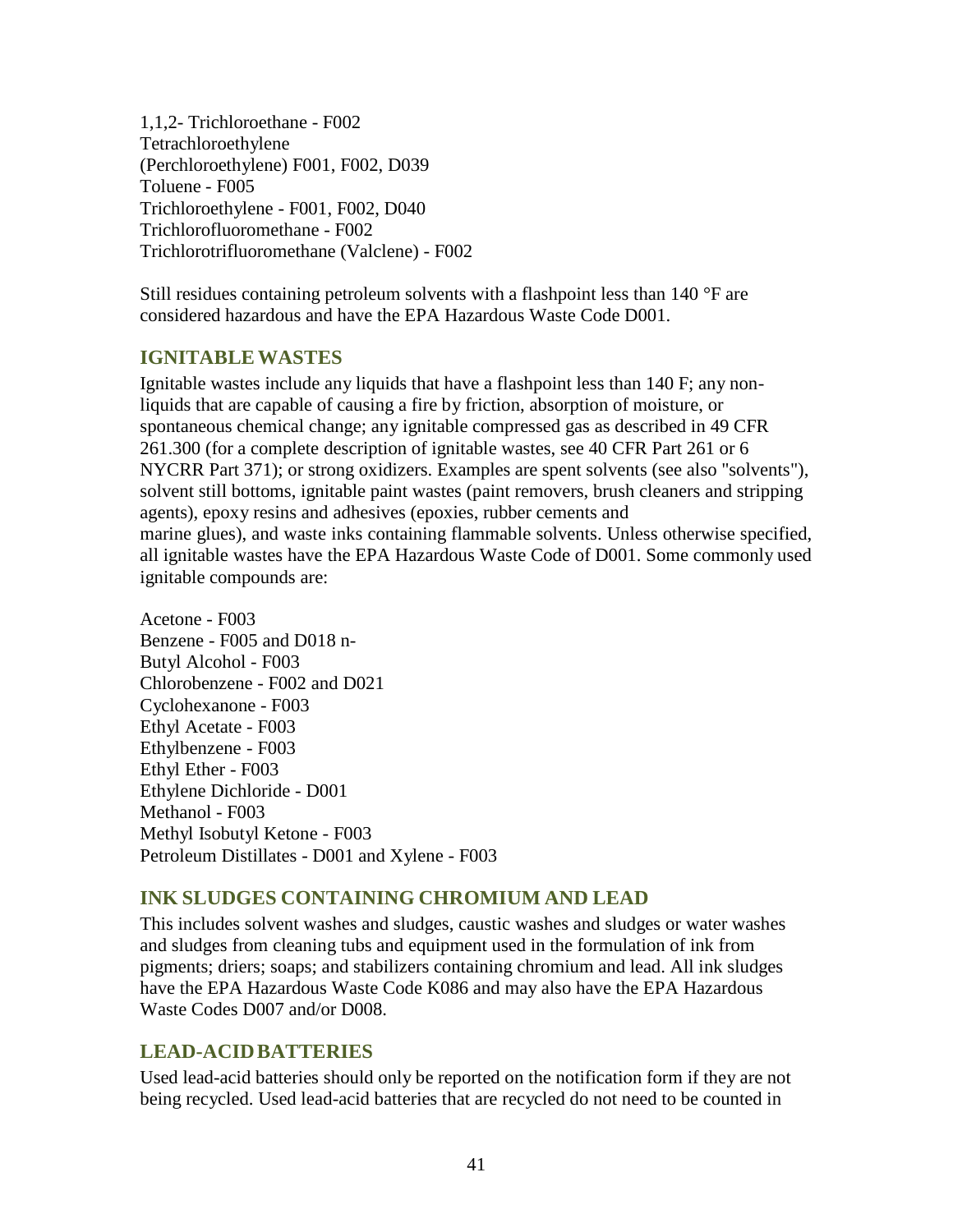determining the quantity of waste that you generate per month, nor do they require a hazardous waste manifest when shipped off your premises. Lead Dross (D008); Spent Acids (D002); Lead-Acid Batteries (D008).

### **SPENT PLATING AND CYANIDE WASTES**

Spent plating wastes contain cleaning solutions and plating solutions with caustics, solvents, heavy metals, and cyanides. Cyanide wastes may also be generated from heat treatment operations, pigment production, and manufacturing of anti-caking agents. Plating wastes are generally Hazardous Waste Codes F006-F009. Cyanide heat treating wastes are generally Hazardous Waste Codes F010-F012. See 40 CFR 261.32 for a more complete description.

### **WOOD PRESERVING AGENTS**

The wastewater treatment sludges from wastewater treatment operations at facilities that use wood preserving agents are considered hazardous. Bottom sediment sludges from the treatment of wastewater processes that use creosote and pentachlorophenol have the EPA Waste Code K001. In addition, unless otherwise indicated, specific wood preserving compounds are: Chromated Copper Arsenate - D004, Creosote - U051 and Pentachlorophenol - F027.

# **PESTICIDES**

The pesticides listed in Table 3, page 43, are hazardous. Wastes marked with an asterisk (\*) have been designated acutely hazardous. For a more complete listing, see 40 CFR 261.32 and 261.33, or 6 NYCRR Part 371 for specific listed pesticides and other wastes, wastewaters, sludges, and byproducts from pesticide formulators. Even though many of these pesticides are no longer in common use, they are included here for those cases where they may be found in storage.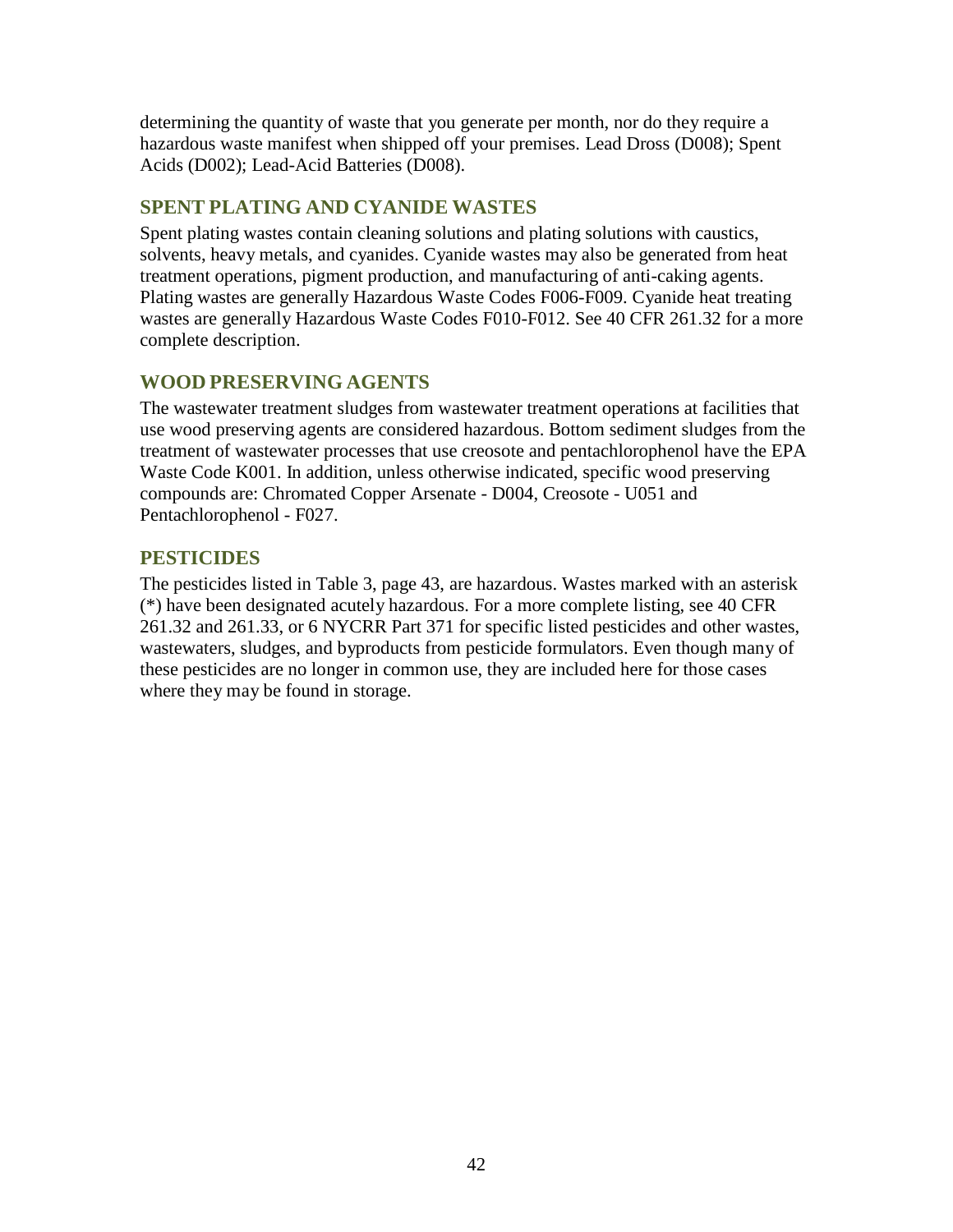# *TABLE 3 – Pesticides That Are Hazardous Waste*

| Aldicarb*                                             | P070              | Dinoseb*                        | P <sub>020</sub> | Parathion*                                | P089             |
|-------------------------------------------------------|-------------------|---------------------------------|------------------|-------------------------------------------|------------------|
| Aldrin*                                               | P004              | Disodium<br>Monomethanearsenate | D004             | Pentachloro-<br>nitrobenzene              | U185             |
| Armmitrole                                            | $\overline{U011}$ | Disulfoton*                     | P039             | Pentachlorophenol                         | U242             |
| Arsenic<br>Pentoxide*                                 | P <sub>011</sub>  | Endosulfan*                     | P <sub>050</sub> | <b>Phenylmercuric Acetate</b>             | D <sub>009</sub> |
| Arsenic Trioxide*                                     | P012              | Endrin*                         | P051             | Phorate*                                  | P094             |
| Cacodylic Acid*                                       | U136              | <b>Ethylmercuric Chloride</b>   | D <sub>009</sub> | Strychnine*                               | P108             |
| Carbamic Acid,<br>Methylnitrose<br><b>Ethyl Ester</b> | U178              | Famphur*                        | P097             | 2,4,5-Trichloro<br>phenoxy Acetic<br>Acid | U232             |
| Chlordane                                             | U036              | Heptachlor*                     | P059             | $2-(2,4,5-Trichloro)$                     | U233             |
|                                                       |                   |                                 |                  | phenoxy)<br>Propionic Acid                |                  |
| Copper Cyanides*                                      | P <sub>029</sub>  | Hexachloro-benzene              | U127             | Thallium sulfate*                         | P115             |
| 1,2-Dibromo-3-<br>chloropropane                       | U066              | Kepone                          | U142             | Thiram                                    | U244             |
| $1,2,-$<br>Dichloropropane                            | U083              | Lindane                         | U129             | Toxaphene*                                | P <sub>123</sub> |
| $1,3-$<br>Dichloropropene                             | U084              | 2-Methoxy Mercuric<br>Chloride  | D <sub>009</sub> | Warfarin                                  | U248             |
| 2,4                                                   | U240              | Methoxychlor                    | D014             |                                           |                  |
| Dichlorophenoxy<br><b>Acetic Acid</b>                 |                   |                                 |                  |                                           |                  |
| <b>DDT</b>                                            | U061              | Methyl Parathion*               | P071             |                                           |                  |

**\*** Acutely Hazardous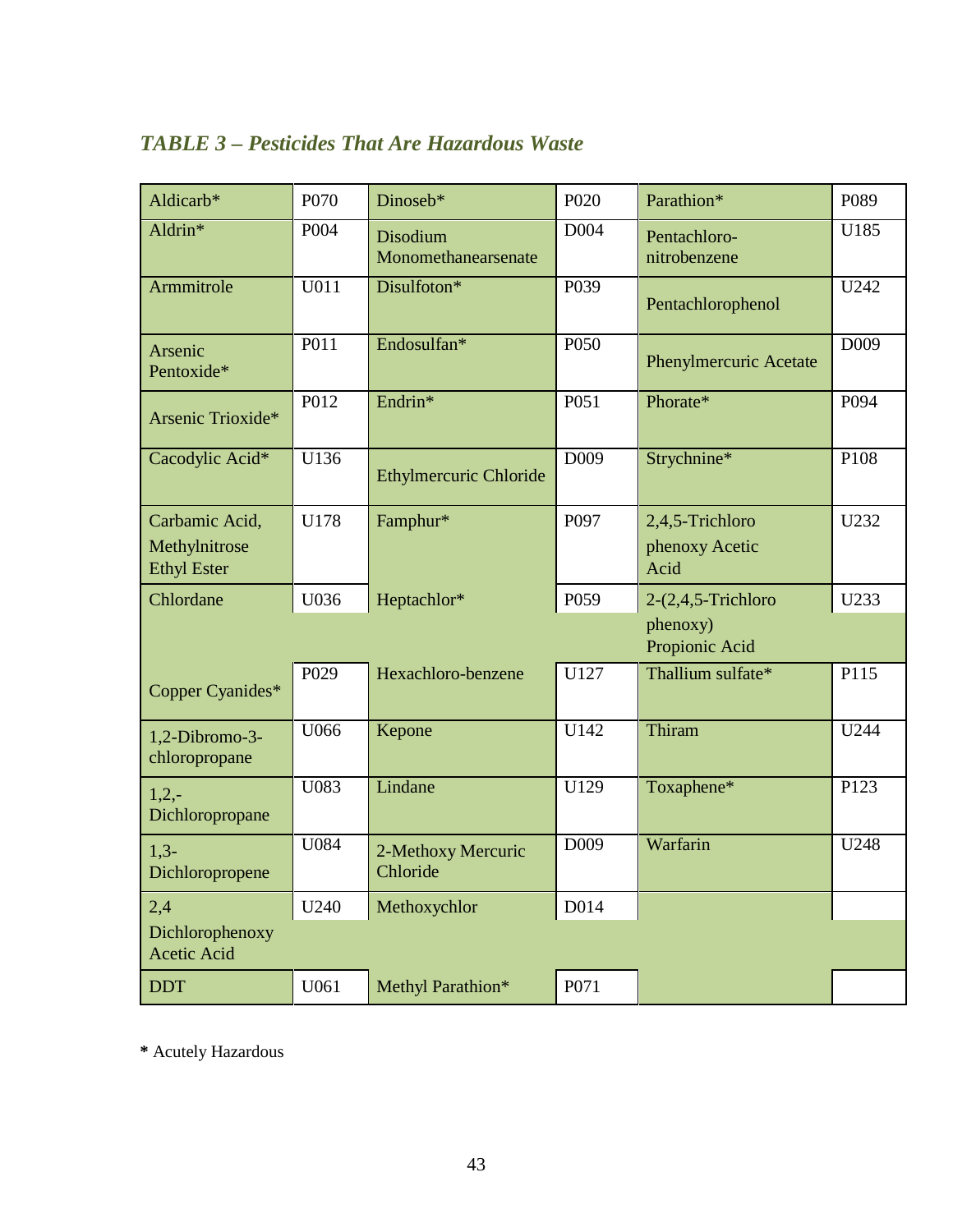# <span id="page-43-0"></span>*Section III – Best Management Practices*

# **WASTEMINIMIZATION**

The most cost-effective way of managing any waste is to not generate it in the first place. Pollution prevention or waste reduction methods can be used by schools. Schools can decrease the amount of hazardous waste produced by developing good housekeeping, inventory control, employee training, and purchasing practices.

An important step in minimizing your hazardous waste generation is to be aware of which chemicals you use at your school. For example, by monitoring your use of different chemicals, you may recognize opportunities to switch to less-hazardous materials.

If a school is a Small Quantity Generator of hazardous waste, as part of their hazardous waste manifest, they must sign a certification on the manifest form stating, "*I have made a good faith effort to minimize my waste and select the best management method that is available to me and that I can afford.*" Large Quantity Generators have to sign a similar certification. DEC has developed a guidance document which will help Small Quantity Generators minimize their hazardous waste. Contact the DEC Training and Technical Support Section of the Division of Environmental Remediation at (518) 402-9543 for a copy of this guidance.

If your school is just starting a pollution prevention program, start with some easy and inexpensive practices. Some of the easiest and least-expensive practices produce the most effective results.

# **MANAGEMENTPRACTICES**

Good management of waste, especially hazardous waste, often saves schools money. Management practices include: good housekeeping, inventory control, employee training, use of material safety data sheets (MSDS), preventive maintenance and spill response planning. After reading the ideas listed below, you will notice that your school will require little or no capital expense to practice these best management practices. You may have to spend is a little extra time to familiarize yourself with some new ideas and procedures.

#### *Good Housekeeping*

If your operation is clean and orderly, there is better control over materials and equipment and less likelihood of spills. The result is less waste generation. Here are some basic good housekeeping guidelines:

- $\triangleright$  Don't mix hazardous wastes with nonhazardous wastes. This increases the amount of waste that must be disposed of as a hazardous waste.
- Designate appropriate storage areas for all equipment, materials, and wastes.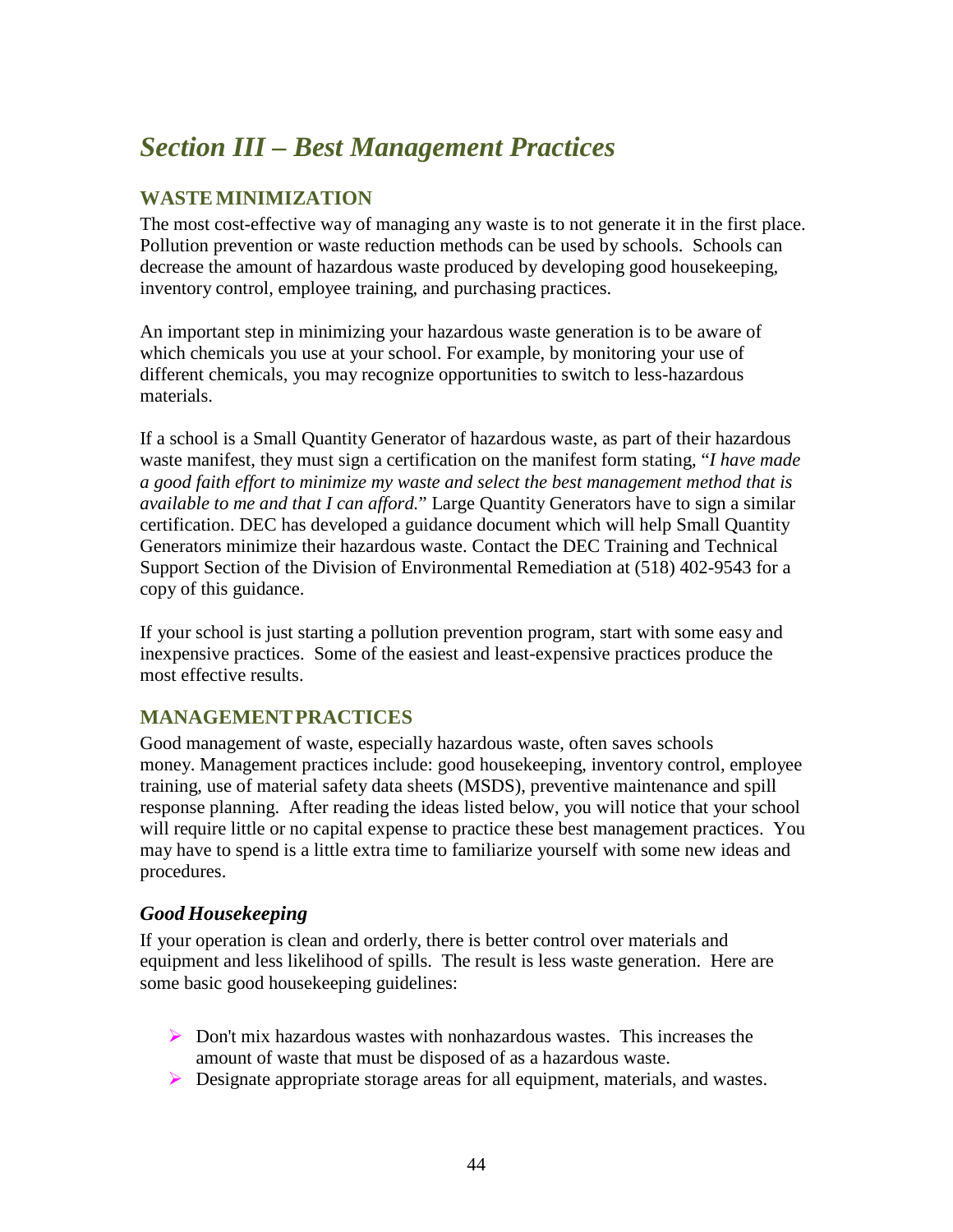- $\triangleright$  Require every employee/teacher to return all materials and equipment to their designated area.
- $\triangleright$  Use drip pans for equipment cleaning to avoid having to clean up spills.
- $\triangleright$  Keep containers of solvents, paint thinners and other materials closed when not in use to avoid losing valuable raw materials to the air.
- $\triangleright$  Keep different types of wastes separate since this practice may increase the possibility of recycling.
- Establish a procedure and a schedule to inspect chemical receiving, storage, and mixing areas for cleanliness and neatness.

#### *Inventory Control*

It is vital that schools have an up-to-date inventory of its chemicals. Any school that stores chemicals must conduct an annual inventory of their chemicals.

Managing the chemical inventory includes rotating the stock so that the oldest is used first. Some materials break down over extended storage time and thus may become unusable. When these products are discarded, they may become hazardous wastes. To avoid having to dispose of unused materials, incorporate the following into your supply procedures:

- Order materials on an as-needed basis. If ordering in bulk, check with your vendors to see if they will take back unused portions.
- Mark the purchase date on containers and use older materials first.
- Control the use of hazardous materials so that these materials are not used unnecessarily when a substitute would work as well.
- $\triangleright$  Don't use solvents if there are effective substitutes such as detergents (e.g., for hand cleaning, floor cleaning).
- $\triangleright$  Try to use one multipurpose solvent rather than several different solvents. This will increase the recycling potential of the spent solvent. It will also permit you to buy the multipurpose solvent in bulk, thereby saving money.

#### *Employee Training*

Staff should be trained to recognize waste reduction opportunities and should be instructed not create waste in the work area.

Training employees about the efficient use of chemicals that may become hazardous wastes can help to reduce the amount of waste generated. For example, if a school uses paint thinner or solvent, you can minimize the waste that is generated by:

- $\triangleright$  Stressing the need to use the minimal amount of paint thinner to get the job done.
- Reusing solvent until it is no longer useable.
- $\triangleright$  Using your spent solvent as paint thinner.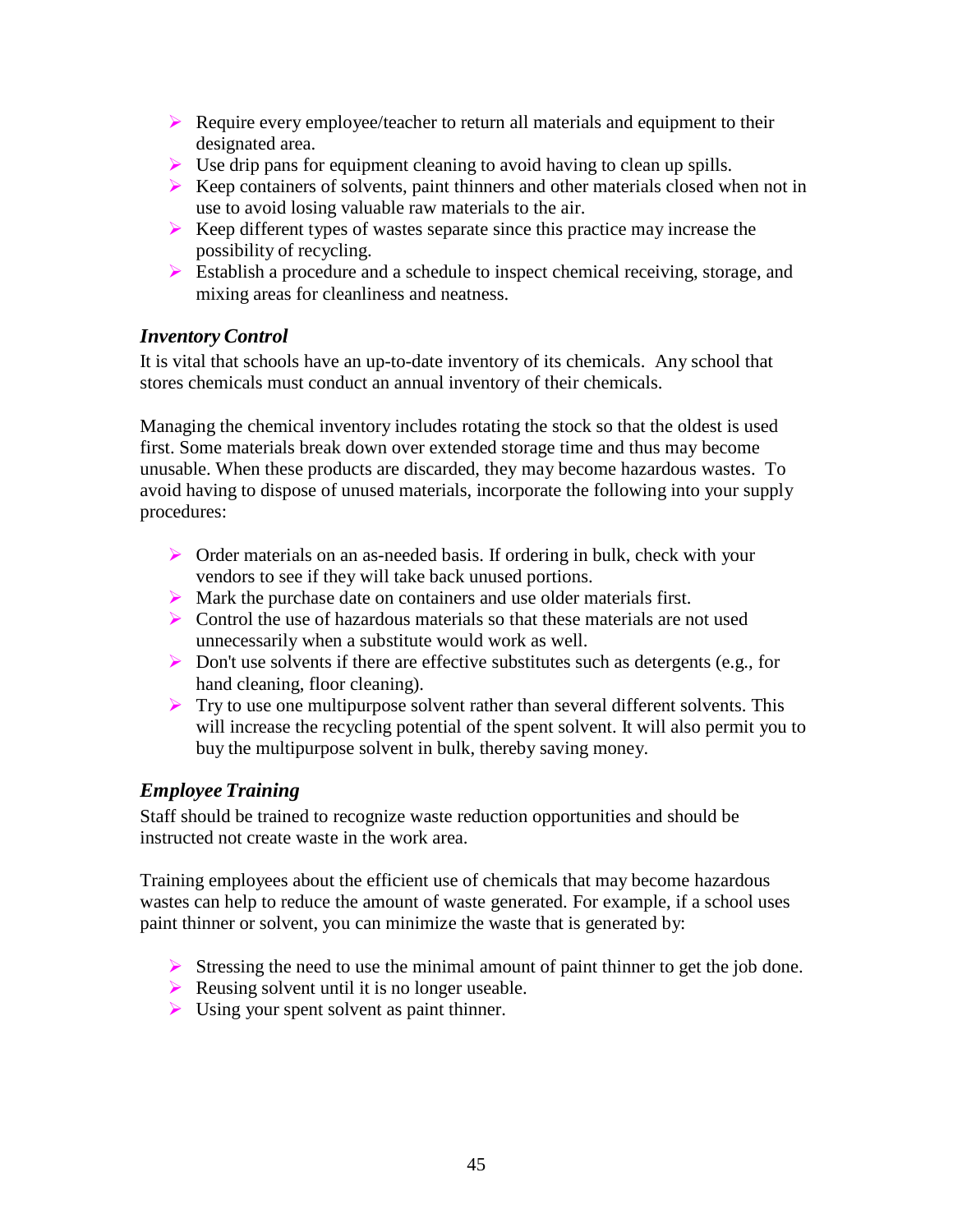# *The Role of the Chemical Hygiene Officer*

Every school in New York State should have designated a chemical hygiene officer responsible for the chemical management of school science labs. It is vital that the chemical hygiene officer has proper training in accordance with OSHA Laboratory Standard 29CFR 1910.1450. While it cannot be assumed that the person designated to be the school's chemical hygiene officer has a background in chemistry or in chemical health & safety, adequate training should be provided.

The chemical hygiene officer has the responsibility to conduct and manage a chemical inventory, evaluating chemicals for proper storage and labeling, what is appropriate in quantity, what is excess and how to dispose of waste chemicals. There are also safety considerations when reviewing chemical inventory such as, what chemicals are potentially explosive or reactive, are there known carcinogens, pharmaceuticals, broken or leaking containers.

# **DUTIES OF A CHEMICAL HYGIENE OFFICER**

- 1. Work with administrators and other employees to develop and implement appropriate chemical hygiene policies and practices;
- 2. Monitor procurement, use and disposal of chemicals used in the lab;
- 3. Review all P.O.s that include chemical reagents;
- 4. Review all lab procedures, including all new procedures to be introduced;
- 5. Ensure that staff training and facilities are adequate for materials ordered;
- 6. Ensure all MSDS forms are available and current;
- 7. See that appropriate audits are maintained;
- 8. Help building safety chairperson, principals and department chairs to develop precautions and adequate facilities;
- 9. Know the current legal requirements concerning regulated substances;
- 10. Seek ways to improve the chemical hygiene plan;
- 11. Ensure that workers know and follow the chemical hygiene rules;
- 12. Provide adequate training for all workers regarding safety, chemical hygiene and chemical hazards;
- 13. Determine the appropriate protective equipment required; ensure that it is available and in good working order;
- 14. Provide regular, formal, chemical hygiene and housekeeping inspections:
	- A. Stockrooms and storerooms
	- B. Lab ventilation
	- C. Sinks and clean up areas
- 15. Regularly inspect all safety and emergency equipment to ensure it is in good working order:
	- A. Fume hoods
	- B. Fire equipment
	- C. Eye stations and deluge showers
	- D. Protective apparel
- 16. Maintain records:
	- A. Training
	- B. Inspections
	- C. Medical
	- D. Inventory
	- E. Accidents and spills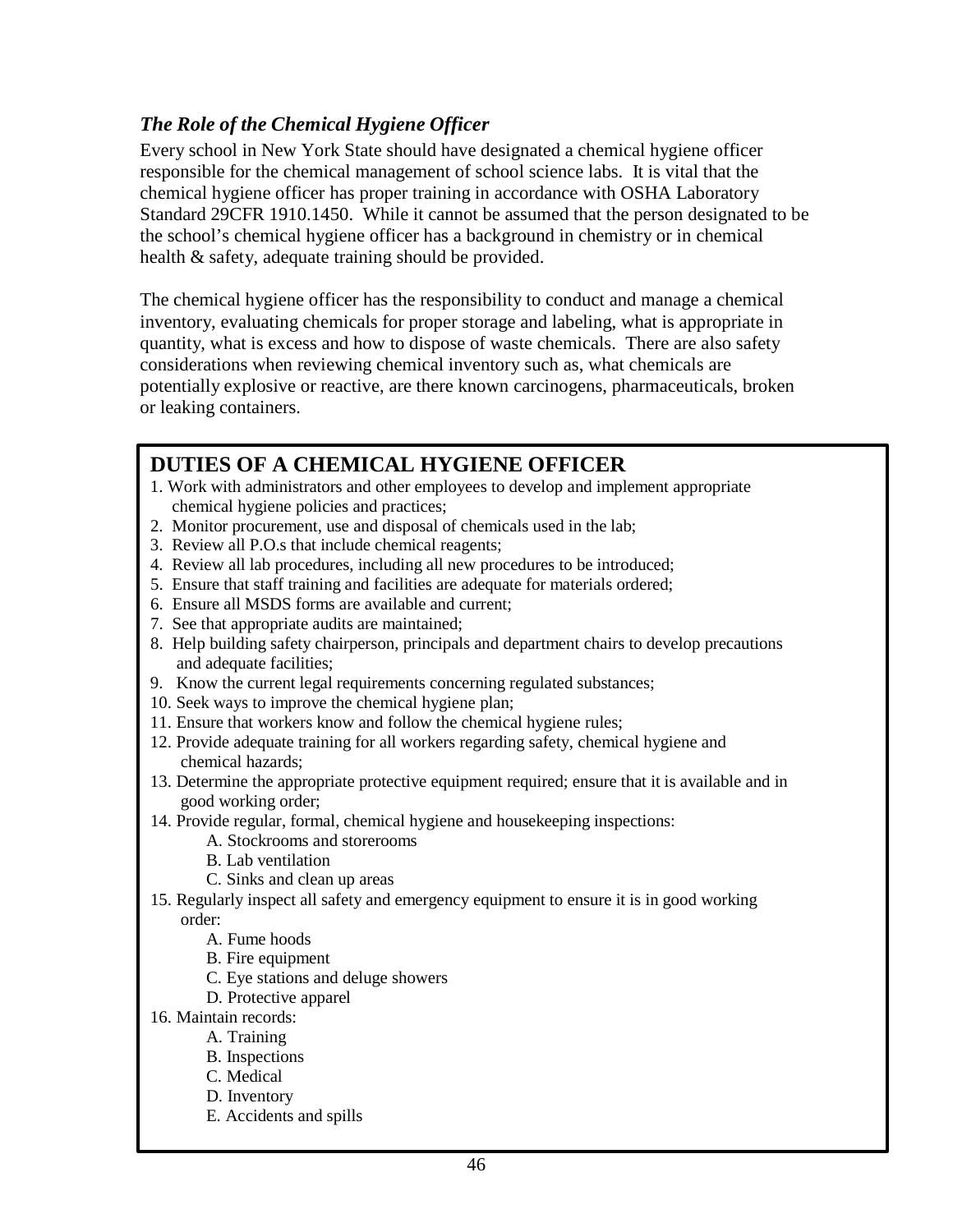### *Safety Data Sheets*

Safety Data Sheets (SDS) provide valuable health and safety information about the chemicals being used in your school and is a must when conducting a thorough chemical inventory. SDS will also provide information that will enable you to determine if a material, when disposed, will be a hazardous waste.

Obtaining copies of SDS from your vendors prior to purchase will allow you to have more control over whether or not your school will generate hazardous waste. Make sure there is a SDS on file for every chemical that is used at your school. Most chemical companies or vendors will fax you a SDS. SDSs are also available online.

#### *Preventive Maintenance*

Preventive maintenance programs extend the life of your equipment, keep equipment optimized, minimize downtime, and provide a safe working environment. Practice preventive maintenance of equipment to reduce spills or leaks of materials which may then need to be disposed as hazardous wastes. Use the recommendations found in the equipment's operating manual as a starting point to develop and implement a preventive maintenance program. To develop and implement a preventive maintenance program:

- $\triangleright$  Identify equipment, systems, and structures to which a preventive maintenance program should apply.
- $\triangleright$  Determine appropriate preventive maintenance activities and the schedule for this maintenance.
- $\triangleright$  Perform the preventive maintenance activities.
- $\triangleright$  Keep all the preventive maintenance records on file.

#### *Spill Response Planning*

Any time that a solution is unintentionally released it is a spill. If a container holding a solvent, petroleum product or other hazardous material is dropped on the floor and leaks on the ground, it is an unintentional spill. Most spills are minor spills and could be cleaned up with a paper towel, mop or sponge. Larger spills may require special clean-up materials and procedures, or even require professional services for assistance. Consult the MSDS before attempting to clean any spill.

A good spill response plan will help minimize the effect of the spill on the environment and reduces liability for cleanup costs and possible bodily injury. Keeping chemical and waste storage areas safe and secure can minimize spills. Here are some basic guidelines to include in your spill response planning:

- $\triangleright$  Make sure there is a copy on hand of an inventory of all the chemicals used at your school.
- $\triangleright$  Check to see that there is proper containment around all chemical containers. All employees should be familiar with the containment areas in case there is a leak or rupture.
- $\triangleright$  Make a floor plan showing the location of all chemicals in the facilities, floor drains, exits, fire extinguishers and spill response supplies.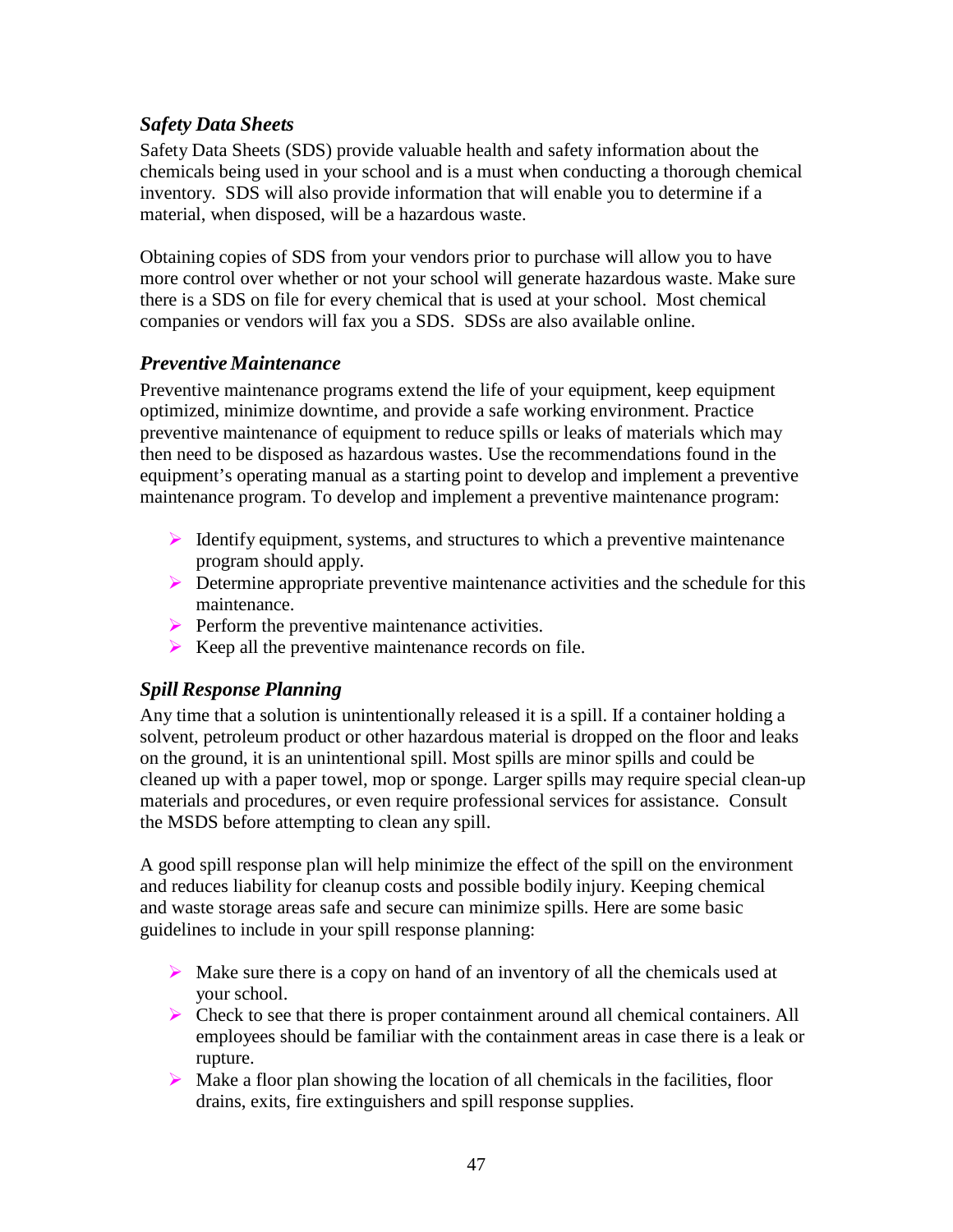- $\triangleright$  Make a list of all the spill response supplies and equipment such as mop, pail, sponge, absorbent materials, neutralizing materials and personal protective equipment.
- $\triangleright$  Post the spill response plan is posted in the chemical storage/mixing area.
- $\triangleright$  Make sure there is always someone trained in spill response procedures at your school, this might be the chemical hygiene officer, or a health and safety person from BOCES or environmental health & safety person from your city school system, or even a maintenance person who can be contacted if needed.
- Do not allow staff who has not been trained in hazard communication into areas where chemicals are used or stored.

#### **BROKEN FLUORESCENT LAMP CLEAN UP**

Open a window and leave the room for 15 minutes or more

- DO NOT vacuum or sweep up broken items
- Use disposable rubber gloves, if available (i.e., do not use bare hands)
- Carefully scoop up the fragments and powder with stiff paper or cardboard or use a damp cloth to collect shards of glass and phosphor powder
- Place all spill cleanup materials in a puncture-resistant, sealed plastic container or bag
- Do not place broken lamps and clean-up materials in trash. Broken fluorescent lamps should be disposed of as hazardous waste; they cannot be disposed of as universal waste.
- If a fluorescent lamp breaks on a carpet, the contaminated section of the carpet must be cut out and disposed of appropriately as hazardous waste, or a professional mercury spill clean-up contractor may be called. They may have other safe, alternative methods to clean the carpet.

# **BEST MANAGEMENT PRACTICES**

If your school is just starting a pollution prevention program, start with some easy and inexpensive practices. Some of the easiest and least-expensive practices produce the most-effective pollution prevention results. The best way to start on identifying pollution prevention process strategies is to list separately the modifications you are considering for each sector of your school.

#### *Green Chemistry in Science Classrooms*

Implementing the principles of Green Chemistry is an example of a type of pollution prevention strategy which can minimize the production of hazardous waste from being generated in school's science classrooms.

Green Chemistry is the use of chemical principles and methodologies for pollution prevention that was developed by Dr. John Warner (Warner Babcock Institute for Green Chemistry) and Dr. Paul Anastas (Yale Center for Green Chemistry). Green chemistry philosophy is about "Being Benign the First Time."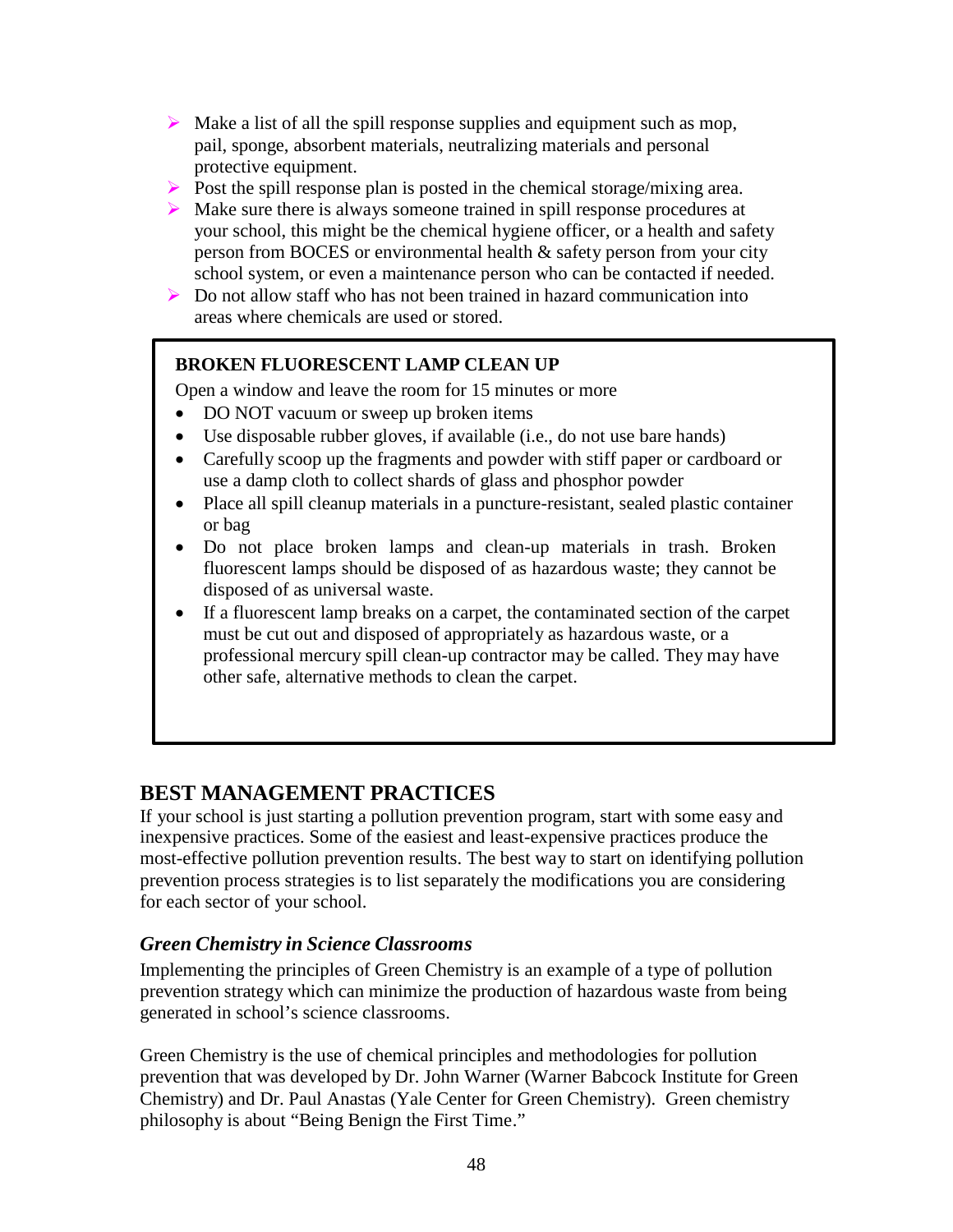Warner and Anastas (**Green Chemistry: Theory and Practice**. Oxford University Press: New York, 1998) developed a guideline called the 12 Principles of Green Chemistry, to serve as a roadmap to chemists on how to implement green chemistry into their experiments. These principles are:

- 1. Prevention
- 2. Atom Economy
- 3. Less Hazardous Chemical Syntheses
- 4. Designing Safer Chemicals
- 5. Safer Solvents and Auxiliaries
- 6. Design for Energy Efficiency
- 7. Use of Renewable Feedstocks
- 8. Reduce Derivatives
- 9. Catalysis
- 10. Design for Degradation
- 11. Real-Time Analysis for Pollution Prevention
- 12. Safer Chemistry for Accident Prevention

Green chemistry challenges the chemist to ask the question, "*Why do I make things the way I do?*" Green chemistry is very much about looking at the whole process. The chemist is asked to look at the chemical reaction and everything that goes into it (materials, reagents, solvents) and then, look at everything that comes out of it, any byproducts or waste (i.e. If you start with two reactants, do you incorporate both of them into your product or does 50% (an unwanted by-product) gets thrown away as waste?) "*Can I use a less toxic chemical to get to a similar end result without compromising curriculum goals?"*

Ultimately, using smaller quantities of chemicals or less hazardous chemicals can translate into reduced safety concerns about spills, storage and disposal of waste chemicals that are hazardous. Being green can save schools money that would have been spent on costs for disposing of hazardous waste.

For more information on Green Chemistry in New York State Schools, contact the DEC Materials Management's Toxics Reduction Green Chemistry Section at the following email: [greenchemistryinschools@gw.dec.state.ny.us o](mailto:greenchemistryinschools@gw.dec.state.ny.us)r, check out the DEC green chemistry webpage: [www.dec.ny.gov/education/77750.html](http://www.dec.ny.gov/education/77750.html)

#### *Integrated Pest Management (IPM) in School Facilities and Grounds*

In 1995, the NYS Education Department required schools to adopt IMP policies and practices to prevent, reduce, or eliminate pesticide use, while still being able to effectively manage pests effectively.

IPM balances the concern for proper and minimal use of pesticides for children and others working in or using school buildings with the need to protect them from pestinduced health threats.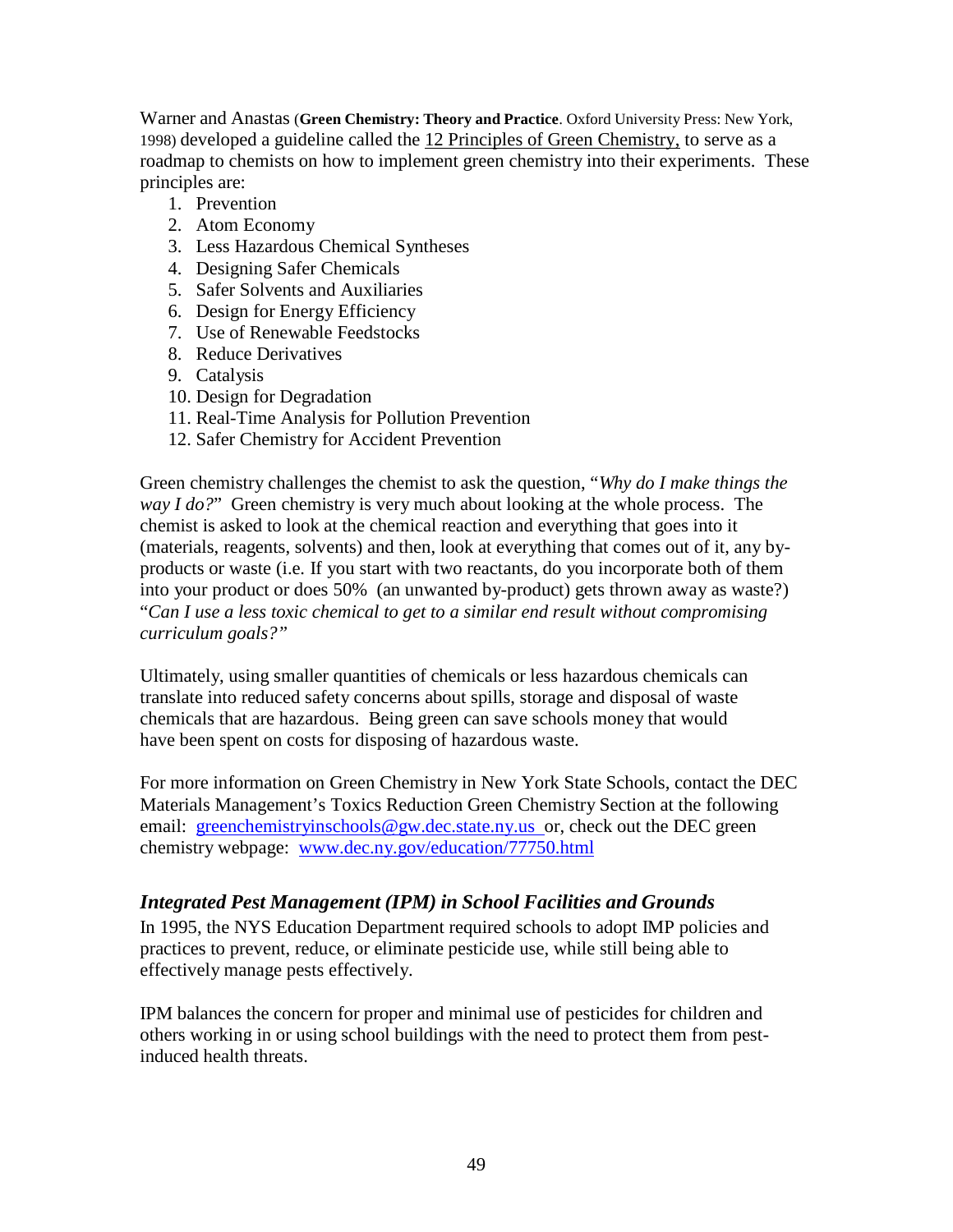Preventing pest problems begins with identification of the pest, determining its sources, and assessing any risk posed by its presence. Long-term suppression of pests is promoted by eliminating sources of food, points of entry, and harborage areas. Only after these methods have been fully explored are pesticides considered.

Employing an IPM strategy can lead to substantial reduction in the use of pesticides and improvement in overall levels of control. Simply, IPM asks you to treat only when necessary and to use the safest available alternative to do the job.

<span id="page-49-0"></span>For more information on IPM in schools, refer to: <http://www.dec.ny.gov/chemical/42925.html>

# *Section IV - Resource Guide*

The following organizations provide technical assistance, publish information, conduct or speak at workshops and conferences, and provide telephone, written and on-site information and assistance to improve environmental management.

**NEW YORK STATE DEPARTMENT OF ENVIRONMENTAL CONSERVATION**

625 Broadway, Albany, NY 12233 [www.dec.ny.gov](http://www.dec.ny.gov/)

#### **Division of Environmental Remediation**

Hazardous Waste Regulation (518) 402-9553 Small Quantity Generator Information (518) 402-9553, Email: [info.sqg@dec.ny.gov](mailto:info.sqg@dec.ny.gov) *Hazardous waste determinations and the small quantity generator information.*

#### **Division of Environmental Permits**

(518) 402-9167 *Outreach, workshops/training, pollution prevention, and environmental management systems*.

#### **Division of Air Resources**

Stationary Sources (518) 402-8403 *Source review, permitting, NESHAP and toxics assessments.*

#### **Division of Water**

Water Permits (518) 402-8111 *Management of the State Pollution Discharge Elimination System (SPDES) permit program, storm water discharges, the water resources programs, and the municipal water supply permit.*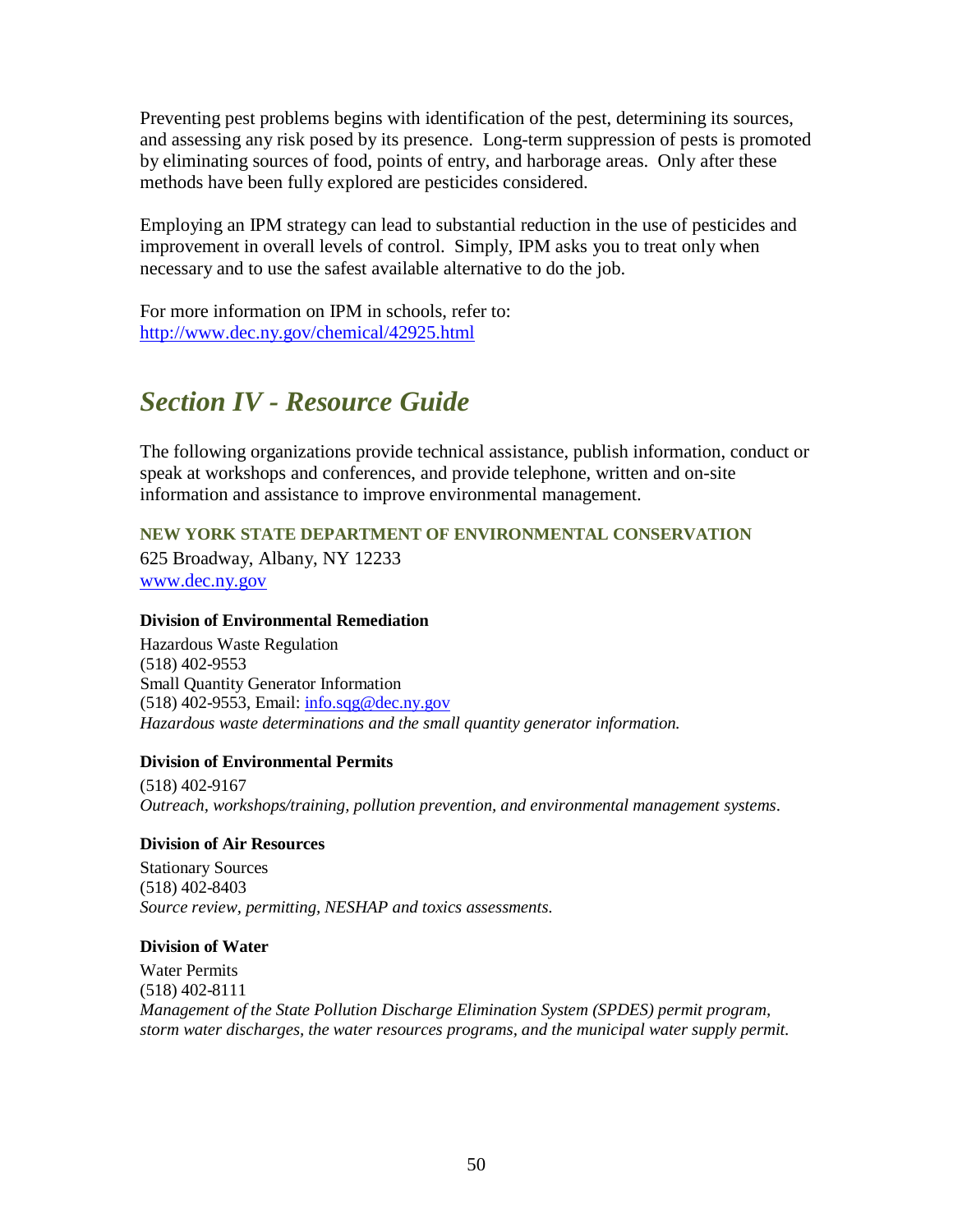#### **Division of Materials Management**

Solid Waste Reduction & Recycling (518) 402-8706 *Waste tire program, the beneficial use program, the composting program and other solid waste recycling and waste reduction issues.*

#### **Petroleum Bulk Storage**

(518) 402- 9553 *Technical assistance on chemical and petroleum above/underground storage tanks.*

#### **Spill Response Hotline**

(800) 457-7362 *To report a spill of petroleum products or hazardous materials on land or water in New York State, call the hotline number. Companies are legally required to report a spill within 2 hours. Also, the National Response Center should be notified 1-800-424-8802.*

#### **DEC REGIONAL OFFICES**

**REGION 1** - Nassau & Suffolk Counties 50 Circle Road, SUNY at Stonybrook Stony Brook, NY 11790 (631) 444-0345

**REGION 2** - Bronx, Kings, New York, Queens and Richmond Counties 1 Hunters Point Plaza 47-40 21st Street Long Island City, NY 11101 (718) 482-4900

**REGION 3** - Dutchess, Orange, Putnam, Rockland, Sullivan, Ulster and Westchester Counties 21 South Putt Corners Road New Paltz, NY 12561-1696 (845) 256-3000

**REGION 4** - Albany, Columbia, Delaware, Greene, Montgomery, Otsego, Rensselaer, Schenectady and Schoharie Counties 1130 North Westcott Road Schenectady, NY 12306-2014 (518) 357-2234

**REGION 5** - Clinton, Essex, Franklin, Fulton, Hamilton, Saratoga, Warren and Washington Counties Route 86, PO Box 296 Ray Brook, NY 12977 (518) 897-1200

**REGION 6** - Herkimer, Jefferson, Lewis, Oneida and St. Lawrence Counties 317 Washington Street Watertown, NY 13601 (315) 785-2238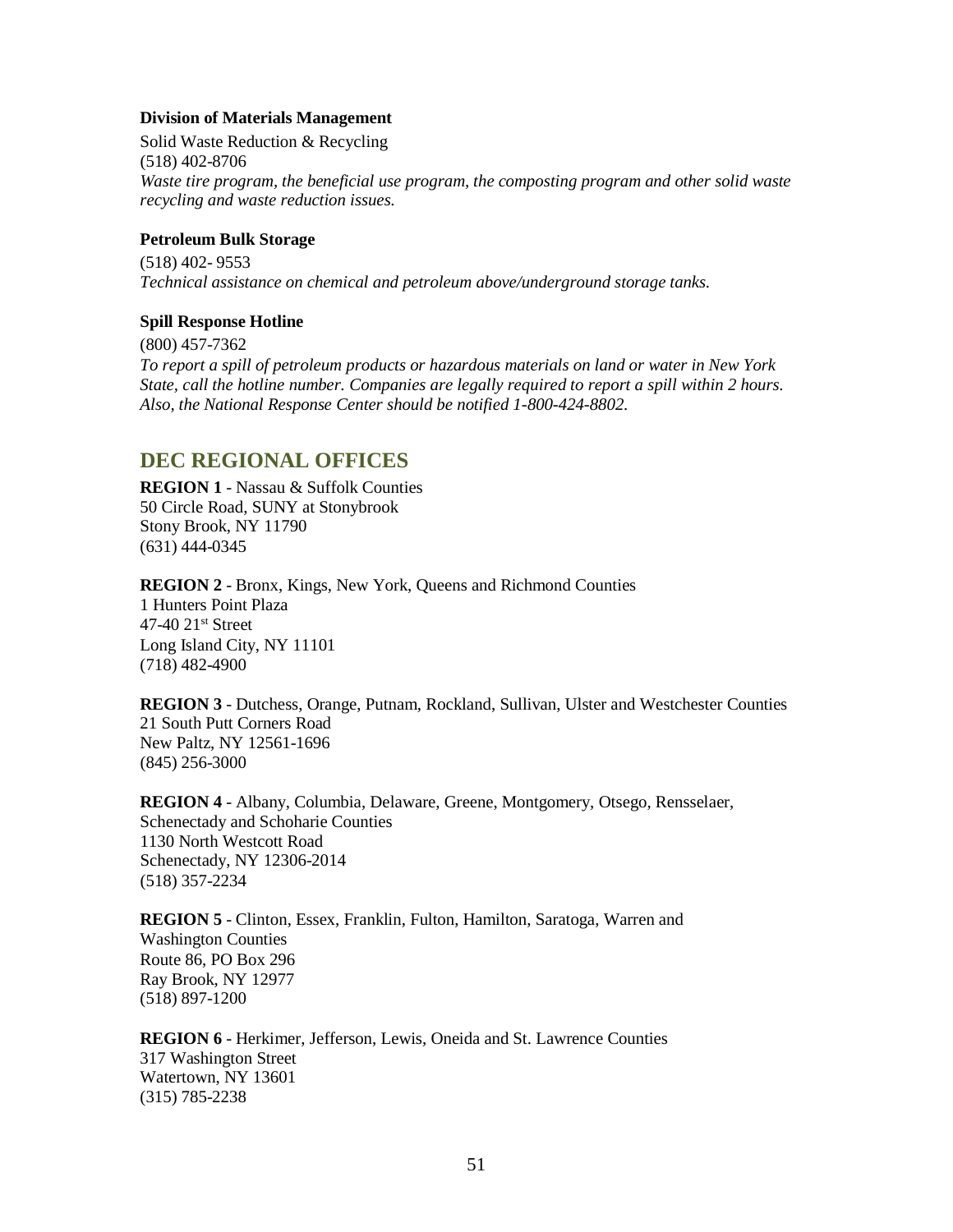**REGION 7** - Broome, Cayuga, Chenango, Cortland, Madison, Onondaga, Oswego, Tioga and Tompkins Counties 615 Erie Boulevard West Syracuse, NY 13204-2400 (315) 426-7400

**REGION 8** - Chemung, Genesee, Livingston, Monroe, Ontario, Orleans, Schuyler, Seneca, Steuben, Wayne and Yates Counties 6274 East Avon-Lima Road Avon, NY 14414 (585) 226-2466

**REGION 9** - Allegany, Cattaraugus, Chautauqua, Erie, Niagara and Wyoming Counties 270 Michigan Avenue Buffalo, NY 14203-2999 (716) 851-7000

# **STATE AND LOCAL ASSISTANCE**

#### **Suffolk County Water Authority**

4060 Sunrise Highway Oakdale, New York 11769 (631) 589-5200 *Provides confidential assistance to businesses in Suffolk County*.

#### **Erie County Office of Pollution Prevention**

95 Franklin Street, Room 1077 Buffalo, NY 14202-3973 (716) 858-6370 *Provides confidential assistance to businesses and the private sector in Erie County.*

#### **NYC Department of Environmental Protection**

Environmental Economic Development Assistance Unit 59-17 Junction Boulevard Flushing, NY 11373 (212) 639-9675 *Provides assistance to small businesses in New York City.*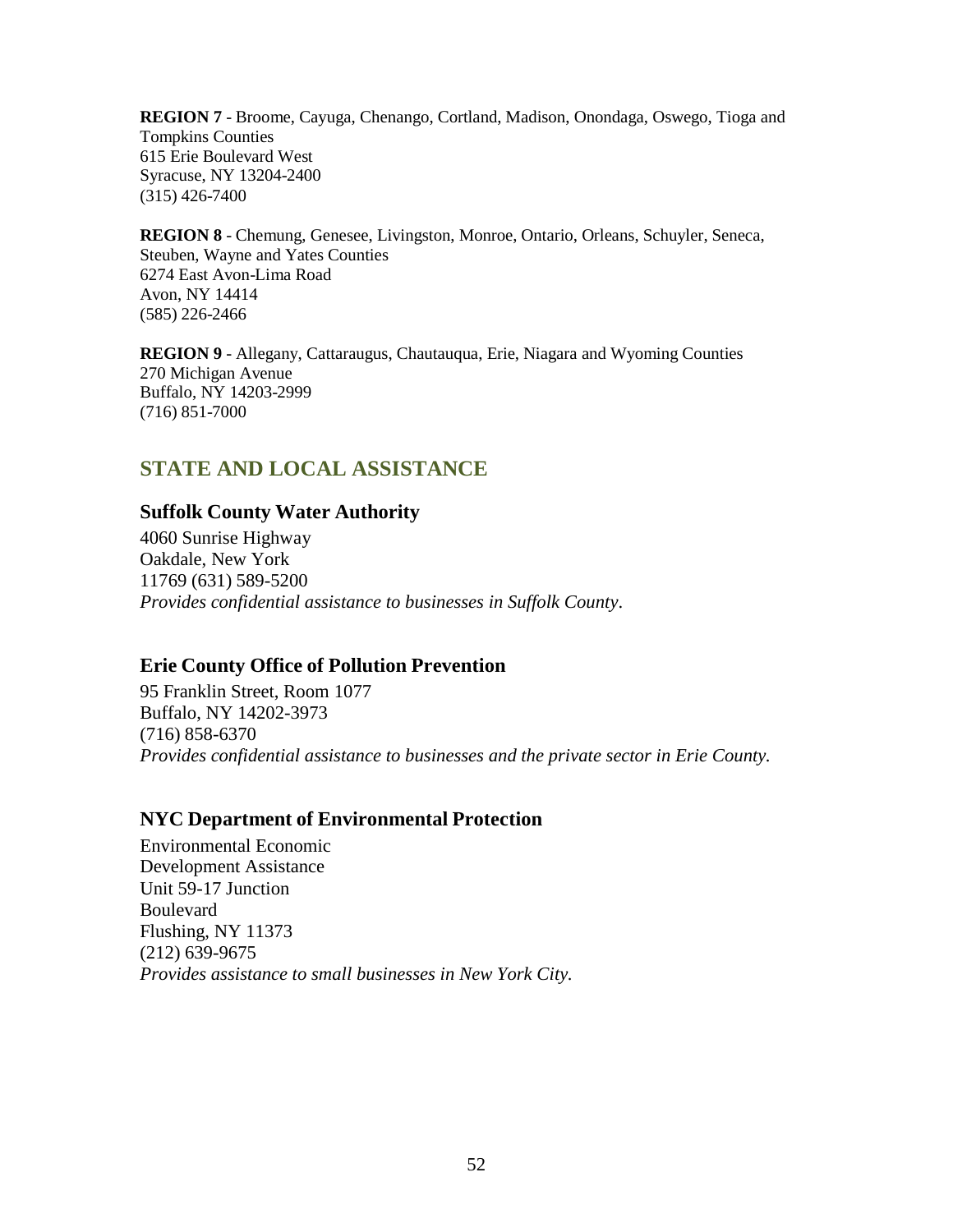### **Broome County Division of Solid Waste Management**

Edwin Crawford County Office Building 44 Hawley Street Binghamton, NY 13902 (607) 778-2250 *Provides assistance to residents and businesses in Broome County.*

Your county or town Department of Health, Public Works Office, or Environmental Management Council may also be able to provide you with information on local regulations and issues.

# **US ENVIRONMENTAL PROTECTION AGENCY**

# **EPA Region II Office**

Compliance Assistance Hotline (212) 637-4050 290 Broadway, 21st Floor New York, NY 10007-1866 *Provides compliance assistance in EPA Region 2 area*

# **EPA Headquarters**

Office of Compliance (2224A) 1200 Pennsylvania Avenue, NW Washington, DC 20460 Phone: (202) 564-2280 Fax: (202) 564-0027 *Regulatory, technical, compliance and pollution prevention assistance.*

# **Pollution Prevention Information Clearinghouse (PPIC)**

PPIC-EPA 1200 Pennsylvania Avenue Washington, DC 20460 Phone: (202) 566-0799 Fax: (202) 564-8899 E-mail: [ppic@epa.gov](mailto:ppic@epa.gov) *Provides a library and an electronic bulletin board dedicated to information on pollution prevention*.

# **National Response Center**

(800) 424-8802 For those without 800 access, please call 202.267.2675.

*The National Response Center (NRC) is the sole federal point of contact for reporting oil and chemical spills. If you have a spill to report, contact us via our toll-free number or check out our Web Site for additional information on reporting requirements and procedures. The NRC operates 24 hours a day, 7 days a week, 365 days a year.*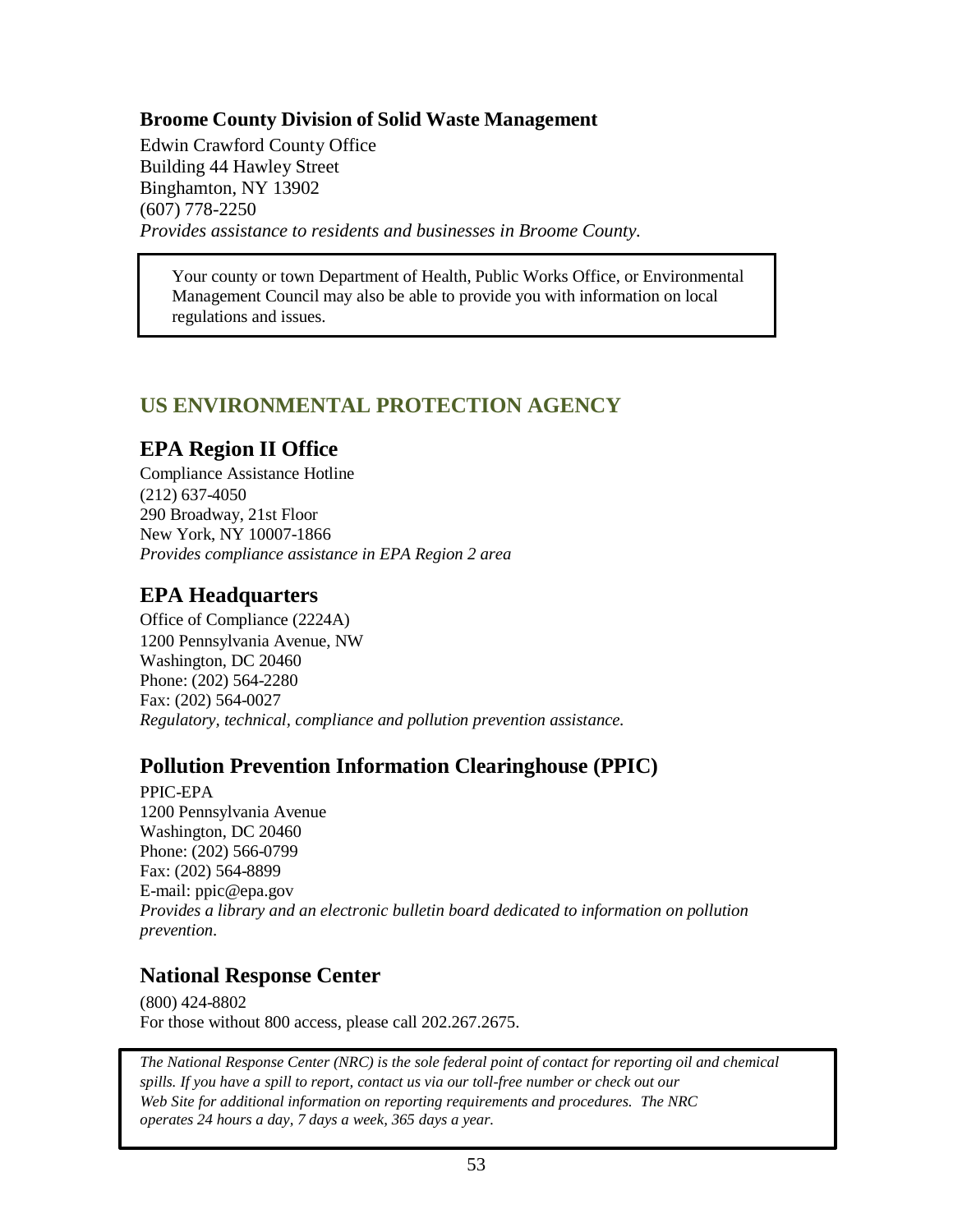# **US Department of Transportation**

**Pipeline and Hazardous Materials Safety Administration**  1200 New Jersey Avenue, SE East Building, 2nd Floor Washington, DC 20590 Phone: 1-800-467-4922 *Non-touch tone phone callers must use the telephone number 202-366-8553 Technical assistance on matters related to DOT's hazardous materials transportation regulations.*

# **NEW YORK STATE PERMITTED HOUSEHOLD HAZARDOUS WASTE FACILITIES**

If you are a Conditionally Exempt Small Quantity Generator and located in one of the following counties, you can call the number listed to make arrangements to bring your hazardous waste for disposal. Appointments are usually required.

# **Long Island**

Town of Brookhaven **HHW Facility:** 350 Horseblock Road at the Brookhaven Landfill, Brookhaven NY Office: 3233 Route 112, Medford, NY 11763 631-451-6222

Town of Huntington **HHW Facility:** 641 New York Avenue, Huntington, NY 11743 631-427- 6377

# **Hudson Valley Region**

Rockland County Solid Waste Management Authority **HHW Facility:** Fireman's Memorial Drive, Pomona, NY Hotline: 845-364-2444 Office: 99 Torne Valley Road, Hillburn, NY 10931 845-753- 2200

Ulster County Resource Recovery Agency **HHW Facility:** 401 Sawkill Road, Kingston, NY Office: 999 Flatbush Rd./Rt. 32, P.O. Box 6219, Kingston, NY 12402-6219 914-336-0600

# **Capital Region**

Schenectady County

**HHW Facility:** at the Schenectady County Farm, 24 Hetcheltown Road, Glenville NY For an appointment to drop off HHW: 1-800-494-2273. Office: Schenectady County Department of Economic Development and Planning, Schaffer Heights, Suite 303, 107 Nott Terrace, Schenectady NY 12308 For info visi[t](http://www.schenectadycounty.com/) [http://www.schenectadycounty.com/ o](http://www.schenectadycounty.com/)r email [jeff.edwards@schenectadycounty.com](mailto:jeff.edwards@schenectadycounty.com) or call 518-386-2225.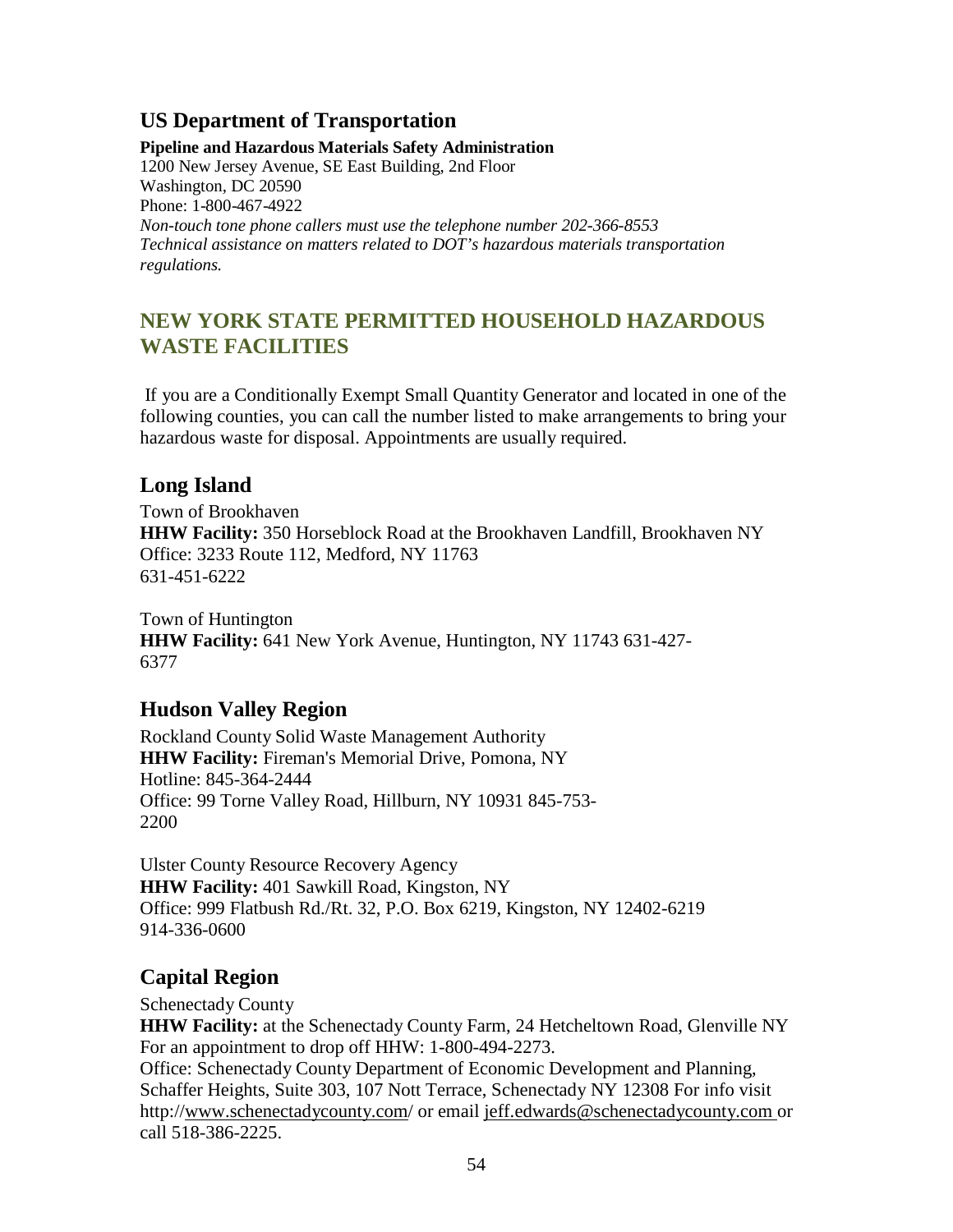# **NEW YORK STATE PERMITTED HOUSEHOLD HAZARDOUS WASTE FACILITIES (continued)**

### **Central and Western NY**

Oneida-Herkimer Solid Waste Authority **HHW Facility:** A. Schuler Memorial Highway (Leland Ave. Extension) in N. Utica, NY Office: 1600 Genesee Street, Utica, NY 13502 315-733-1224

Broome County **HHW Facility:** the Broome County/Nanticoke Sanitary Landfill, Napp Road, Binghamton, NY For an appointment to drop off HHW: 607-763-4449 Office: P.O. Box 1766, Government Center, Binghamton, NY 13902 607-778- 6432

Tompkins County **HHW Facility:** 122 Commercial Ave., Ithaca, NY 14850 607-273- 4496

Monroe County **HHW Facility:** 444 East Henrietta Road, Rochester, New York 14620 Office: City Place, 50 West Main St., Suite 7100, Rochester, NY 14614 716-760-7600

Town of Tonawanda 450 Woodward Avenue, Kenmore, NY 14217 716-875-8822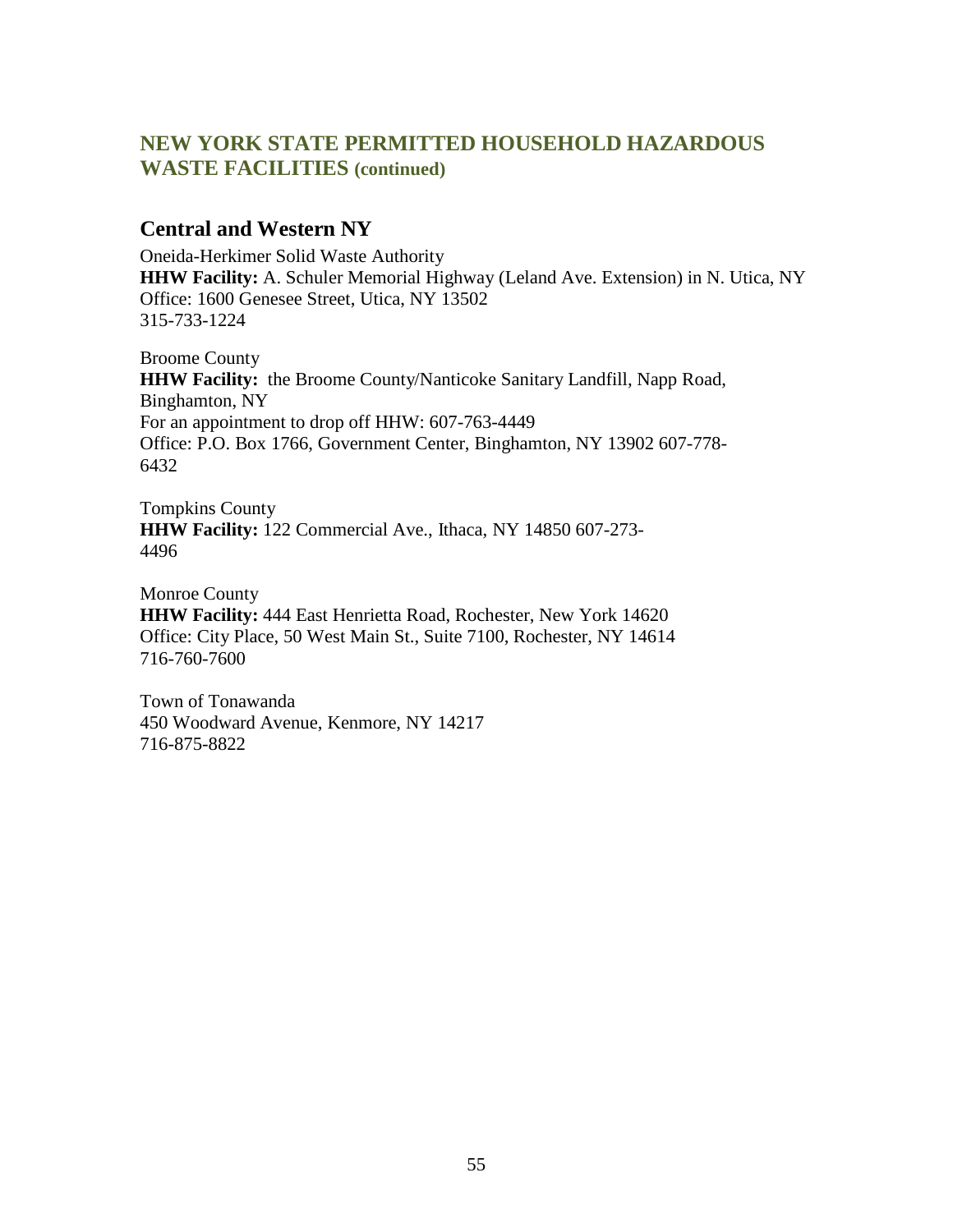# **RESOURCES ON THE INTERNET**

| Siena College<br>http://www.sienagreenchemistry.org<br>$\bullet$<br>Green Chemistry Summer Institute<br><b>Beyond Benign</b><br>http://www.beyondbenign.org<br>Green Chemistry Curriculum (free)<br>$\bullet$ |  |
|---------------------------------------------------------------------------------------------------------------------------------------------------------------------------------------------------------------|--|
|                                                                                                                                                                                                               |  |
|                                                                                                                                                                                                               |  |
|                                                                                                                                                                                                               |  |
|                                                                                                                                                                                                               |  |
| American Chemical Society's Green Chemistry Institute<br>http://www.acs.org/greenchemistry                                                                                                                    |  |
| for educators and students                                                                                                                                                                                    |  |
| Experiments and Curriculum for download<br>$\bullet$                                                                                                                                                          |  |
| List of ACS books on Green Chemistry<br>$\bullet$                                                                                                                                                             |  |
| Greener Educational Materials (GEMS) Database thru<br>http://greenchem.uoregon.edu/gems.html                                                                                                                  |  |
| the University of Oregon for educators and students                                                                                                                                                           |  |
| Searchable database with Green Chemistry                                                                                                                                                                      |  |
| education materials uploaded by faculty                                                                                                                                                                       |  |
| members and educators worldwide                                                                                                                                                                               |  |
| Most curriculum is available for download                                                                                                                                                                     |  |
| (free) or with primary literature information                                                                                                                                                                 |  |
| <b>GCEdNet-Green Chemistry Education Network</b><br>http://cmetim.ning.com/                                                                                                                                   |  |
| University of Scranton Greening Across the Chemistry<br>http://www.scranton.edu/faculty/cannm/green-                                                                                                          |  |
| chemistry/english/drefusmodules.shtml<br>Curriculum                                                                                                                                                           |  |
| Green Chemistry Modules for download                                                                                                                                                                          |  |
| Carnegie Mellon University Institute for Green Science<br>http://igs.chem.cmu.edu/                                                                                                                            |  |
| Green Chemistry Modules for download                                                                                                                                                                          |  |
| <b>NEW YORK STATE DEPARTMENTS</b>                                                                                                                                                                             |  |
| NYS Department of Environmental Conservation<br>http://www.dec.ny.gov                                                                                                                                         |  |
| http://www.dec.ny.gov/education/77750.html<br>Green Chemistry                                                                                                                                                 |  |
| http://www.dec.ny.gov/chemical/285.html<br>Mercury Management<br>$\bullet$                                                                                                                                    |  |
| http://www.dec.ny.gov/chemical/45366.html<br>CleanSweep NY Project                                                                                                                                            |  |
|                                                                                                                                                                                                               |  |
| http://www.p12.nysed.gov/facplan/<br><b>NYS</b> Education Department                                                                                                                                          |  |
| http://www.health.ny.gov<br>NYS Department of Health                                                                                                                                                          |  |
| http://www.ogs.ny.gov<br>NYS Department of General Office Services                                                                                                                                            |  |
|                                                                                                                                                                                                               |  |
| <b>ILS. ENVIRONMENTAL PROTECTION AGENCY</b>                                                                                                                                                                   |  |
| <b>Pollution Prevention and Toxics</b><br>http://www.epa.gov/oppt/                                                                                                                                            |  |
| http://www.epa.gov/schools/chemicals<br>EPA Wastes - Partnerships - Schools Chemical<br>Cleanout Campaign (SC3)                                                                                               |  |
| EPA Pollution Prevention (P2) Website<br>http://www.epa.gov/p2/                                                                                                                                               |  |
| Office of Underground Storage Tanks<br>http://www.epa.gov/swerust1/                                                                                                                                           |  |
| Pollution Prevention Information Clearinghouse<br>http://www.epa.gov/oppt/ppic/                                                                                                                               |  |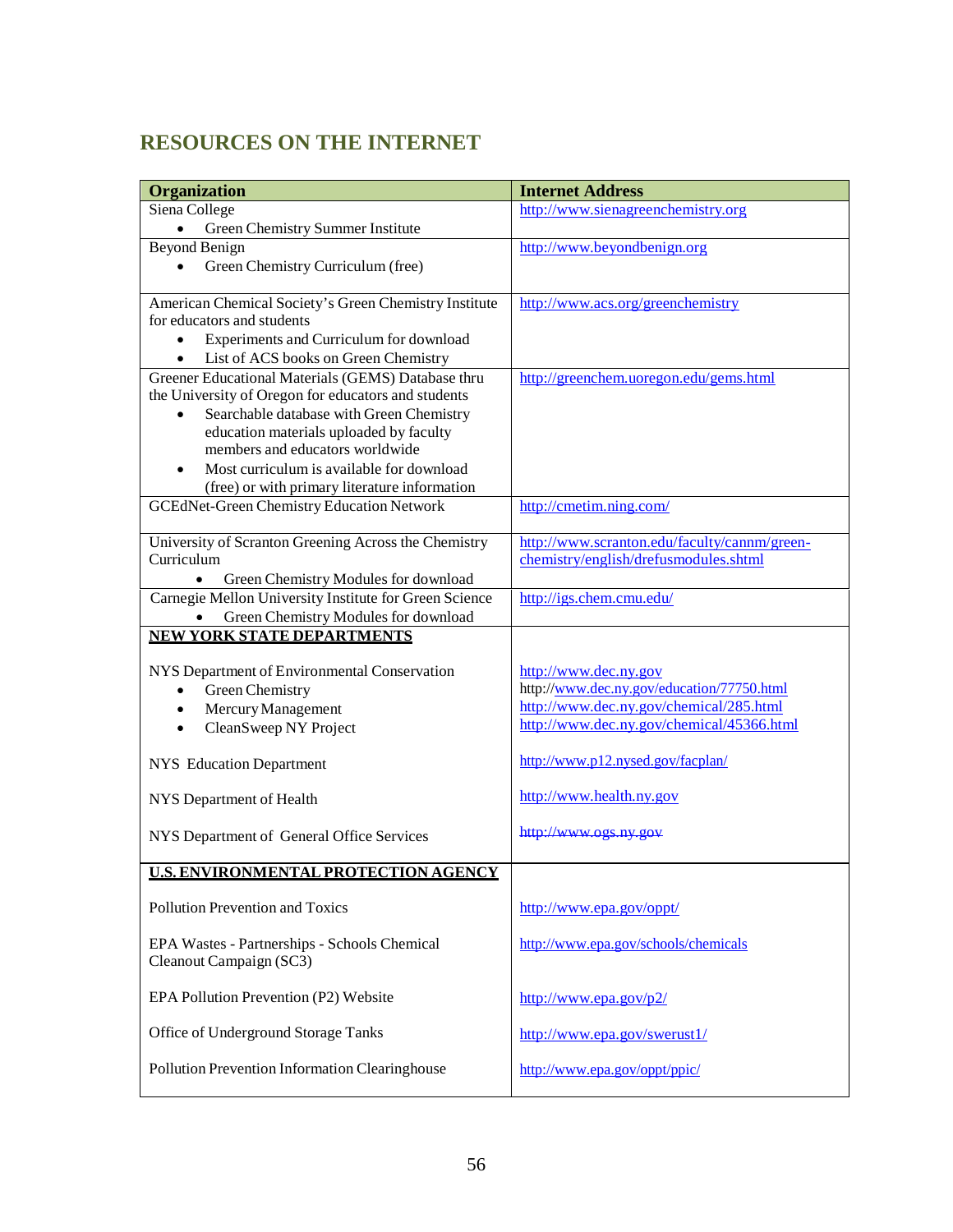# *Appendix 1 – New York State BOCES Contact Table*

| <b>BOCES/</b>                                            | <b>Contact</b>                             | Phone#                       | <b>Email</b>                                | <b>Location</b>     |
|----------------------------------------------------------|--------------------------------------------|------------------------------|---------------------------------------------|---------------------|
| <b>DEC</b> Regions                                       | <b>Name</b>                                |                              |                                             |                     |
|                                                          |                                            |                              |                                             |                     |
| <b>Long Island Area- DEC Region 1</b>                    |                                            |                              |                                             |                     |
| Eastern Suffolk<br><b>BOCES</b>                          | Jonathan Hark                              | 631-472-8785                 | jhark@esboces.org                           | Holbrook            |
| Nassau County<br><b>BOCES</b>                            | Peter LaDuca                               | 516-396-2388                 | pladuca@mail.nasboces.org                   | Garden City         |
| <b>Lower Hudson Valley-DEC Region 3</b>                  |                                            |                              |                                             |                     |
| Putnam-<br>N.Westchester<br><b>BOCES</b>                 | Mike Sellet<br>Carole Sneyd                | 914-248-2457<br>845-721-7284 | msellet@pnwboces.org<br>csneyd@pnwboces.org | Yorktown<br>Heights |
| <b>Rockland BOCES</b>                                    | John Gulino                                | 845-627-4762                 | jgulino@rboces.lhric.org                    | West Nyack          |
| Southern<br>Westchester<br><b>BOCES</b>                  | Thomas<br>DiBuono                          | 914-937-3820<br>ext. 544     |                                             | Elmsford            |
| <b>Mid-Hudson Valley-DEC Region 3</b>                    |                                            |                              |                                             |                     |
| Dutches<br>S<br><b>BOCES</b>                             | David<br>Witherwax                         | 845-486-8087                 | David.witherwax@dcboces.<br>org             | Poughkeepsie        |
| Orange-Ulster<br><b>BOCES</b>                            | <b>Jack DeGraw</b><br>Maureen<br>Dougherty | 845-781-4887                 | John.degraw@ouboces.org                     | Harriman            |
| <b>Sullivan County</b><br><b>BOCES</b>                   | Mike<br>LaFountain                         | 845-295-4028                 | mlafountain@scboces.org                     | Liberty             |
| <b>Ulster BOCES</b>                                      | Mike O'Rourke                              | 845-255-1400<br>ext. 1361    | morourke@ulsterboces.org                    | <b>New Paltz</b>    |
| <b>Catskill Area-DEC Regions 4 &amp; 7</b>               |                                            |                              |                                             |                     |
| Delaware-<br>Chenango-<br>Madison-Otsego<br><b>BOCES</b> | Tom Smith                                  | 607-335-1283                 | smitht@dcmoboces.com                        | Norwich             |
| Otsego-N.<br><b>Catskills BOCES</b>                      | <b>Josh Reiss</b>                          | 607-588-6291<br>ext. 101     | jreiss@oncboces.org                         | Stamford            |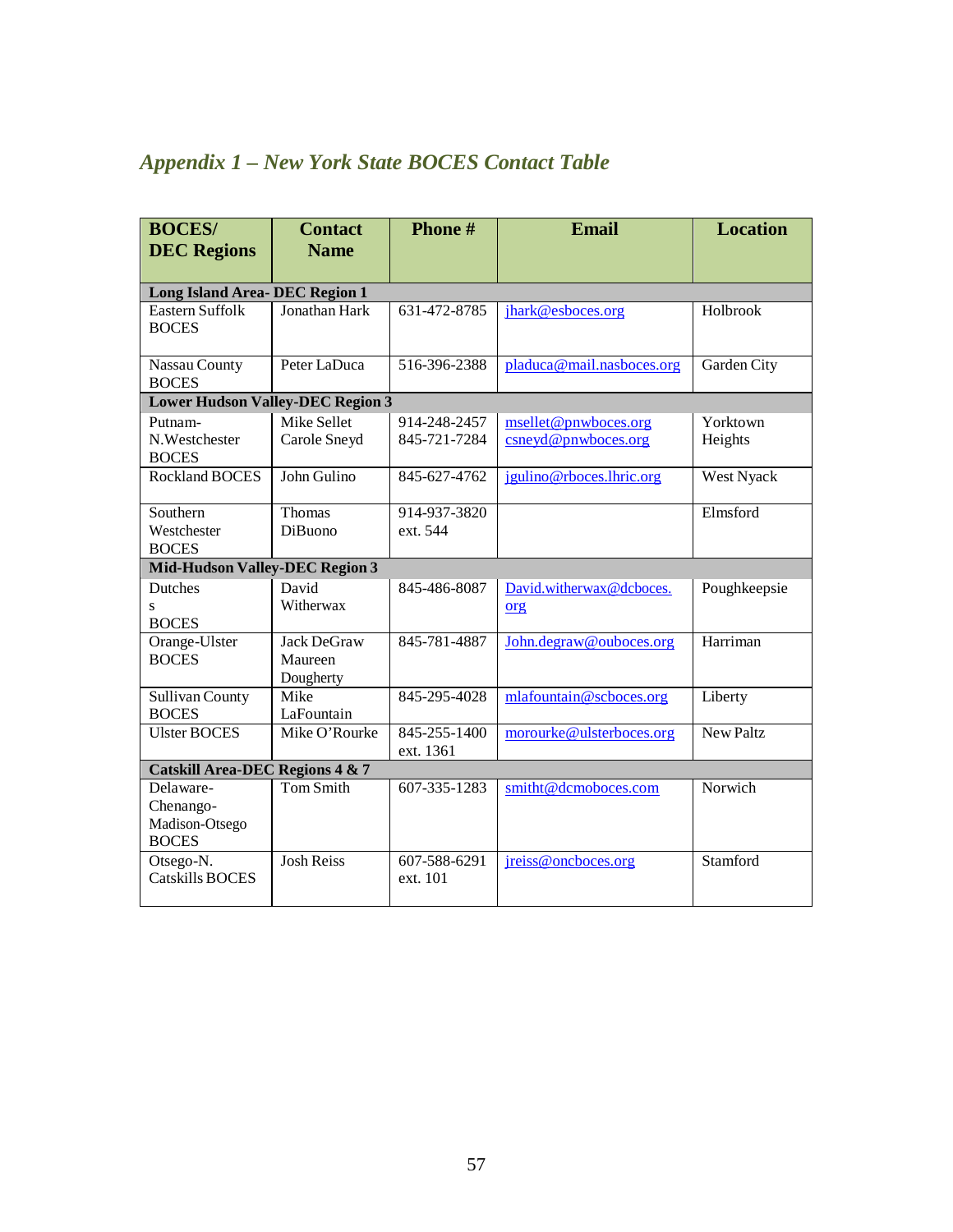| <b>Capital District Area - DEC Region 4</b>                                            |                                 |                              |                                                   |                     |
|----------------------------------------------------------------------------------------|---------------------------------|------------------------------|---------------------------------------------------|---------------------|
| Capital Region<br><b>BOCES</b>                                                         | Jennifer<br><b>Bennett</b>      | 518-464-5115                 | Jennifer.bennett@neric.org                        | Albany              |
| <b>Questar BOCES</b>                                                                   | Craig Hansen                    | 518-479-6974                 | chanson@questar.org                               | Castleton           |
| Adirondack Area-DEC Regions 5 & 6                                                      |                                 |                              |                                                   |                     |
| Champlain Valley<br><b>BOCES</b>                                                       | <b>Jeff Sisson</b>              | 561-0100 ext.<br>358         | jsisson@cves.org                                  | Plattsburgh         |
| Franklin-Essex-<br><b>Hamilton BOCES</b>                                               | <b>Suzanne Shook</b>            | 518-483-5230                 | sshook@mail.fehb.org                              | Malone              |
| Jefferson-Lewis<br><b>BOCES</b>                                                        | John Warneck                    | 315-779-7055                 | jwarneck@mail.boces.com                           | Watertown           |
| Washington-<br>Saratoga-Warren-<br>Hamilton-Essex<br><b>BOCES</b>                      | <b>Tim Place</b>                | 518-581-3322                 | tplace@wswheboces.org                             | Saratoga<br>Springs |
| Mohawk Valley Area- DEC Regions 4, 5, 6 & 7                                            |                                 |                              |                                                   |                     |
| Hamilton-Fulton-<br>Montgomery<br><b>BOCES</b>                                         | David Aimone                    | 518-736-4380                 | daimone@hfmboces.org                              | Johnstown           |
| Oneida-<br>Herkimer-<br><b>Madison BOCES</b>                                           | Jane Goodwin                    | 315-793-8555                 | jgoodwin@oneida-<br>boces.org                     | New Hartford        |
| Central NY Area - DEC Regions 7 & 8                                                    |                                 |                              |                                                   |                     |
| Cayuga-<br>Onondaga<br><b>BOCES</b>                                                    | Mark Snyder                     | 315-255-7683                 | msnyder@cayboces.org                              | Auburn              |
| Genesee Valley,<br>Monroe $1 & 2$ ,<br>Wayne, Finger<br>Lakes, Wyoming<br><b>BOCES</b> | Don Case                        | 585-346-4108                 | Dcase2@gvboces.org                                | Lakeville           |
| Onondaga-<br>Cortland-Madison<br><b>BOCES</b>                                          | Dave Daignault<br>Don Warnow    | 315-431-8591<br>315-952-6372 | ddaignault@ocmboces.org<br>dwarnow@ocmboces.org   | Syracuse            |
| Oswego BOCES                                                                           | <b>Tom Abbot</b><br>Patty Cerio | 315-963-4271<br>315-963-4476 | tabbott@oswegoboces.org<br>pcerio@oswegoboces.org | Mexico              |
| Tompkins-<br>Seneca-Tioga<br><b>BOCES</b>                                              | Jim Drew                        | 607-257-1551<br>ext. 443     | jdrew@tstboces.org                                | Ithaca              |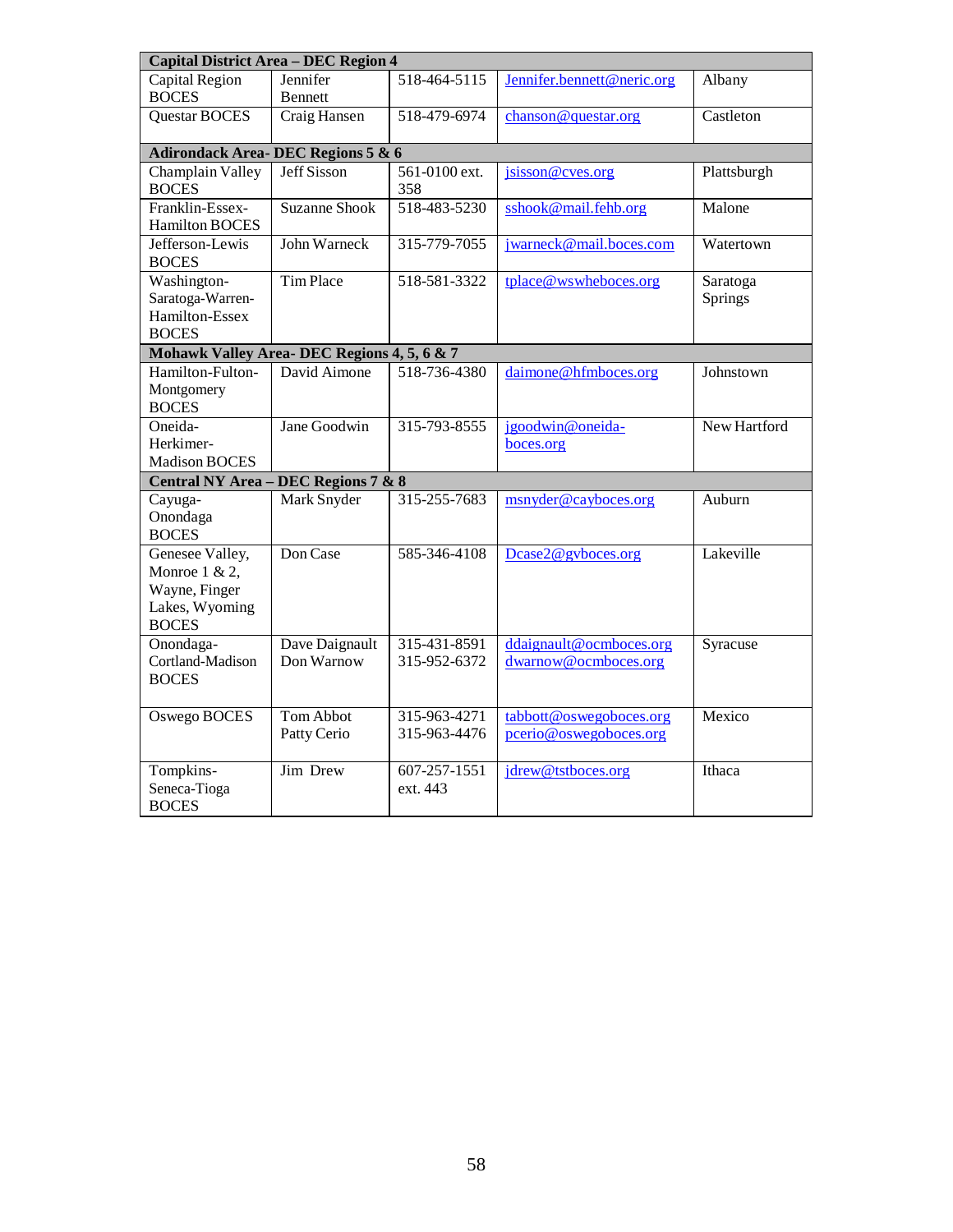|                                                   | Southern Tier Area- DEC Regions 7, 8 & 9 |                           |                               |                   |  |
|---------------------------------------------------|------------------------------------------|---------------------------|-------------------------------|-------------------|--|
| Broome-Tioga<br><b>BOCES</b>                      | Callie Kavleski                          | 607-427-2998              | ckavlesk@btboces.org          | <b>Binghamton</b> |  |
|                                                   | Michelle Casale                          | 607-739-1404              | mcasale@btboces.org           |                   |  |
| Cattaraugus-<br>Allegan<br>y                      | Dean McKnight                            | 716-376-8205              | Dean mcknight@caboces.<br>org | Olean             |  |
| Erie#2<br>$BOCES -$<br>Chautauqua-<br>Cattaraugus | Andy Ippolito                            | 716-672-4371<br>ext 2011  | Aippolito@e2ccb.org           | Fredonia          |  |
| Greater<br>Southern Tier<br><b>BOCES</b>          | Jim Saxe                                 | 607-739-3581<br>ext. 1404 | jsaxe@gstboces.org            | Elmira            |  |
|                                                   | Tony Stager-Chemung<br>County            | 607-795-2592              | astager@gstboces.org          |                   |  |
|                                                   | Tim Nolan-Steuben<br>County              | 607-654-2738              | tnolan@gstboces.org           |                   |  |
|                                                   |                                          | 607-739-3581              | ldewey@gstboces.org           |                   |  |
|                                                   | Laura Dewey-                             | ext. 1403                 |                               |                   |  |
|                                                   | Steuben/Schuyler/Yates                   |                           |                               |                   |  |
|                                                   | Counties                                 |                           |                               |                   |  |
| <b>Western NY Area-DEC Region 9</b>               |                                          |                           |                               |                   |  |
| Fire #1                                           | Dennis Kwaczala                          | 716-821-7440              | dkwaczala@elb.org             | West              |  |
| <b>BOCES-</b>                                     |                                          |                           |                               | Seneca            |  |
| Orleans-                                          |                                          |                           |                               |                   |  |
| Niagara                                           |                                          |                           |                               | <b>Buffalo</b>    |  |

# *Appendix 2*

# **Toxicity Characteristic Leaching Procedure (TCLP)**

A solid waste exhibits the characteristic of toxicity if, using the Toxicity Characteristic Leaching Procedure, Test Method 1311 in "Test Methods for Evaluating Solid Waste, Physical/Chemical Methods," EPA Publication SW-846, as incorporated by reference in subdivision 370.1(e) of Part 370, the extract from a representative sample of the waste contains any of the contaminants listed in Table 1 at a concentration equal to or greater than the respective value given in that Table. Where the waste contains less than 0.5 percent filterable solids, the waste itself, after filtering using the methodology outlined in Method 1311, is considered to be the extract for the purpose of this subdivision.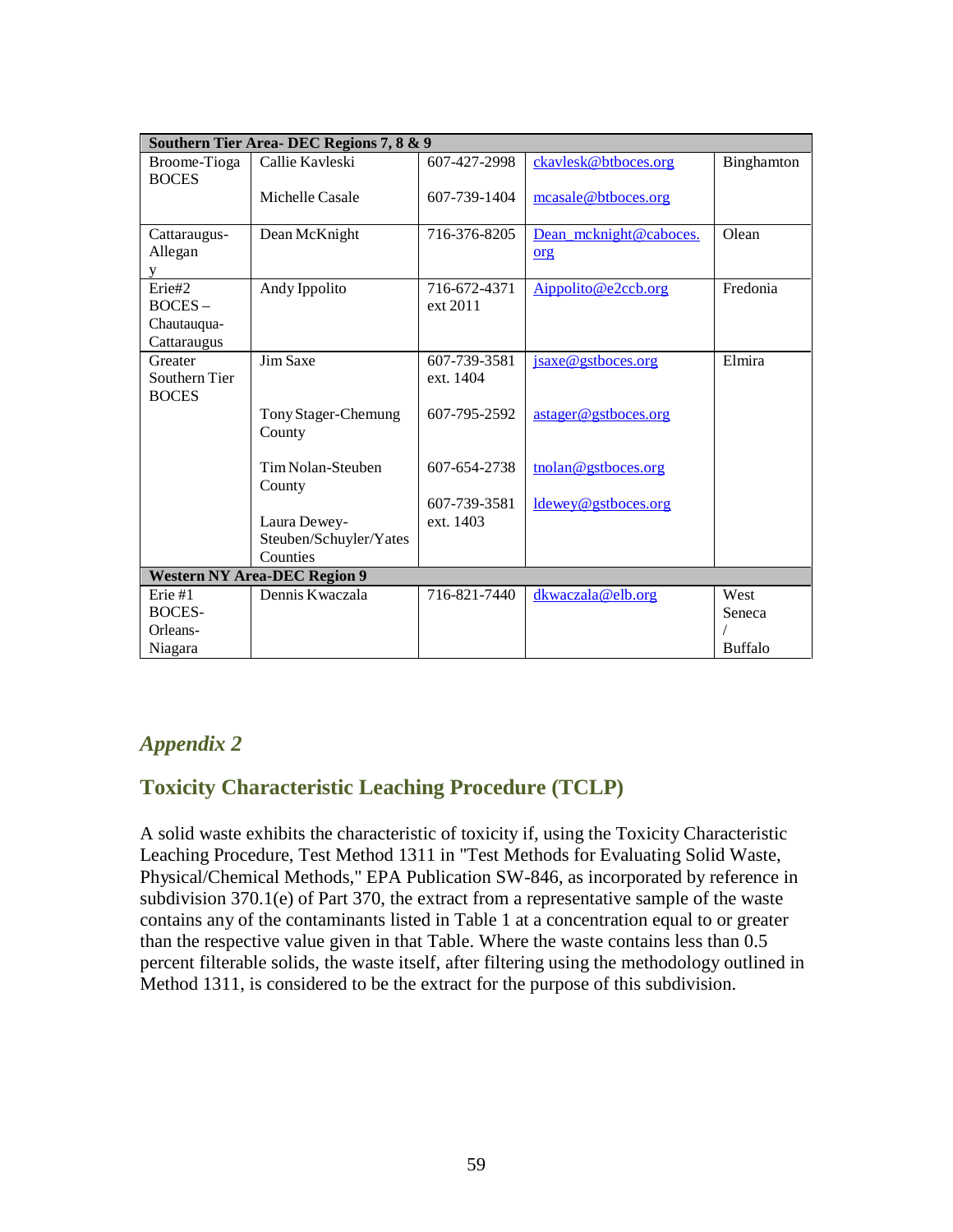# **Maximum Concentration of Contaminants for the Toxicity Characteristic**

| EPA HW No. <sup>1</sup> | <b>Contaminant</b>   | <b>CAS</b><br>No. <sup>2</sup> | <b>Regulatory</b><br>Level (mg/L) |
|-------------------------|----------------------|--------------------------------|-----------------------------------|
| D004                    | Arsenic              | 7440-<br>$38-2$                | 5.0                               |
| D005                    | <b>Barium</b>        | 7440-<br>$39-3$                | 100.0                             |
| D018                    | Benzene              | $71 -$<br>$43 - 2$             | 0.5                               |
| D006                    | Cadmium              | 7440-<br>$43-9$                | 1.0                               |
| D019                    | Carbon tetrachloride | $56-$<br>$23-5$                | 0.5                               |
| D <sub>020</sub>        | Chlordane            | $57-$<br>74-9                  | 0.03                              |
| D <sub>021</sub>        | Chlorobenzene        | 108-<br>$90 - 7$               | 100.0                             |
| D <sub>022</sub>        | Chloroform           | $67 -$<br>66-3                 | 6.0                               |
| D007                    | Chromium             | 7440-<br>$47 - 3$              | 5.0                               |
| D023                    | o-Cresol             | $95 -$<br>$48 - 7$             | 4200.0                            |
| D024                    | m-Cresol             | 108-<br>39-4                   | 4200.0                            |
| D025                    | p-Cresol             | 106-<br>$44 - 5$               | 4200.0                            |
| D026                    | Cresol               |                                | 4200.0                            |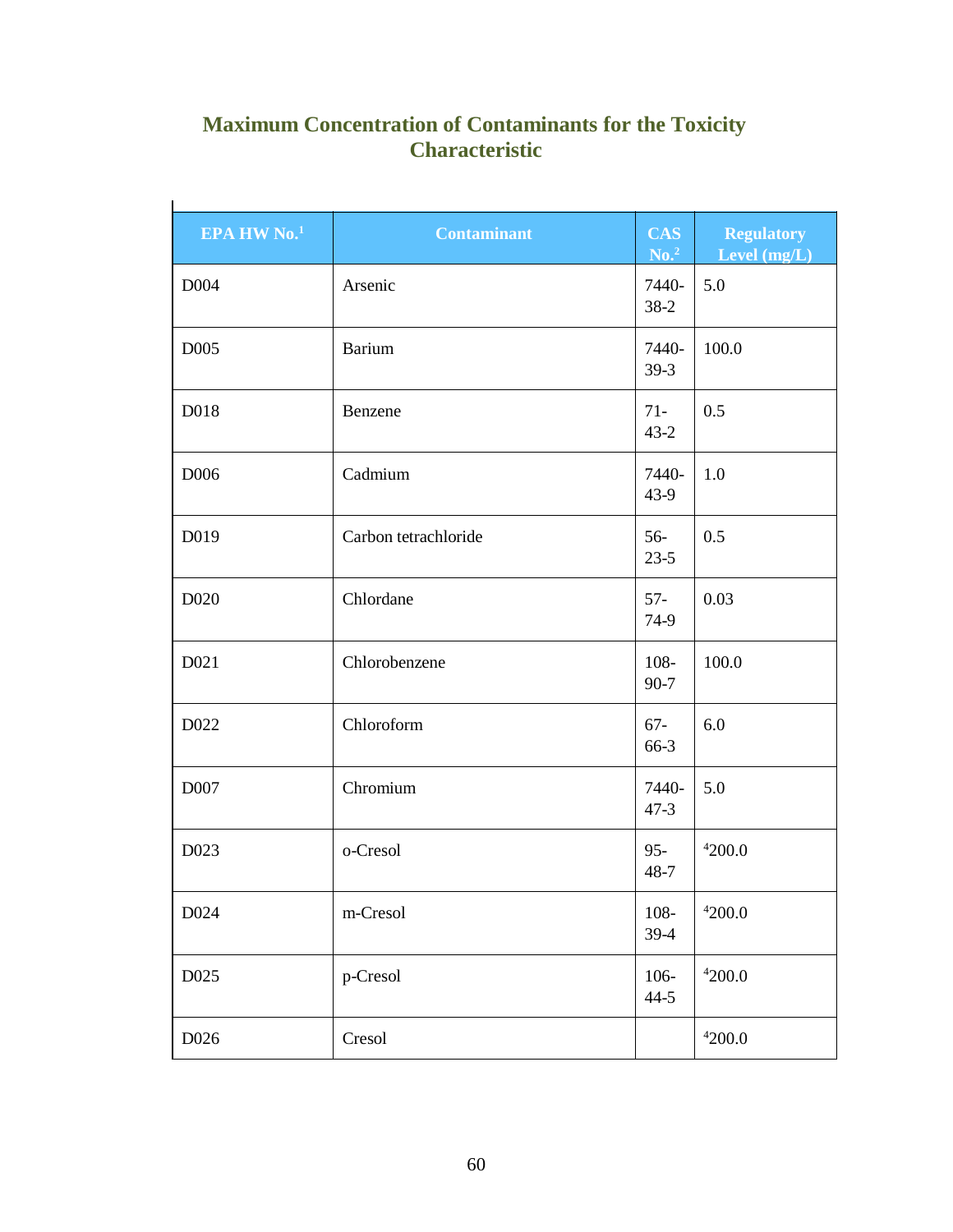| D016              | $2,4-D$                      | 94-<br>$75 - 7$    | 10.0  |
|-------------------|------------------------------|--------------------|-------|
| D027              | 1,4-Dichlorobenzene          | 106-<br>$46 - 7$   | 7.5   |
| D028              | 1,2-Dichloroethane           | $107 -$<br>$06-2$  | 0.5   |
| D <sub>029</sub>  | 1,1-Dichloroethylene         | $75 -$<br>$35 - 4$ | 0.7   |
| D <sub>0</sub> 30 | 2,4-Dinitrotoluene           | $121 -$<br>$14-2$  | 30.13 |
| D012              | Endrin                       | $72-$<br>$20 - 8$  | 0.02  |
| D031              | Heptachlor (and its epoxide) | $76-$<br>44-8      | 0.008 |
| D032              | Hexachlorobenzene            | 118-<br>$74-1$     | 30.13 |
| D033              | Hexachlorobutadiene          | $87 -$<br>68-3     | 0.5   |
| D034              | Hexachloroethane             | $67 -$<br>$72-1$   | 3.0   |
| D008              | Lead                         | 7439-<br>$92-1$    | 5.0   |
| D013              | Lindane                      | $58-$<br>89-9      | 0.4   |
| D009              | Mercury                      | 7439-<br>$97 - 6$  | 0.2   |
| D014              | Methoxychlor                 | $72-$<br>$43 - 5$  | 10.0  |
| D035              | Methyl ethyl ketone          | $78-$<br>$93-3$    | 200.0 |
| D036              | Nitrobenzene                 | 98-<br>$95-3$      | 2.0   |